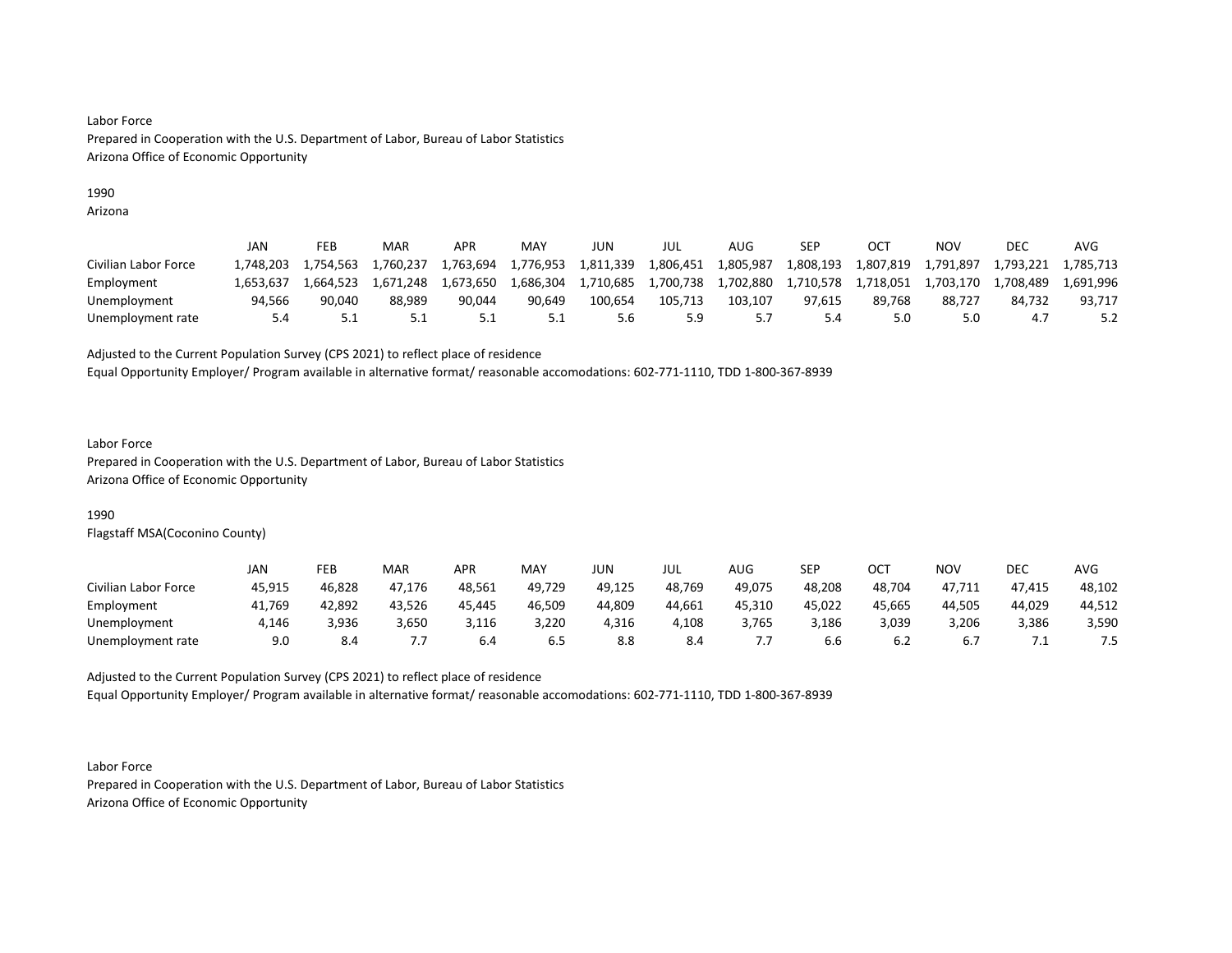## 1990

## Lake Havasu City-Kingman MSA(Mohave County)

|                      | JAN    | FEB    | MAR    | <b>APR</b> | <b>MAY</b> | JUN    | JUL    | AUG    | SEP    | ост    | <b>NOV</b> | DEC    | AVG    |
|----------------------|--------|--------|--------|------------|------------|--------|--------|--------|--------|--------|------------|--------|--------|
| Civilian Labor Force | 42,629 | 42,302 | 42,991 | 43,060     | 43,352     | 45,381 | 46,389 | 46,400 | 45,498 | 45,893 | 45,622     | 45,140 | 44,554 |
| Employment           | 40,326 | 40,218 | 40,690 | 40,880     | 41,639     | 43,444 | 44,236 | 44,308 | 43.468 | 43,680 | 43,076     | 42,839 | 42,400 |
| Unemployment         | 2,303  | 2,084  | 2,301  | 2,180      | 1,713      | 1,937  | 2,153  | 2,092  | 2,030  | 2,213  | 2,546      | 2,301  | 2,154  |
| Unemployment rate    | 5.4    | 4.9    | 5.4    | ـ . ـ      | 4.0        | 4.3    | 4.6    | 4.5    | 4.5    | 4.8    | 5.6        | ـ . ـ  | 4.8    |

Adjusted to the Current Population Survey (CPS 2021) to reflect place of residence

Equal Opportunity Employer/ Program available in alternative format/ reasonable accomodations: 602-771-1110, TDD 1-800-367-8939

#### Labor Force

Prepared in Cooperation with the U.S. Department of Labor, Bureau of Labor Statistics Arizona Office of Economic Opportunity

#### 1990

Phoenix MSA

|                      | JAN       | FEB       | MAR       | APR       | MAY       | JUN       | JUL       | AUG       | SEP       | OCT       | NOV       | <b>DEC</b> | AVG       |
|----------------------|-----------|-----------|-----------|-----------|-----------|-----------|-----------|-----------|-----------|-----------|-----------|------------|-----------|
| Civilian Labor Force | 1.133.631 | 1.136.863 | 1.140.410 | 1.143.714 | 1.152.016 | 1,184,358 | 1,178,427 | 1,172,070 |           |           |           |            | 1.160.366 |
| Employment           | 1.080.863 | 1.087.746 | 1,091,255 | 1.094.646 | 1,102,871 | 1,130,667 | 1,123,588 | 1,118,942 | 1,125,756 | 1.124.707 | 1.117.264 | 1.119.611  | 1.109.826 |
| Unemployment         | 52.768    | 49.117    | 49.155    | 49.068    | 49.145    | 53.691    | 54.839    | 53.128    | 52.217    | 48.469    | 47.859    | 47.019     | 50,540    |
| Unemployment rate    |           |           |           | 4.3       | 4.3       |           |           |           | 4.4       | 4.        | 4.        | 4.0        | 4.4       |

## Adjusted to the Current Population Survey (CPS 2021) to reflect place of residence

Equal Opportunity Employer/ Program available in alternative format/ reasonable accomodations: 602-771-1110, TDD 1-800-367-8939

Labor Force

Prepared in Cooperation with the U.S. Department of Labor, Bureau of Labor Statistics Arizona Office of Economic Opportunity

#### 1990

| JAN | ᄄᄄ | <b>MAR</b> | <b>APR</b> | MAY | JUN | JUL | AUG | <b>SEF</b> | OCT | NOV | <b>DEC</b> | AVG |
|-----|----|------------|------------|-----|-----|-----|-----|------------|-----|-----|------------|-----|
|-----|----|------------|------------|-----|-----|-----|-----|------------|-----|-----|------------|-----|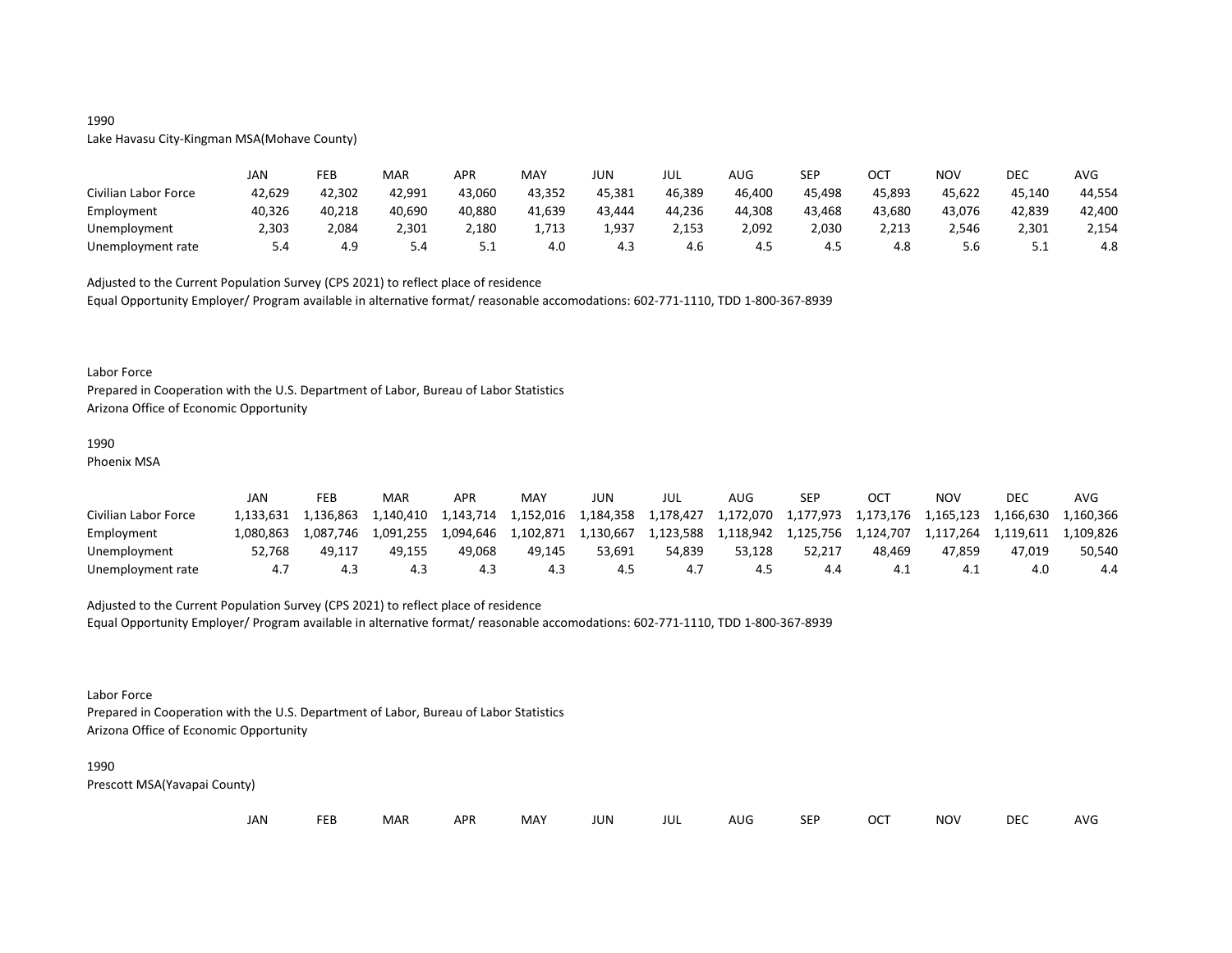| Civilian Labor Force | 43.130 | 43.501 | 44.056 | 43,855 | 44.551 | 44,921 | 45,996 | 46.619 | 46,37 <sup>1</sup> | 45,921 | 45,203 | 45.268 | 44,949 |
|----------------------|--------|--------|--------|--------|--------|--------|--------|--------|--------------------|--------|--------|--------|--------|
| Employment           | 40,859 | 41.278 | 42.019 | 41.949 | 42.755 | 43,041 | 43,879 | 44.608 | 44.286             | 44.023 | 43.243 | 43.208 | 42,929 |
| Unemployment         | 2,271  | 2,223  | 2,037  | .,906  | 1,796  | L,880  | 2,117  | 2.011  | 2,085              | .,898  | 960,،  | 2,060  | 2,020  |
| Unemployment rate    |        | ـ . ـ  | 4.6    | 4.3    | 4.0    | 4.2    | 4.6    | 4.3    | 4.5                |        | 4.3    | 4.0    | 4.5    |

Equal Opportunity Employer/ Program available in alternative format/ reasonable accomodations: 602-771-1110, TDD 1-800-367-8939

Labor Force Prepared in Cooperation with the U.S. Department of Labor, Bureau of Labor Statistics Arizona Office of Economic Opportunity

#### 1990

Sierra-Vista Douglas MSA(Cochise County)

|                      | JAN    | FEB    | <b>MAR</b> | APR    | MAY    | JUN    | JUL    | AUG    | <b>SEP</b> | ост    | NOV    | DEC    | AVG    |
|----------------------|--------|--------|------------|--------|--------|--------|--------|--------|------------|--------|--------|--------|--------|
| Civilian Labor Force | 36,788 | 37,215 | 36,874     | 36,668 | 36,368 | 37,263 | 36,982 | 36,668 | 37,189     | 37,146 | 36,154 | 36,416 | 36,811 |
| Employment           | 34,298 | 34,712 | 34.431     | 34,359 | 34.155 | 34,885 | 34.561 | 34,520 | 35,000     | 34,785 | 33,722 | 33,939 | 34,447 |
| Unemployment         | 2,490  | 2,503  | 2,443      | 2,309  | 2,213  | 2,378  | 2,421  | 2,148  | 2,189      | 2,361  | 2,432  | 2,477  | 2,364  |
| Unemployment rate    | 6.8    | 6.7    | 6.6        | 6.3    | 6.1    | 6.4    | 6.5    | 5.9    | 5.9        | 6.4    | 6.7    | 6.8    | 6.4    |

Adjusted to the Current Population Survey (CPS 2021) to reflect place of residence

Equal Opportunity Employer/ Program available in alternative format/ reasonable accomodations: 602-771-1110, TDD 1-800-367-8939

Labor Force Prepared in Cooperation with the U.S. Department of Labor, Bureau of Labor Statistics Arizona Office of Economic Opportunity

## 1990

|                      | JAN     | FEB     | <b>MAR</b> | APR     | MAY     | JUN     | JUL     | AUG     | SEP     | OCT     | NOV     | DEC     | AVG     |
|----------------------|---------|---------|------------|---------|---------|---------|---------|---------|---------|---------|---------|---------|---------|
| Civilian Labor Force | 312.319 | 312.981 | 313.645    | 311.117 | 314,258 | 313.829 | 311,134 | 313,279 | 314,722 | 319,236 | 316,448 | 316.866 | 314,153 |
| Employment           | 296,842 | 298,838 | 299,925    | 297,287 | 300,545 | 298,488 | 296,146 | 298,675 | 300,154 | 305,462 | 302,567 | 304,219 | 299,929 |
| Unemployment         | 15.477  | 14.143  | 13.720     | 13.830  | 13,713  | 15.341  | 14.988  | 14,604  | 14.568  | 13.774  | 13.881  | 12.647  | 14.224  |
| Unemployment rate    | 5.0     | 4.5     | 4.4        | 4.4     | 4.4     | 4.9     | 4.8     | 4.,     | 4.6     | 4.3     | 4.4     | 4.0     | 4.5     |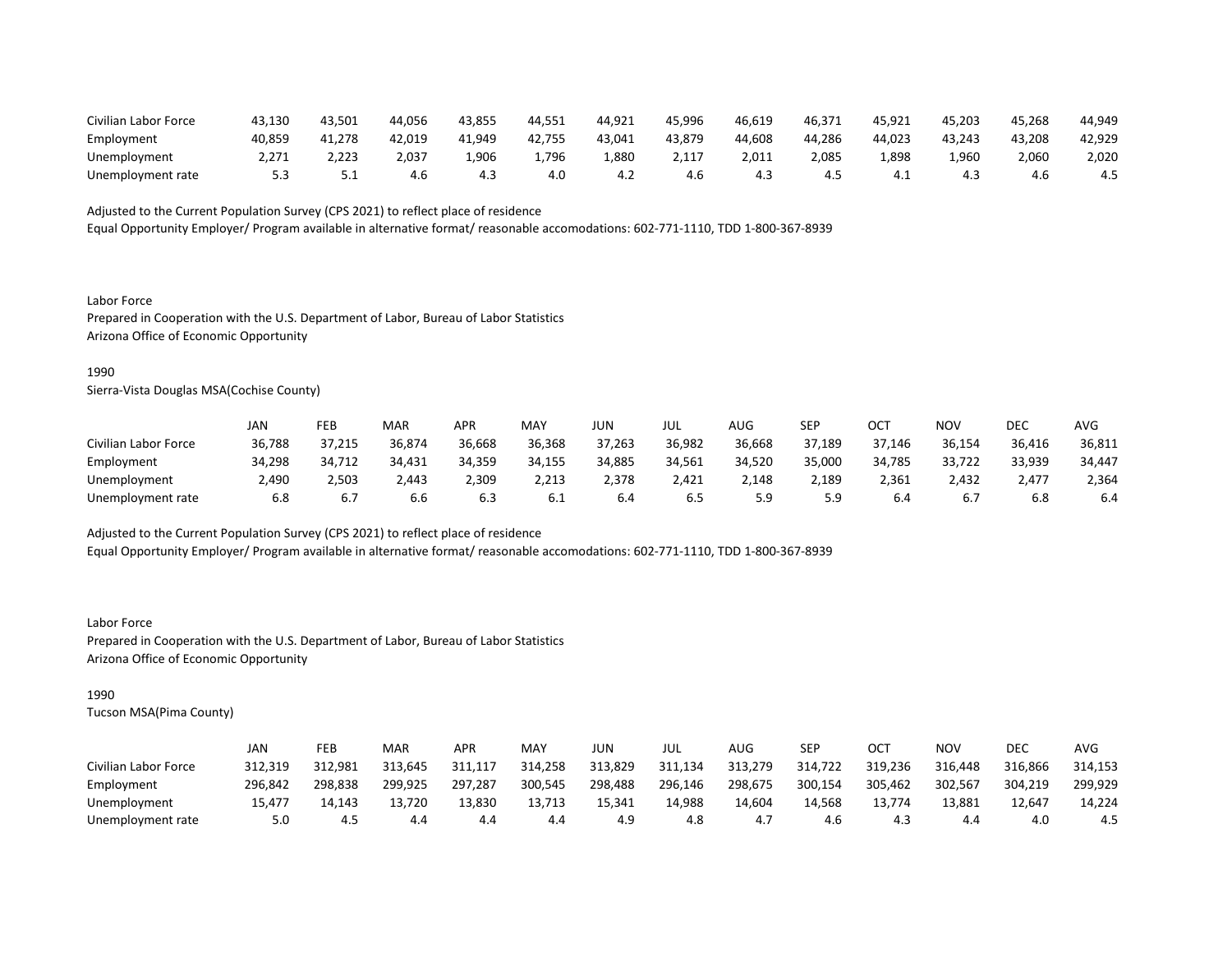Equal Opportunity Employer/ Program available in alternative format/ reasonable accomodations: 602-771-1110, TDD 1-800-367-8939

#### Labor Force

Prepared in Cooperation with the U.S. Department of Labor, Bureau of Labor Statistics Arizona Office of Economic Opportunity

#### 1990

Yuma MSA(Yuma County)

|                      | <b>JAN</b> | FEB    | MAR    | APR    | <b>MAY</b> | JUN    | JUL    | <b>AUG</b> | <b>SEP</b> | ОСТ    | <b>NOV</b> | DEC    | <b>AVG</b> |
|----------------------|------------|--------|--------|--------|------------|--------|--------|------------|------------|--------|------------|--------|------------|
| Civilian Labor Force | 44,303     | 45,740 | 45,395 | 46,863 | 47,096     | 47,414 | 49,896 | 51,487     | 48,194     | 46,124 | 45,560     | 44,970 | 46,921     |
| Employment           | 38,343     | 38,862 | 38,735 | 37,532 | 35,715     | 36,472 | 35,811 | 36,635     | 36,383     | 36,920 | 37.440     | 38,328 | 37,265     |
| Unemployment         | 5,960      | 6,878  | 6,660  | 9,331  | 11,381     | 10,942 | 14,085 | 14,852     | 11,811     | 9,204  | 8,120      | 6,642  | 9,656      |
| Unemployment rate    | 13.5       | 15.0   | 14.7   | 19.9   | 24.2       | 23.1   | 28.2   | 28.8       | 24.5       | 20.0   | 17.8       | 14.8   | 20.6       |

Adjusted to the Current Population Survey (CPS 2021) to reflect place of residence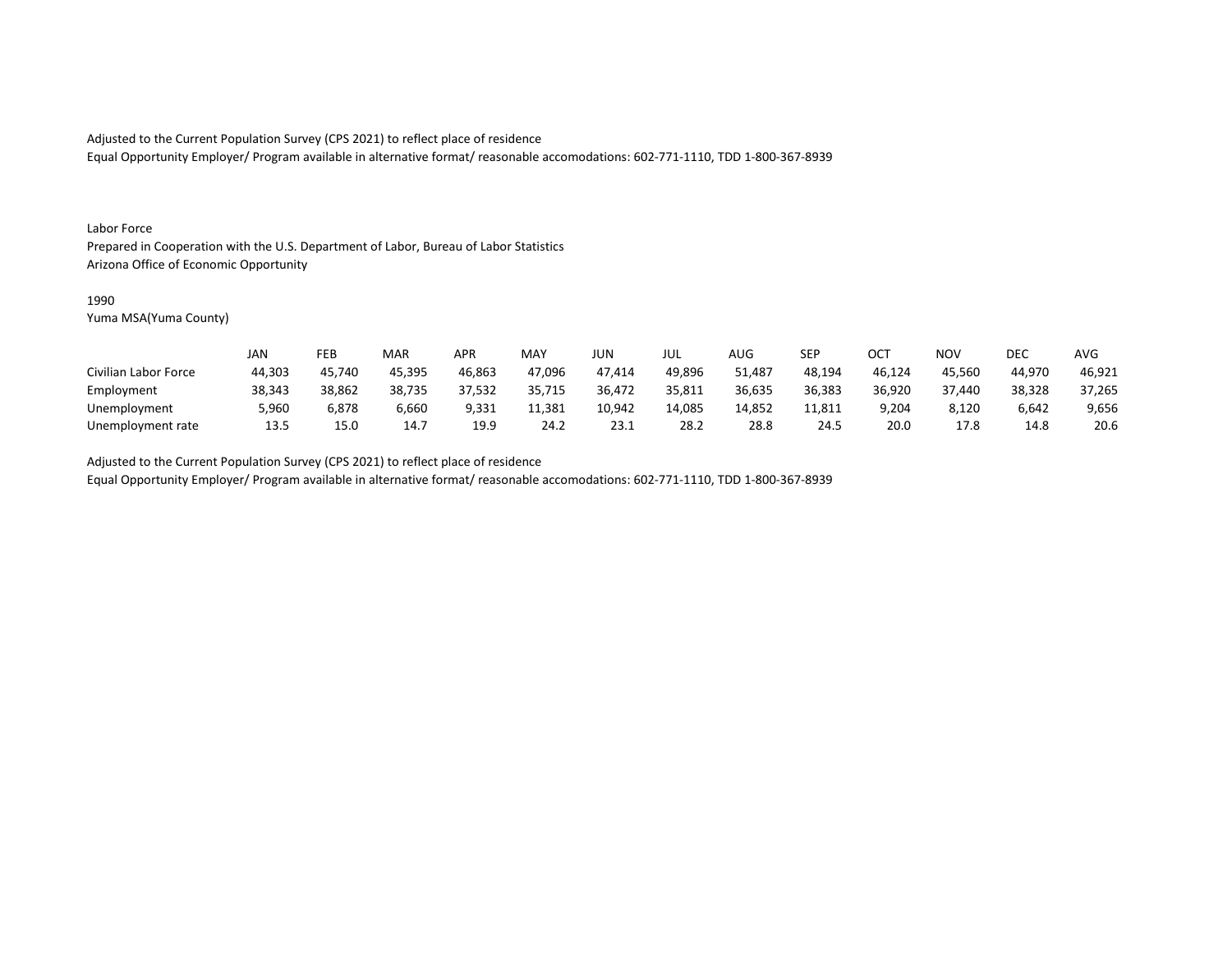## 1999

Arizona

|                      | JAN       | FEB       | MAR       | APR       | MAY       | JUN       | jul       | AUG     | SEP                           |           | NOV       | DEC       | AVG       |
|----------------------|-----------|-----------|-----------|-----------|-----------|-----------|-----------|---------|-------------------------------|-----------|-----------|-----------|-----------|
| Civilian Labor Force | 2.456.041 | 2.459.788 | 2.465.789 | 2,472,785 | 2,471,756 | 2,495,588 | 2,494,793 |         | 2,493,456 2,491,910           | 2,490,124 | 2,500,119 | 2,498,399 | 2.482.545 |
| Employment           | 2.343.667 | 2.352.214 | 2,358,000 | 2,362,447 | 2,362,989 | 2,373,872 |           |         | 2,367,255 2,371,025 2,377,153 | 2,384,646 | 2.401.858 | 2.403.669 | 2.371.566 |
| Unemployment         | 112.374   | 107.574   | 107.789   | 110.338   | 108,767   | 121,716   | 127.538   | 122.431 | 114.757                       | 105.478   | 98.261    | 94.730    | 110.979   |
| Unemployment rate    | 4.6       | 4.4       | 4.4       | 4.5       | 4.4       | 4.9       |           |         | 4.6                           | 4.2       | 3.9       | 3.8       | 4.5       |

Adjusted to the Current Population Survey (CPS 2021) to reflect place of residence

Equal Opportunity Employer/ Program available in alternative format/ reasonable accomodations: 602-771-1110, TDD 1-800-367-8939

#### Labor Force

Prepared in Cooperation with the U.S. Department of Labor, Bureau of Labor Statistics Arizona Office of Economic Opportunity

## 1999

Flagstaff MSA(Coconino County)

|                      | JAN    | FEB    | <b>MAR</b> | APR    | MAY    | JUN    | JUL    | <b>AUG</b> | <b>SEP</b> | ост    | <b>NOV</b> | <b>DEC</b> | <b>AVG</b> |
|----------------------|--------|--------|------------|--------|--------|--------|--------|------------|------------|--------|------------|------------|------------|
| Civilian Labor Force | 61,228 | 61,809 | 61,808     | 61,665 | 61,720 | 63,958 | 63,982 | 63,247     | 64,191     | 64,344 | 63,380     | 62,812     | 62,845     |
| Employment           | 55,735 | 56,542 | 56,619     | 57,737 | 58,195 | 59,137 | 58,998 | 59,289     | 60,747     | 61,137 | 59,912     | 58,353     | 58,533     |
| Unemployment         | 5,493  | 5,267  | 5,189      | 3,928  | 3,525  | 4,821  | 4,984  | 3,958      | 3,444      | 3,207  | 3,468      | 4,459      | 4,312      |
| Unemployment rate    | 9.0    |        | 8.4        | 6.4    |        | ر.,    | 7.8    |            | 5.4        | 5.0    | -<br>      |            | 6.9        |

Adjusted to the Current Population Survey (CPS 2021) to reflect place of residence Equal Opportunity Employer/ Program available in alternative format/ reasonable accomodations: 602-771-1110, TDD 1-800-367-8939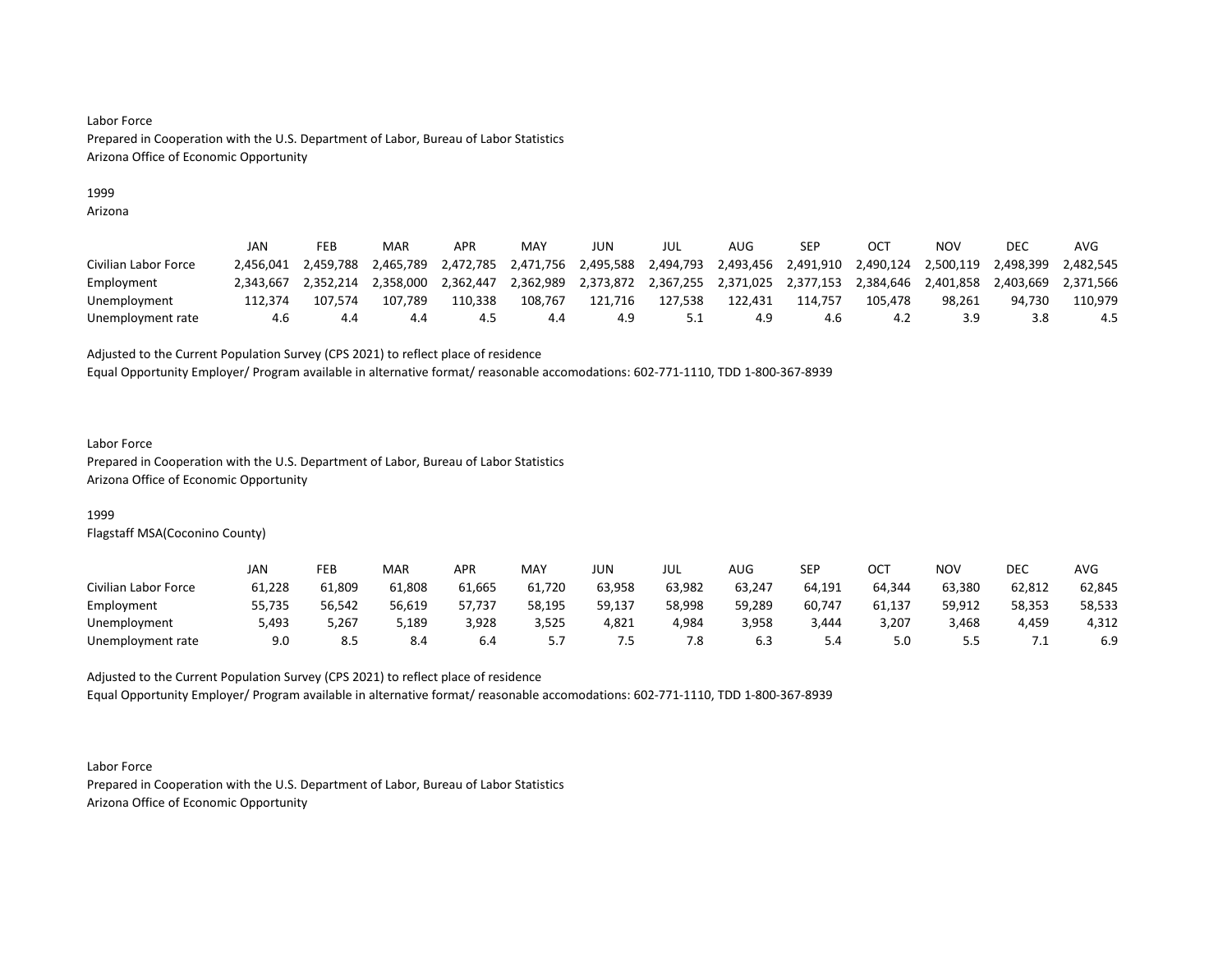## 1999

## Lake Havasu City-Kingman MSA(Mohave County)

|                      | JAN    | FEB    | MAR    | <b>APR</b> | MAY    | JUN    | JUL    | AUG    | SEP    | OCT    | NOV    | DEC    | AVG    |
|----------------------|--------|--------|--------|------------|--------|--------|--------|--------|--------|--------|--------|--------|--------|
| Civilian Labor Force | 65,592 | 65,252 | 65,588 | 65,264     | 65,484 | 66,251 | 65,990 | 66,129 | 65,992 | 65,928 | 66,287 | 66,338 | 65,841 |
| Employment           | 61,295 | 61,260 | 61,643 | 61,904     | 62,478 | 63,123 | 63,287 | 63,406 | 63,359 | 63,357 | 63,780 | 63,667 | 62,713 |
| Unemployment         | 4,297  | 3,992  | 3,945  | 3,360      | 3,006  | 3,128  | 2,703  | 2,723  | 2,633  | 2,571  | 2,507  | 2,671  | 3,128  |
| Unemployment rate    | 6.6    | 6.1    | 6.0    | ـ . ـ      | 4.6    | 4.,    | 4.1    | 4.⊥    | 4.0    | 3.9    | 3.8    | 4.0    | 4.8    |

Adjusted to the Current Population Survey (CPS 2021) to reflect place of residence

Equal Opportunity Employer/ Program available in alternative format/ reasonable accomodations: 602-771-1110, TDD 1-800-367-8939

#### Labor Force

Prepared in Cooperation with the U.S. Department of Labor, Bureau of Labor Statistics Arizona Office of Economic Opportunity

#### 1999

Phoenix MSA

|                      | JAN       | FEB       | MAR       | APR       | <b>MAY</b> | JUN       | JUL       | AUG       | <b>SEP</b> | OC <sup>7</sup> | NOV       | DEC       | AVG       |
|----------------------|-----------|-----------|-----------|-----------|------------|-----------|-----------|-----------|------------|-----------------|-----------|-----------|-----------|
| Civilian Labor Force | 1.641.462 | 1.644.956 | 1,648,085 | 1,644,698 | 1,642,286  | 1,657,381 | 1,662,358 | 1,655,021 | 1,656,766  | 1,654,816       | 1,664,557 | 1,667,952 | 1.653.362 |
| Employment           | 1.587.403 | 1.592.096 | 1.594.025 | 1.593.065 | 1,594,046  | 1,602,630 | 1,608,546 | 1.603.514 | 1,605,386  | 1.605.077       | 1,617,368 | 1.621.849 | 1.602.084 |
| Unemployment         | 54.059    | 52.860    | 54.060    | 51.633    | 48.240     | 54.751    | 53.812    | 51.507    | 51.380     | 49.739          | 47.189    | 46.103    | 51,278    |
| Unemployment rate    | 3.3       |           | 3.3       |           | 2.9        |           | 3.2       |           |            |                 | 2.8       |           |           |

## Adjusted to the Current Population Survey (CPS 2021) to reflect place of residence

Equal Opportunity Employer/ Program available in alternative format/ reasonable accomodations: 602-771-1110, TDD 1-800-367-8939

#### Labor Force

Prepared in Cooperation with the U.S. Department of Labor, Bureau of Labor Statistics Arizona Office of Economic Opportunity

#### 1999

| JAN | ᄄᄄ | <b>MAR</b> | <b>APR</b> | MAY | JUN | JUL | AUG | <b>SEF</b> | OCT | NOV | <b>DEC</b> | AVG |
|-----|----|------------|------------|-----|-----|-----|-----|------------|-----|-----|------------|-----|
|-----|----|------------|------------|-----|-----|-----|-----|------------|-----|-----|------------|-----|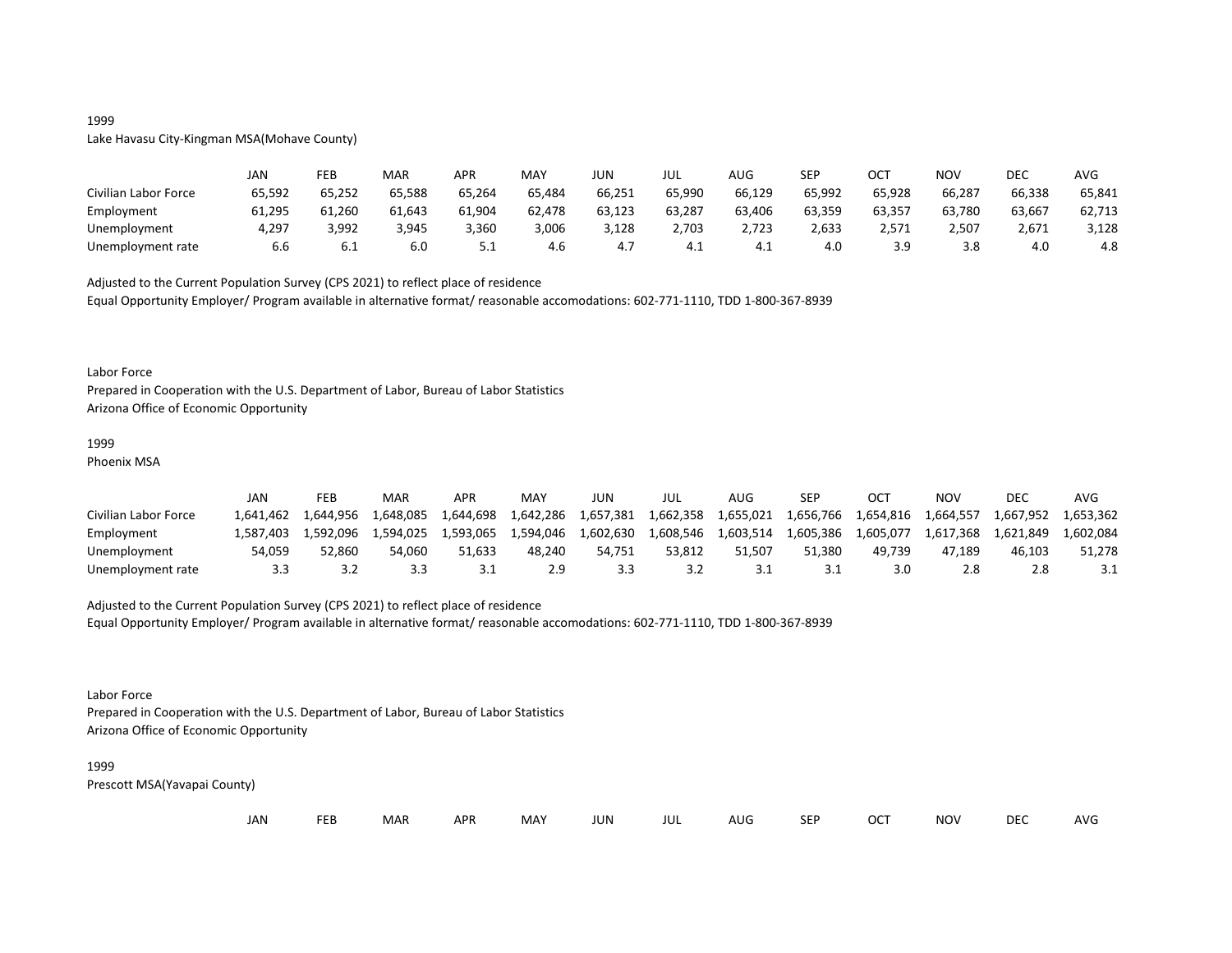| Civilian Labor Force | 69,146 | 69,669 | 70.195 | 71.016 | 71.354 | 72.441 | 71.662 | 70,649 | 1.245  | '1.732 | 71.696 | 71.421 | 71,019 |
|----------------------|--------|--------|--------|--------|--------|--------|--------|--------|--------|--------|--------|--------|--------|
| Employment           | 66,334 | 66.976 | 67.414 | 68.344 | 68,962 | 69,849 | 69,202 | 68,286 | 68,876 | 69,667 | 69,627 | 69,246 | 68,565 |
| Unemployment         | 2,812  | 2,693  | 2,781  | 2,672  | 2,392  | 2.592  | 2,460  | 2,363  | 2,369  | 2,065  | ,069   | 2,175  | 2,454  |
| Unemployment rate    |        |        | 4.0    |        | 3.4    | 3.6    | 3.4    |        |        | ه ۱    | ۱Q     |        |        |

Equal Opportunity Employer/ Program available in alternative format/ reasonable accomodations: 602-771-1110, TDD 1-800-367-8939

Labor Force Prepared in Cooperation with the U.S. Department of Labor, Bureau of Labor Statistics Arizona Office of Economic Opportunity

#### 1999

Sierra-Vista Douglas MSA(Cochise County)

|                      | JAN    | FEB     | <b>MAR</b> | APR    | <b>MAY</b> | JUN      | JUL    | AUG    | <b>SEP</b> | OCT    | NOV    | DEC      | <b>AVG</b> |
|----------------------|--------|---------|------------|--------|------------|----------|--------|--------|------------|--------|--------|----------|------------|
| Civilian Labor Force | 41,643 | 41,367  | 42,326     | 41,918 | 41,005     | 41,906   | 41,139 | 41,573 | 42,299     | 41,823 | 42,179 | 42,086   | 41,772     |
| Employment           | 38,603 | 38,441  | 39,088     | 39,138 | 38,629     | 39,511   | 38,819 | 39,462 | 40,178     | 39,932 | 40,257 | 39,914   | 39,331     |
| Unemployment         | 3,040  | 2,926   | 3,238      | 2,780  | 2,376      | 2,395    | 2,320  | 2,111  | 2,121      | 1,891  | 1,922  | 2,172    | 2,441      |
| Unemployment rate    | 7.3    | $\cdot$ | .,         | 6.6    | 5.8        | <u>.</u> | 5.6    | ــ.    | 5.0        | 4.5    | 4.6    | <u>.</u> | 5.8        |

Adjusted to the Current Population Survey (CPS 2021) to reflect place of residence

Equal Opportunity Employer/ Program available in alternative format/ reasonable accomodations: 602-771-1110, TDD 1-800-367-8939

Labor Force Prepared in Cooperation with the U.S. Department of Labor, Bureau of Labor Statistics Arizona Office of Economic Opportunity

## 1999

|                      | JAN     | <b>FEB</b> | <b>MAR</b> | APR      | MAY     | JUN     | JUL     | AUG     | SEP     | OCT     | NOV     | DEC     | AVG     |
|----------------------|---------|------------|------------|----------|---------|---------|---------|---------|---------|---------|---------|---------|---------|
| Civilian Labor Force | 398,184 | 399,999    | 400,389    | 402,595  | 402,094 | 405,547 | 401,616 | 404.484 | 404,754 | 410,846 | 413,361 | 412.892 | 404,731 |
| Employment           | 386,100 | 388,227    | 388.852    | 391.757  | 391,627 | 393.570 | 386,061 | 390,524 | 391,010 | 396,530 | 399,479 | 398,986 | 391,894 |
| Unemployment         | 12,084  | 11.772     | 11,537     | 10,838   | 10,467  | 11,977  | 15.555  | 13,960  | 13,744  | 14,316  | 13,882  | 13,906  | 12,837  |
| Unemployment rate    | 3.0     | 2.9        | 2.9        | <u>.</u> | 2.6     | 3.0     | 3.9     |         | 3.4     |         | 3.4     | 3.4     | 3.2     |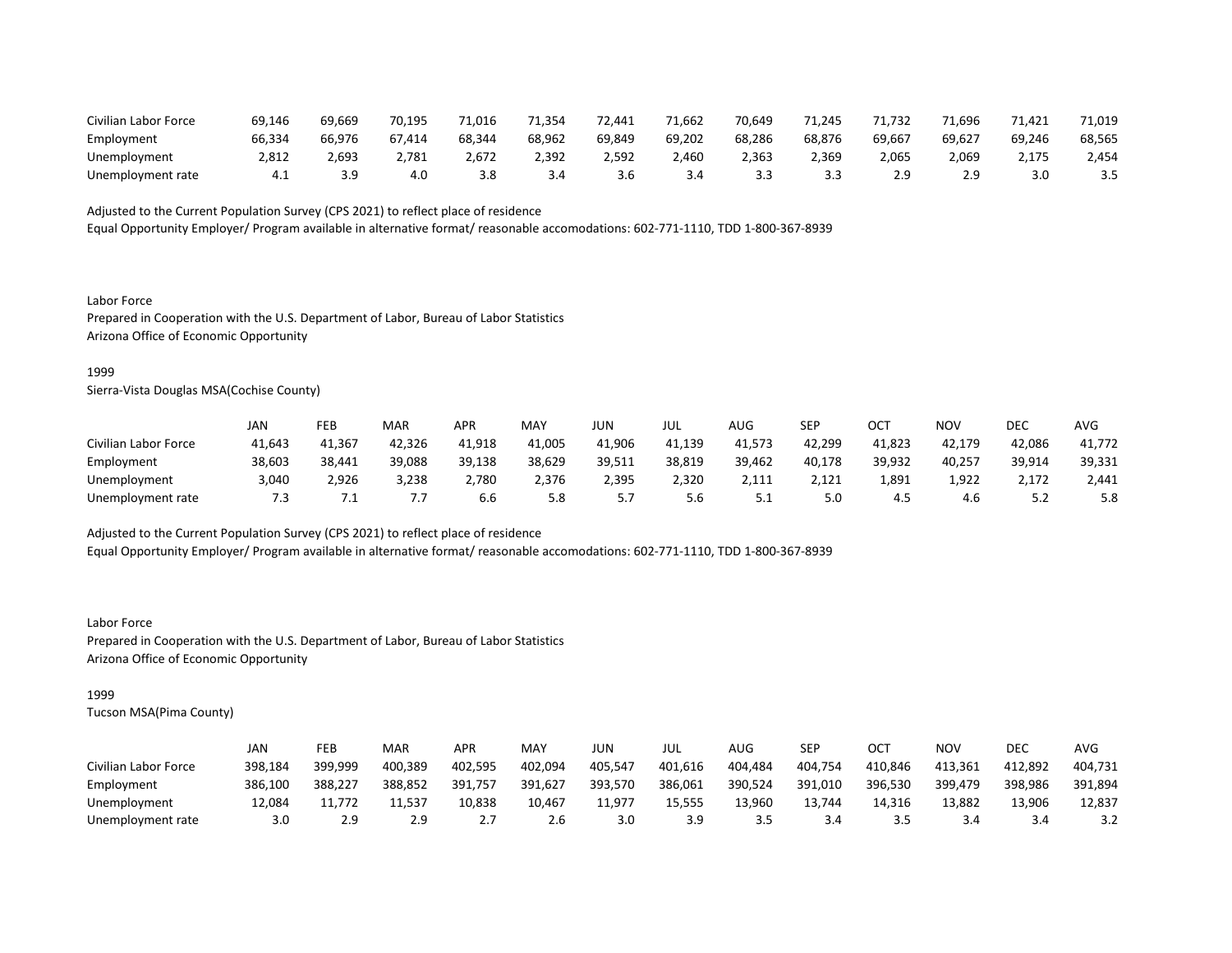Equal Opportunity Employer/ Program available in alternative format/ reasonable accomodations: 602-771-1110, TDD 1-800-367-8939

#### Labor Force

Prepared in Cooperation with the U.S. Department of Labor, Bureau of Labor Statistics Arizona Office of Economic Opportunity

#### 1999

Yuma MSA(Yuma County)

|                      | <b>JAN</b> | FEB    | MAR    | APR    | <b>MAY</b> | JUN    | JUL    | AUG              | <b>SEP</b> | ОСТ    | <b>NOV</b> | DEC    | <b>AVG</b> |
|----------------------|------------|--------|--------|--------|------------|--------|--------|------------------|------------|--------|------------|--------|------------|
| Civilian Labor Force | 65,070     | 63,505 | 63,784 | 72,756 | 75,841     | 74,616 | 74,826 | 76,632           | 72,252     | 69,683 | 68,636     | 65,025 | 70,219     |
| Employment           | 50,495     | 50,679 | 51,589 | 50,568 | 48,301     | 47.434 | 44,984 | 45,418           | 46,374     | 50,026 | 52,158     | 52,834 | 49,238     |
| Unemployment         | 14,575     | 12,826 | 12,195 | 22,188 | 27,540     | 27,182 | 29,842 | 31,214           | 25,878     | 19,657 | 16,478     | 12,191 | 20,981     |
| Unemployment rate    | 22.4       | 20.2   | 19.1   | 30.5   | 36.3       | 36.4   | 39.9   | 40. <sup>-</sup> | 35.8       | 28.2   | 24.0       | 18.7   | 29.9       |

Adjusted to the Current Population Survey (CPS 2021) to reflect place of residence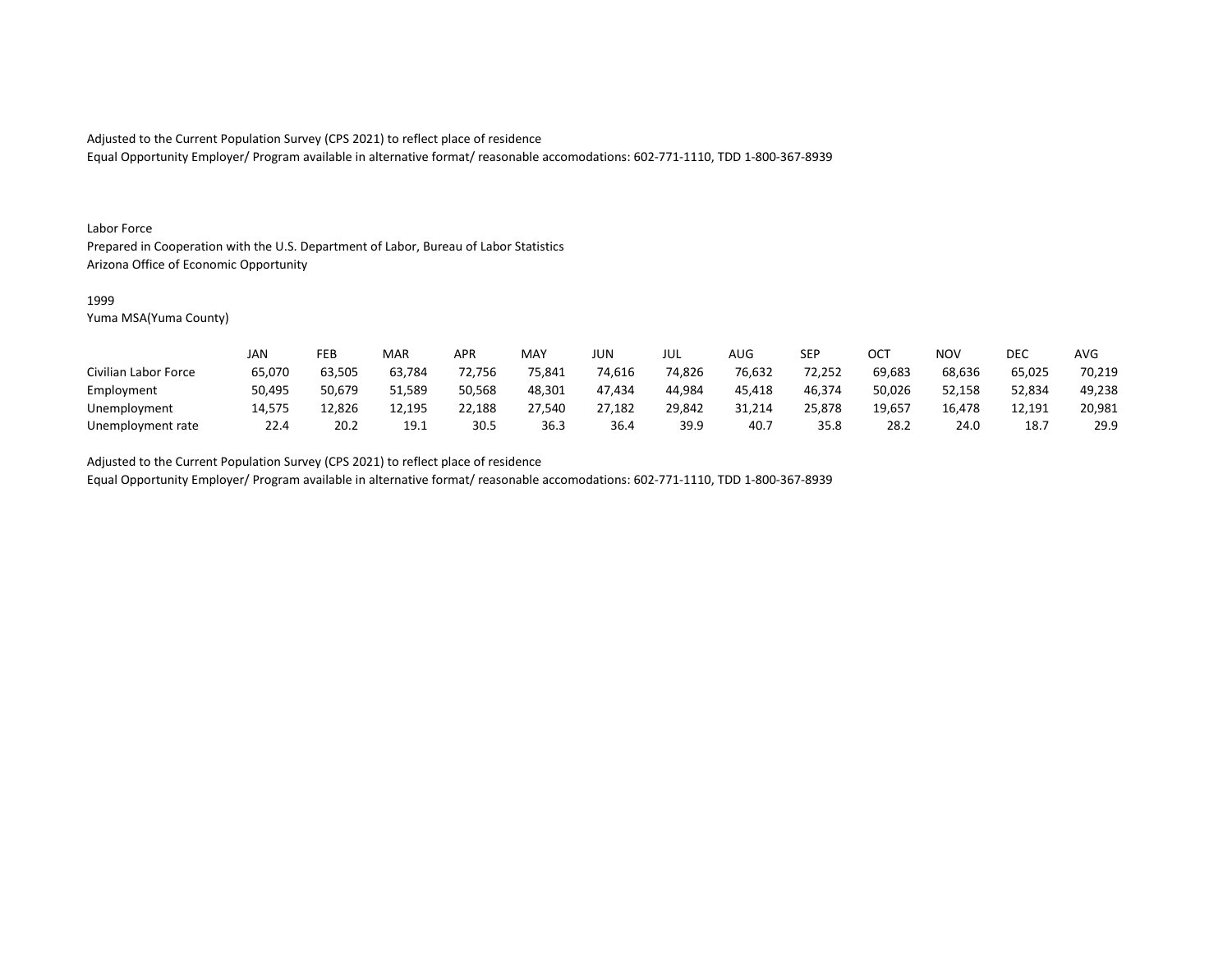## 1998

Arizona

|                      | JAN       | FEB       | <b>MAR</b> | APR       | MAY       | JUN       | JUL       | AUG       | SEP       |           | NOV       | DEC       | AVG       |
|----------------------|-----------|-----------|------------|-----------|-----------|-----------|-----------|-----------|-----------|-----------|-----------|-----------|-----------|
| Civilian Labor Force | 2.330.638 | 2.337.168 | 2.355.287  | 2,352,379 | 2,363,282 | 2,387,457 | 2,398,953 | 2,407,103 | 2,425,719 | 2,427,186 | 2.437.277 | 2,447,812 | 2,389,188 |
| Employment           | 2.227.688 | 2.240.173 | 2.252.770  | 2,261,465 | 2,272,373 | 2,279,303 | 2,287,031 | 2,292,808 | 2,315,030 | 2,325,851 | 2,340,755 | 2,351,717 | 2.287.247 |
| Unemployment         | 102.950   | 96.995    | 102.517    | 90.914    | 90.909    | 108.154   | 111.922   | 114.295   | 110,689   | 101.335   | 96.522    | 96.095    | 101.941   |
| Unemployment rate    | 4.4       | -4.2      | 4.4        | 3.9       | 3.8       | 4.5       | 4.,       | 4.,       | 4.6       | 4.2       | 4.0       | 3.9       | 4.3       |

Adjusted to the Current Population Survey (CPS 2021) to reflect place of residence

Equal Opportunity Employer/ Program available in alternative format/ reasonable accomodations: 602-771-1110, TDD 1-800-367-8939

#### Labor Force

Prepared in Cooperation with the U.S. Department of Labor, Bureau of Labor Statistics Arizona Office of Economic Opportunity

## 1998

Flagstaff MSA(Coconino County)

|                      | JAN    | FEB    | <b>MAR</b> | APR    | MAY    | JUN    | JUL    | <b>AUG</b> | <b>SEP</b> | ост    | <b>NOV</b> | <b>DEC</b> | <b>AVG</b> |
|----------------------|--------|--------|------------|--------|--------|--------|--------|------------|------------|--------|------------|------------|------------|
| Civilian Labor Force | 59,635 | 60,163 | 60,658     | 60,985 | 59,055 | 60,867 | 60,590 | 59,639     | 61,132     | 61,309 | 60,571     | 59,620     | 60,352     |
| Employment           | 53,391 | 54,460 | 55,090     | 56,855 | 55,559 | 55,826 | 55,410 | 55.567     | 57.514     | 57,700 | 56,561     | 55,219     | 55,763     |
| Unemployment         | 6,244  | 5,703  | 5,568      | 4,130  | 3,496  | 5,041  | 5,180  | 4,072      | 3,618      | 3,609  | 4,010      | 4,401      | 4,589      |
| Unemployment rate    | 10.5   |        | 9.2        | 6.8    | 5.9    | 8.3    | 8.5    |            | 5.9        |        | 6.6        |            | 7.6        |

Adjusted to the Current Population Survey (CPS 2021) to reflect place of residence Equal Opportunity Employer/ Program available in alternative format/ reasonable accomodations: 602-771-1110, TDD 1-800-367-8939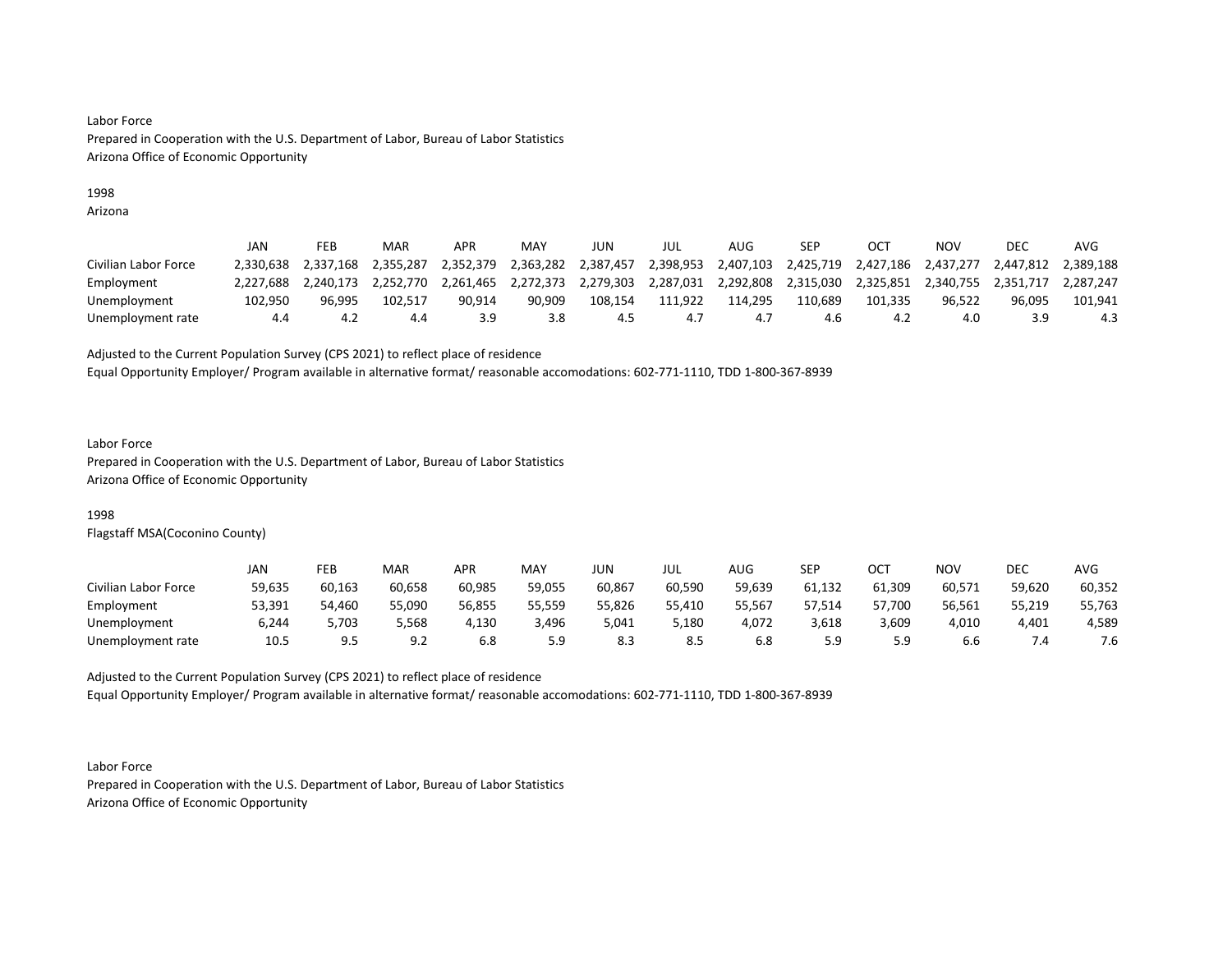## 1998

Lake Havasu City-Kingman MSA(Mohave County)

|                      | JAN    | FEB    | MAR    | APR    | MAY    | JUN    | JUL    | <b>AUG</b> | SEP    | OCT    | NOV    | DEC    | <b>AVG</b> |
|----------------------|--------|--------|--------|--------|--------|--------|--------|------------|--------|--------|--------|--------|------------|
| Civilian Labor Force | 60,613 | 60,551 | 60,998 | 61,207 | 61,454 | 62,610 | 63,206 | 63,551     | 63,142 | 63,993 | 64,258 | 64,907 | 62,541     |
| Employment           | 57,236 | 57,302 | 57,624 | 58,507 | 59,114 | 59,859 | 60,504 | 60,883     | 60,590 | 61,453 | 61,702 | 62,158 | 59,744     |
| Unemployment         | 3,377  | 3,249  | 3,374  | 2,700  | 2,340  | 2,751  | 2,702  | 2,668      | 2,552  | 2,540  | 2,556  | 2,749  | 2,797      |
| Unemployment rate    | 5.6    | 5.4    | כ.כ    | 4.4    | 3.8    | 4.4    | 4.3    | 4.2        | 4.0    | 4.0    | 4.0    | 4.2    | 4.5        |

Adjusted to the Current Population Survey (CPS 2021) to reflect place of residence

Equal Opportunity Employer/ Program available in alternative format/ reasonable accomodations: 602-771-1110, TDD 1-800-367-8939

#### Labor Force

Prepared in Cooperation with the U.S. Department of Labor, Bureau of Labor Statistics Arizona Office of Economic Opportunity

#### 1998

Phoenix MSA

|                      | JAN      | FEB       | MAR       | APR       | MAY       | JUN       | JUL       | AUG.      | <b>SEP</b> | OCT       | NOV       | DEC       | AVG       |
|----------------------|----------|-----------|-----------|-----------|-----------|-----------|-----------|-----------|------------|-----------|-----------|-----------|-----------|
| Civilian Labor Force | .540.448 | L.547.143 | 1,557,338 | 1,555,602 | 1,564,692 | 1,578,512 | 1,593,903 | 1,589,689 | 1,611,177  | 1,614,796 | 1,625,326 | 1,637,288 | 1.584.659 |
| Employment           | .494.772 | 1.503.976 | 1.511.676 | 1.518.190 | 1.528.397 | 1,534,529 | 1,548,572 | 1,542,723 | 1,561,452  | 1.567.515 | 1.579.474 | 1,590,829 | 1.540.175 |
| Unemployment         | 45.676   | 43.167    | 45.662    | 37.412    | 36.295    | 43.983    | 45.331    | 46.966    | 49.725     | 47.281    | 45.852    | 46.459    | 44.484    |
| Unemployment rate    | 3.0      |           |           | 2.4       | 2.3       |           | 2.8       | 3.0       | <u>J.L</u> |           | 2.8       |           | 2.8       |

## Adjusted to the Current Population Survey (CPS 2021) to reflect place of residence

Equal Opportunity Employer/ Program available in alternative format/ reasonable accomodations: 602-771-1110, TDD 1-800-367-8939

Labor Force

Prepared in Cooperation with the U.S. Department of Labor, Bureau of Labor Statistics Arizona Office of Economic Opportunity

#### 1998

| JAN<br><b>FEB</b><br><b>OCT</b><br>MAR<br>MAY<br><b>APR</b><br><b>NOV</b><br>JUN<br><b>SEP</b><br>AUG<br>jul |  |  |  |  |  |  |  |  |  |  |  | <b>DEC</b> | <b>AVG</b> |
|--------------------------------------------------------------------------------------------------------------|--|--|--|--|--|--|--|--|--|--|--|------------|------------|
|--------------------------------------------------------------------------------------------------------------|--|--|--|--|--|--|--|--|--|--|--|------------|------------|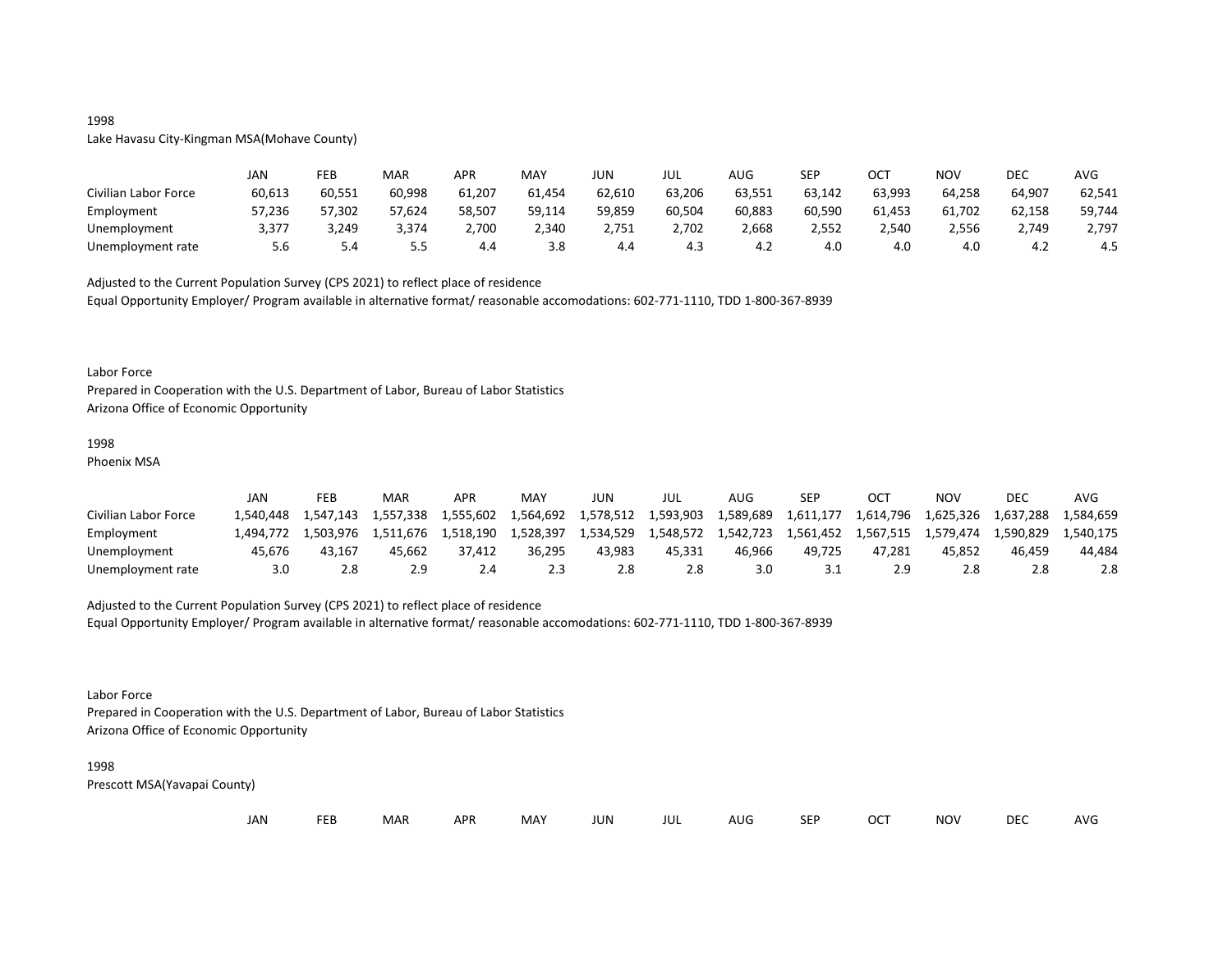| Civilian Labor Force | 66,881 | 67.178 | 68,408 | 69,013 | 69,408 | 70,073 | 70.783 | 71.278 | 71.139 | 71,471 | 71.091           | 71.003 | 69,810 |
|----------------------|--------|--------|--------|--------|--------|--------|--------|--------|--------|--------|------------------|--------|--------|
| Employment           | 63.978 | 64.411 | 65,636 | 66.613 | 67,256 | 67,567 | 68,247 | 68,893 | 68,839 | 69.427 | 69.069           | 68,961 | 67,408 |
| Unemployment         | 2,903  | 2,767  | 2,772  | ,400   | 2,152  | 506.!  | 4,536  | 4,385  | 2,300  | 044.'  | 2,022            | 2.042  | 2,402  |
| Unemployment rate    |        |        | 4.⊥    |        | ـ . ـ  | 3.b    | 3.6    |        |        |        | 2.8 <sup>2</sup> |        |        |

Equal Opportunity Employer/ Program available in alternative format/ reasonable accomodations: 602-771-1110, TDD 1-800-367-8939

Labor Force Prepared in Cooperation with the U.S. Department of Labor, Bureau of Labor Statistics Arizona Office of Economic Opportunity

#### 1998

Sierra-Vista Douglas MSA(Cochise County)

|                      | JAN    | FEB                   | <b>MAR</b> | APR          | MAY    | JUN    | JUL    | AUG    | SEP    | ОСТ    | NOV    | DEC    | AVG    |
|----------------------|--------|-----------------------|------------|--------------|--------|--------|--------|--------|--------|--------|--------|--------|--------|
| Civilian Labor Force | 41,540 | 41,351                | 41,684     | 40,762       | 40,381 | 40,885 | 39,955 | 40,812 | 41,506 | 41,459 | 40,815 | 41,049 | 41,016 |
| Employment           | 37,816 | 38,011                | 38,045     | 37,843       | 37,765 | 38,162 | 37,219 | 38,187 | 38,842 | 38,989 | 38,343 | 38,451 | 38,139 |
| Unemployment         | 3,724  | 3,340                 | 3,639      | 2,919        | 2,616  | 2,723  | 2,736  | 2,625  | 2,664  | 2.470  | 2.472  | 2,598  | 2,877  |
| Unemployment rate    | 9.0    | O <sub>1</sub><br>O.L |            | . <u>. .</u> | 6.5    |        | 6.8    | b.4    | 6.4    | 6.0    | 0.1    | b.3    | 7.0    |

Adjusted to the Current Population Survey (CPS 2021) to reflect place of residence

Equal Opportunity Employer/ Program available in alternative format/ reasonable accomodations: 602-771-1110, TDD 1-800-367-8939

Labor Force Prepared in Cooperation with the U.S. Department of Labor, Bureau of Labor Statistics Arizona Office of Economic Opportunity

## 1998

|                      | JAN     | FEB     | <b>MAR</b> | APR     | MAY     | JUN     | JUL     | AUG     | <b>SEP</b> | OCT     | NOV     | DEC     | AVG     |
|----------------------|---------|---------|------------|---------|---------|---------|---------|---------|------------|---------|---------|---------|---------|
| Civilian Labor Force | 386,963 | 389,143 | 391,499    | 390,056 | 389,773 | 391,656 | 386,137 | 389,340 | 389,289    | 392,086 | 396,484 | 396,506 | 390,744 |
| Employment           | 374,282 | 376.944 | 378,724    | 379,712 | 380,084 | 380,298 | 375,101 | 378,330 | 377,988    | 381,735 | 386,342 | 386,430 | 379,664 |
| Unemployment         | 12.681  | 12.199  | 12.775     | 10.344  | 9,689   | 11,358  | 11.036  | 11.010  | 11.301     | 10,351  | 10.142  | 10,076  | 11,080  |
| Unemployment rate    | 3.3     | ـ . ـ   | 3.3        |         | 2.5     |         | 2.9     |         | 2.9        | 2.b     | 2.b     |         | 2.8     |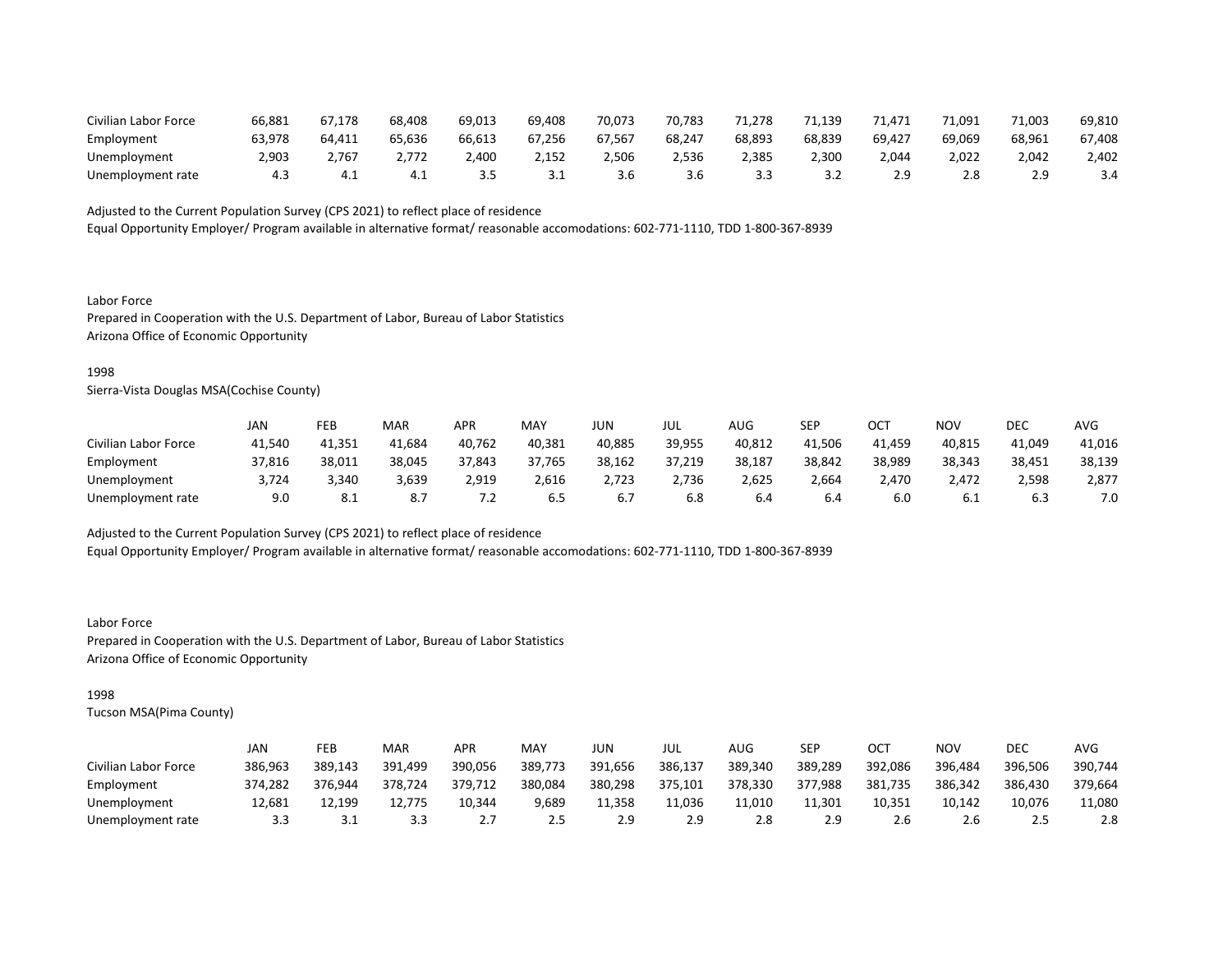Equal Opportunity Employer/ Program available in alternative format/ reasonable accomodations: 602-771-1110, TDD 1-800-367-8939

#### Labor Force

Prepared in Cooperation with the U.S. Department of Labor, Bureau of Labor Statistics Arizona Office of Economic Opportunity

#### 1998

Yuma MSA(Yuma County)

|                      | JAN    | FEB    | MAR    | APR    | <b>MAY</b> | JUN    | JUL    | <b>AUG</b> | <b>SEP</b> | ОСТ    | <b>NOV</b> | DEC    | <b>AVG</b> |
|----------------------|--------|--------|--------|--------|------------|--------|--------|------------|------------|--------|------------|--------|------------|
| Civilian Labor Force | 62,824 | 60,802 | 62,031 | 65,911 | 70,088     | 72,136 | 72,116 | 76,554     | 72,950     | 68,277 | 66,579     | 64,633 | 67,909     |
| Employment           | 49,987 | 49,028 | 49.245 | 47,486 | 46,880     | 47,794 | 45.932 | 47,650     | 48,419     | 49,132 | 50,170     | 50,420 | 48,512     |
| Unemployment         | 12,837 | 11.774 | 12,786 | 18,425 | 23,208     | 24,342 | 26,184 | 28,904     | 24,531     | 19.145 | 16,409     | 14,213 | 19,397     |
| Unemployment rate    | 20.4   | 19.4   | 20.6   | 28.0   | 33.1       | 33.7   | 36.3   | 37.8       | 33.6       | 28.0   | 24.6       | 22.0   | 28.6       |

Adjusted to the Current Population Survey (CPS 2021) to reflect place of residence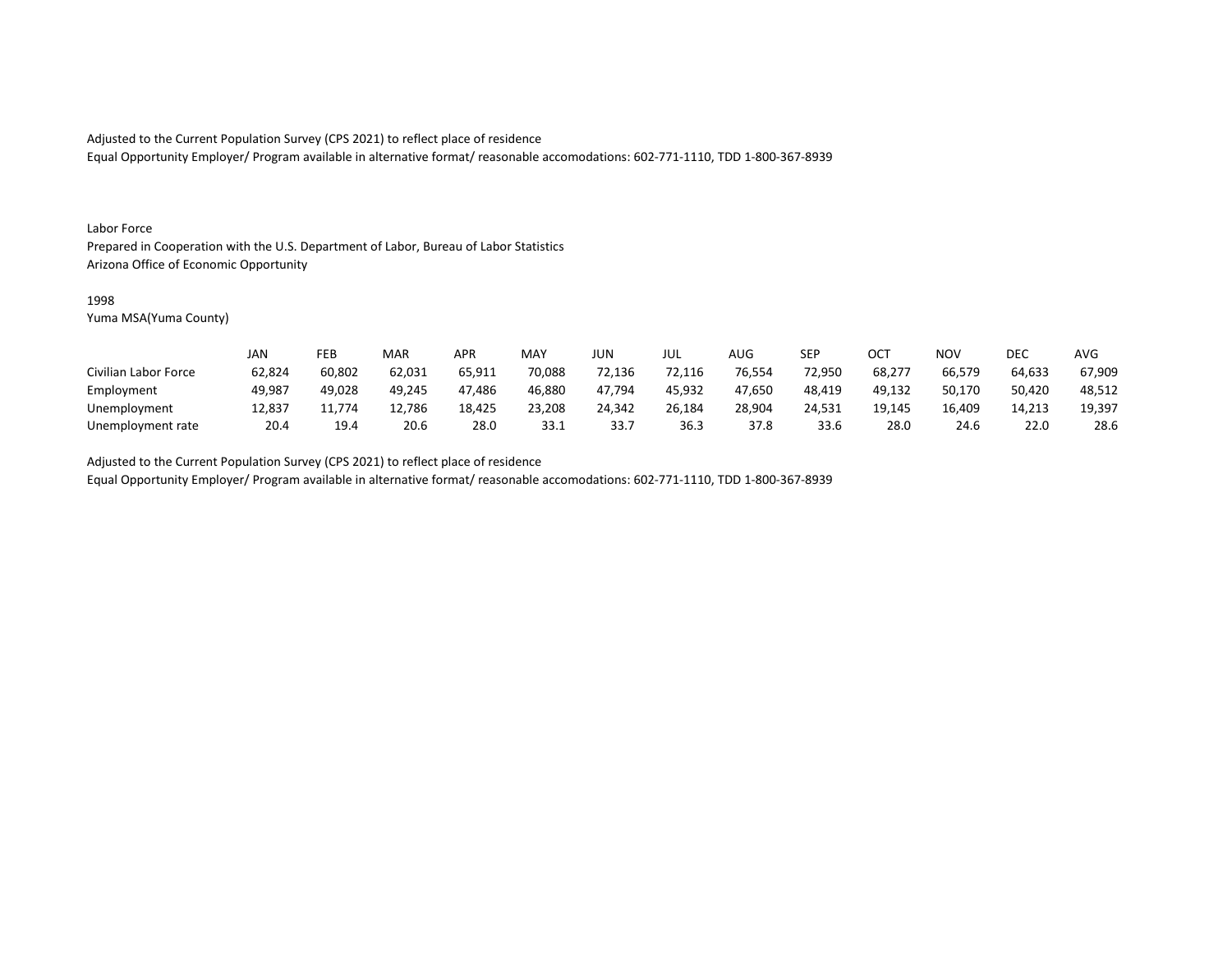## 1997

Arizona

|                      | JAN       | FEB       | MAR       | APR       | MAY       | JUN       | JUL       | AUG       | <b>SEP</b> | OC <sup>7</sup> | NOV       | <b>DEC</b>          | AVG       |
|----------------------|-----------|-----------|-----------|-----------|-----------|-----------|-----------|-----------|------------|-----------------|-----------|---------------------|-----------|
| Civilian Labor Force | 2.287.217 | 2.275.157 | 2.288.991 | 2,278,984 | 2,287,988 | 2.305.997 | 2,312,603 | 2,315,744 | 2,318,611  | 2,323,591       | 2,332,362 | 2,331,730 2,304,915 |           |
| Employment           | 2.160.046 | 2.159.473 | 2.179.765 | 2,179,224 | 2,189,052 | 2,192,111 | 2,199,571 | 2,202,269 | 2,210,576  | 2,224,882       | 2,238,564 | 2,241,001           | 2.198.045 |
| Unemployment         | 127.171   | L15.684   | 109.226   | 99.760    | 98.936    | 113.886   | 113.032   | 113.475   | 108.035    | 98.709          | 93.798    | 90.729              | 106,870   |
| Unemployment rate    | 5.6       | ـ . ـ     | 4.8       | 4.4       | 4.3       | 4.9       | 4.9       |           |            | 4,              | 4.0       |                     | 4.6       |

Adjusted to the Current Population Survey (CPS 2021) to reflect place of residence

Equal Opportunity Employer/ Program available in alternative format/ reasonable accomodations: 602-771-1110, TDD 1-800-367-8939

#### Labor Force

Prepared in Cooperation with the U.S. Department of Labor, Bureau of Labor Statistics Arizona Office of Economic Opportunity

## 1997

Flagstaff MSA(Coconino County)

|                      | JAN    | FEB    | <b>MAR</b> | APR       | MAY    | JUN -  | JUL            | AUG    | SEP    | OCT    | <b>NOV</b> | <b>DEC</b> | AVG    |
|----------------------|--------|--------|------------|-----------|--------|--------|----------------|--------|--------|--------|------------|------------|--------|
| Civilian Labor Force | 58,143 | 58,299 | 57,728     | 57,938    | 59,030 | 60,156 | 59,849         | 60,166 | 59,797 | 60,576 | 59,502     | 58,671     | 59,154 |
| Employment           | 51,300 | 52,353 | 52,655     | 53,789    | 54,841 | 54,209 | 54.172         | 55,555 | 55,780 | 56,478 | 55,299     | 53,902     | 54,194 |
| Unemployment         | 6,843  | 5.946  | 5,073      | 4,149     | 4,189  | 5,947  | 5,677          | 4,611  | 4,017  | 4,098  | 4,203      | 4,769      | 4,960  |
| Unemployment rate    | 11.8   | 10.2   | 8.8        | $\cdot$ . | .      | 9.9    | ף מ<br><b></b> |        | b.,    | ხ.შ    | . . L      | -8.1       | 8.4    |

Adjusted to the Current Population Survey (CPS 2021) to reflect place of residence Equal Opportunity Employer/ Program available in alternative format/ reasonable accomodations: 602-771-1110, TDD 1-800-367-8939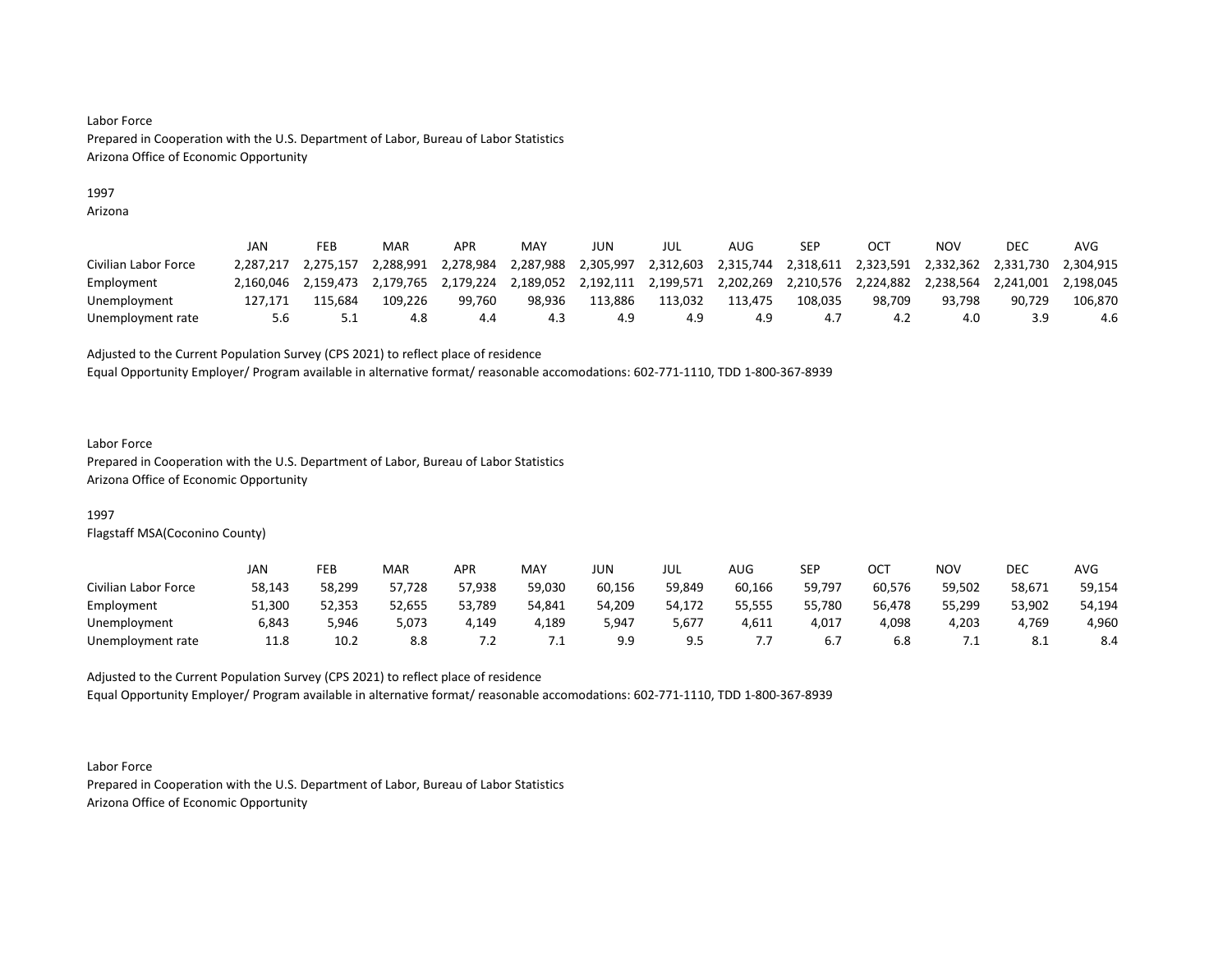# Lake Havasu City-Kingman MSA(Mohave County)

|                      | JAN    | FEB    | MAR    | APR    | MAY    | JUN    | JUL    | AUG    | <b>SEP</b> | ост    | NOV    | DEC    | AVG    |
|----------------------|--------|--------|--------|--------|--------|--------|--------|--------|------------|--------|--------|--------|--------|
| Civilian Labor Force | 63,072 | 61,556 | 61,501 | 60,575 | 60,834 | 61,842 | 62,541 | 62,725 | 62,311     | 62,140 | 61,943 | 61,811 | 61,905 |
| Employment           | 57,602 | 57,104 | 57,857 | 57,774 | 58,010 | 58,813 | 59,537 | 59,794 | 59,404     | 59,273 | 59,133 | 58,967 | 58,606 |
| Unemployment         | 5,470  | 4,452  | 3,644  | 2,801  | 2,824  | 3,029  | 3,004  | 2,931  | 2,907      | 2,867  | 2,810  | 2,844  | 3,299  |
| Unemployment rate    | -8.7   | ے. '   | 5.9    | 4.6    | 4.6    | 4.9    | 4.8    | 4.,    | 4.,        | 4.0    | 4.J    | 4.6    | 5.3    |

Adjusted to the Current Population Survey (CPS 2021) to reflect place of residence Equal Opportunity Employer/ Program available in alternative format/ reasonable accomodations: 602-771-1110, TDD 1-800-367-8939

#### Labor Force

Prepared in Cooperation with the U.S. Department of Labor, Bureau of Labor Statistics Arizona Office of Economic Opportunity

## 1997

Phoenix MSA

|                      | JAN      | FEB       | MAR       | APR       | MAY       | JUN       | JUL       | AUG.      | SEP       | ост       | NOV       | DEC       | AVG       |
|----------------------|----------|-----------|-----------|-----------|-----------|-----------|-----------|-----------|-----------|-----------|-----------|-----------|-----------|
| Civilian Labor Force | .498.972 | 1.494.188 | 1.504.376 | 1,493,312 | 1,497,657 | 1,506,150 | 1.516.442 | 1,512,960 | 1,519,690 | 1,525,860 | 1.537.555 | 1.542.493 | 1.512.471 |
| Employment           | .441.837 | 1.441.666 | 1.454.358 | 1.450.371 | 1,455,180 | 1.459.971 | 1,471,406 | 1,467,581 | 1.474.242 | 1.483.058 | 1,496,420 | 1.502.065 | 1,466,513 |
| Unemployment         | 57.135   | 52.522    | 50.018    | 42.941    | 42.477    | 46.179    | 45.036    | 45.379    | 45.448    | 42.802    | 41.135    | 40.428    | 45.958    |
| Unemployment rate    | 3.8      |           | 3.3       | 2.9       | 2.8       |           | 3.0       | 3.0       | 3.0       | 2.8       |           | ∠.b       | 3.0       |

#### Adjusted to the Current Population Survey (CPS 2021) to reflect place of residence

Equal Opportunity Employer/ Program available in alternative format/ reasonable accomodations: 602-771-1110, TDD 1-800-367-8939

#### Labor Force

Prepared in Cooperation with the U.S. Department of Labor, Bureau of Labor Statistics Arizona Office of Economic Opportunity

## 1997

Prescott MSA(Yavapai County)

| JAN |  | <b>FEB</b> | MAR | <b>APR</b> | MAY | JUN | JUL | AUG | <b>SEP</b> | <b>OCT</b> | <b>NOV</b> | <b>DEC</b> | AVG |
|-----|--|------------|-----|------------|-----|-----|-----|-----|------------|------------|------------|------------|-----|
|-----|--|------------|-----|------------|-----|-----|-----|-----|------------|------------|------------|------------|-----|

## 1997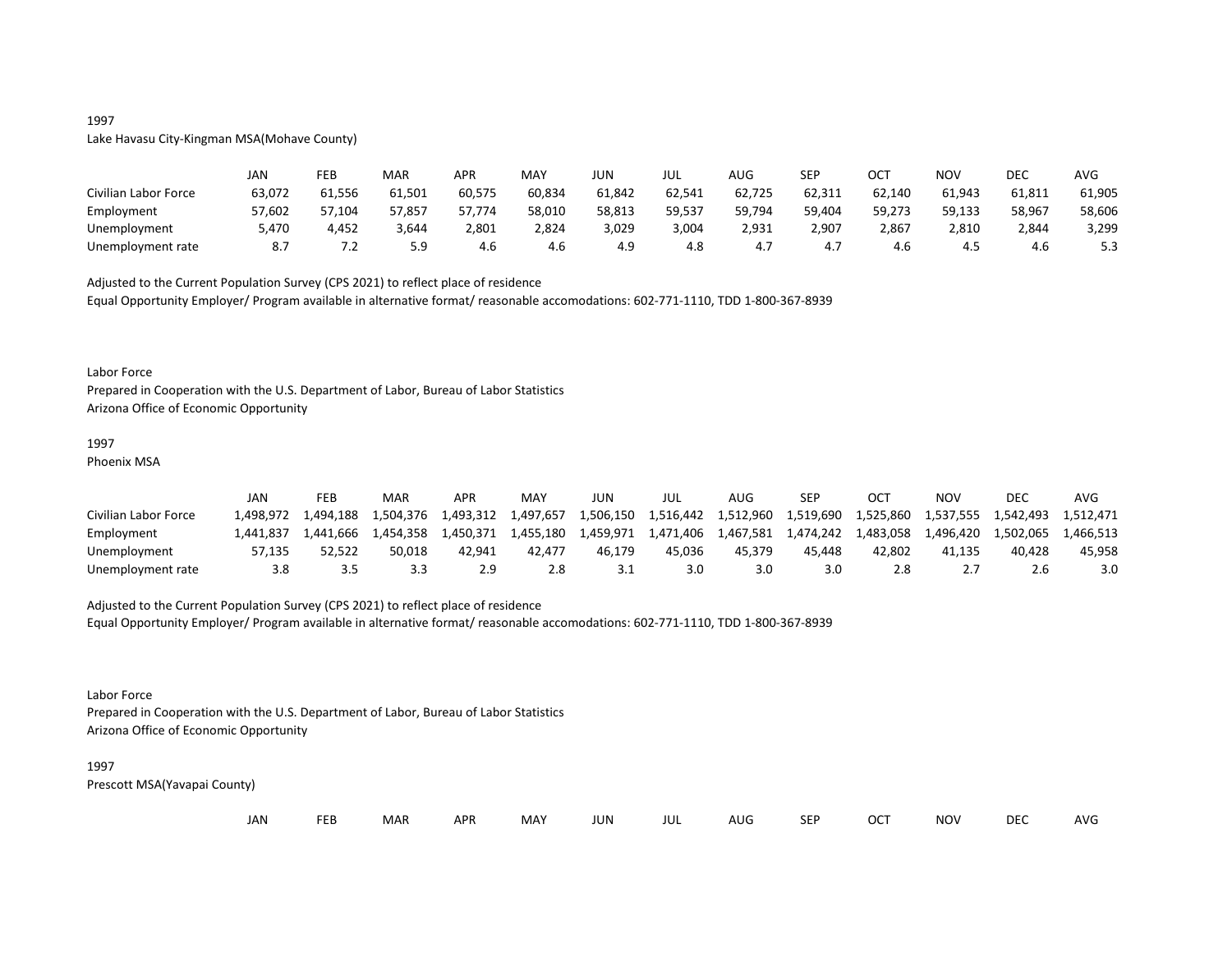| Civilian Labor Force | 65,039 | 64.578 | 66,308 | 66,814 | 68,065 | 70.405 | 69,163 | 67.738 | 68,082 | 68,780 | 68.478 | 67,944 | 67,616 |
|----------------------|--------|--------|--------|--------|--------|--------|--------|--------|--------|--------|--------|--------|--------|
| Employment           | 61.491 | 61.333 | 63,223 | 64.214 | 65.508 | 67.727 | 66.606 | 65.225 | 65.665 | 66.476 | 66.186 | 65,484 | 64,928 |
| Unemployment         | \.548  | 3,245  | 3,085  | 500,   | ′ לל,∠ | 1,678  | 2,557  | 2.513  | 417. [ | .304   | 2,292  | 2,460  | 2,688  |
| Unemployment rate    |        |        | 4.7    | 3 Q    | 3.8    | 3.8    |        |        | 3.6    |        |        |        | 4.0    |

Equal Opportunity Employer/ Program available in alternative format/ reasonable accomodations: 602-771-1110, TDD 1-800-367-8939

Labor Force Prepared in Cooperation with the U.S. Department of Labor, Bureau of Labor Statistics Arizona Office of Economic Opportunity

#### 1997

Sierra-Vista Douglas MSA(Cochise County)

|                      | JAN    | FEB    | <b>MAR</b> | APR    | MAY    | JUN    | JUL    | AUG    | <b>SEP</b> | OCT    | NOV    | DEC    | AVG    |
|----------------------|--------|--------|------------|--------|--------|--------|--------|--------|------------|--------|--------|--------|--------|
| Civilian Labor Force | 42,634 | 42,368 | 42,675     | 41,787 | 41,787 | 41,292 | 40,177 | 40,729 | 41,148     | 40,938 | 40,944 | 40,624 | 41,425 |
| Employment           | 37,759 | 37,825 | 38,592     | 38,321 | 38,365 | 37,907 | 37,028 | 37,636 | 38,147     | 38,225 | 38,059 | 37,625 | 37,957 |
| Unemployment         | 4,875  | 4.543  | 4,083      | 3,466  | 3,422  | 3,385  | 3,149  | 3,093  | 3,001      | 2,713  | 2,885  | 2,999  | 3,468  |
| Unemployment rate    | 11.4   | 10.7   | 9.6        | 8.3    | 8.2    | 8.2    | 7.8    | .b     | 7.3        | b.b    | 7.0    | .4     | 8.4    |

Adjusted to the Current Population Survey (CPS 2021) to reflect place of residence

Equal Opportunity Employer/ Program available in alternative format/ reasonable accomodations: 602-771-1110, TDD 1-800-367-8939

Labor Force Prepared in Cooperation with the U.S. Department of Labor, Bureau of Labor Statistics Arizona Office of Economic Opportunity

## 1997

|                      | JAN     | FEB     | <b>MAR</b> | APR     | MAY     | JUN     | JUL     | AUG     | <b>SEP</b> | OCT     | NOV     | DEC     | AVG     |
|----------------------|---------|---------|------------|---------|---------|---------|---------|---------|------------|---------|---------|---------|---------|
| Civilian Labor Force | 381,561 | 379.976 | 382,467    | 380,796 | 382,059 | 380,571 | 381,028 | 382,997 | 383,066    | 387,554 | 388,000 | 388,063 | 383,178 |
| Employment           | 366,406 | 366,122 | 369,166    | 369,215 | 370,557 | 367,556 | 368,510 | 370,428 | 370,417    | 375,386 | 376,795 | 376,645 | 370,600 |
| Unemployment         | 15.155  | 13.854  | 13,301     | 11.581  | 11.502  | 13,015  | 12.518  | 12.569  | 12.649     | 12.168  | 11.205  | 11.418  | 12,578  |
| Unemployment rate    | 4.0     | 3.6     | 3.5        | 3.0     | 3.0     | 3.4     | 3.3     |         | 3.3        |         | 2.9     |         |         |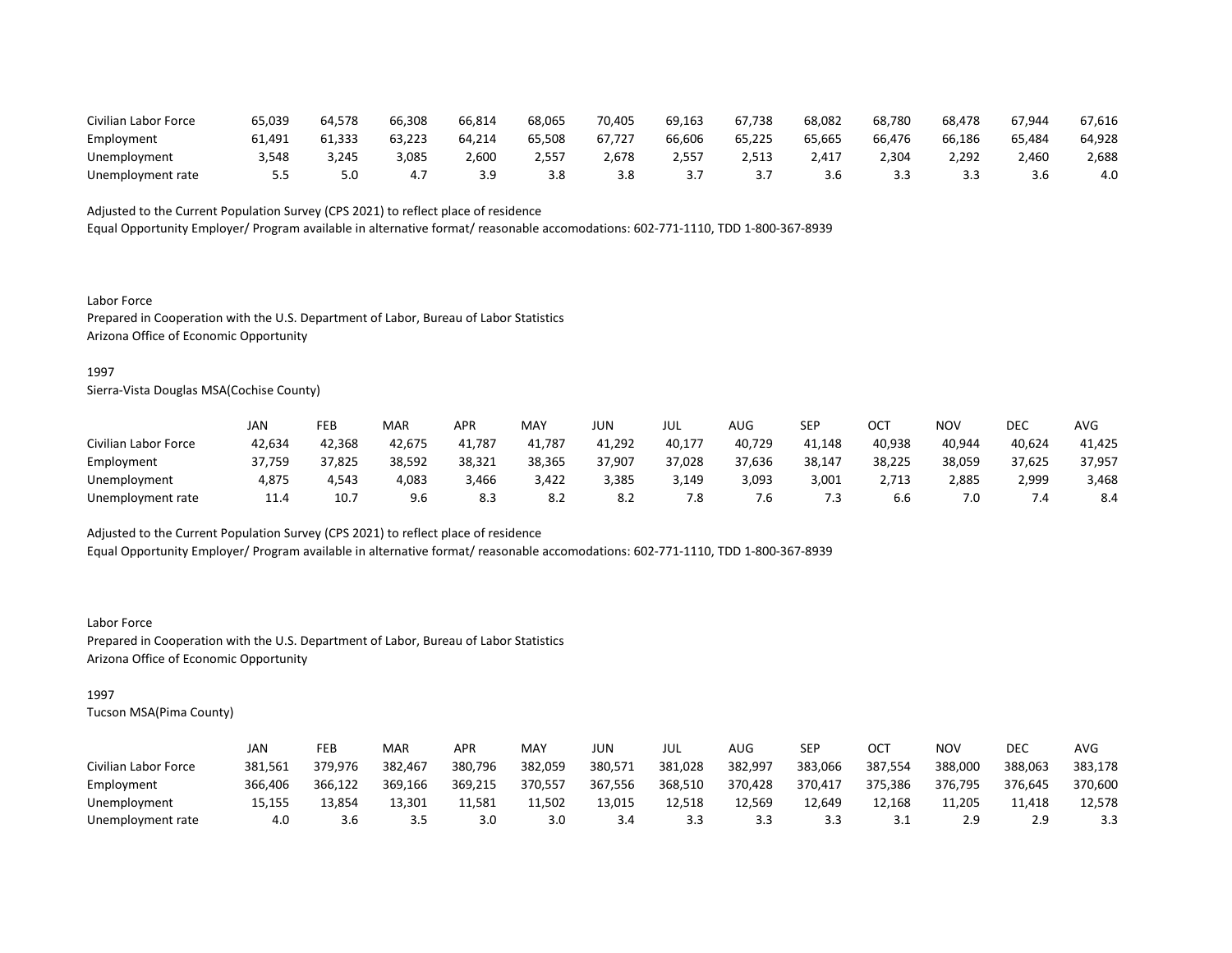Equal Opportunity Employer/ Program available in alternative format/ reasonable accomodations: 602-771-1110, TDD 1-800-367-8939

#### Labor Force

Prepared in Cooperation with the U.S. Department of Labor, Bureau of Labor Statistics Arizona Office of Economic Opportunity

#### 1997

Yuma MSA(Yuma County)

|                      | <b>JAN</b> | FEB    | MAR    | APR    | <b>MAY</b> | JUN    | JUL    | AUG    | <b>SEP</b> | ОСТ    | <b>NOV</b> | DEC    | <b>AVG</b> |
|----------------------|------------|--------|--------|--------|------------|--------|--------|--------|------------|--------|------------|--------|------------|
| Civilian Labor Force | 65,458     | 63,658 | 63,586 | 67,226 | 66,707     | 71,012 | 70,195 | 73,192 | 69,635     | 66,482 | 66,656     | 62,952 | 67,230     |
| Employment           | 50,441     | 50,279 | 49.979 | 48,721 | 48,295     | 49,000 | 46,245 | 46,626 | 46,556     | 48,738 | 49.924     | 49,915 | 48,727     |
| Unemployment         | 15,017     | 13,379 | 13,607 | 18,505 | 18,412     | 22,012 | 23,950 | 26,566 | 23.079     | 17.744 | 16,732     | 13,037 | 18,503     |
| Unemployment rate    | 22.9       | 21.0   | 21.4   | 27.5   | 27.6       | 31.0   | 34.1   | 36.3   | 33.1       | 26.7   | 25.1       | 20.1   | 27.5       |

Adjusted to the Current Population Survey (CPS 2021) to reflect place of residence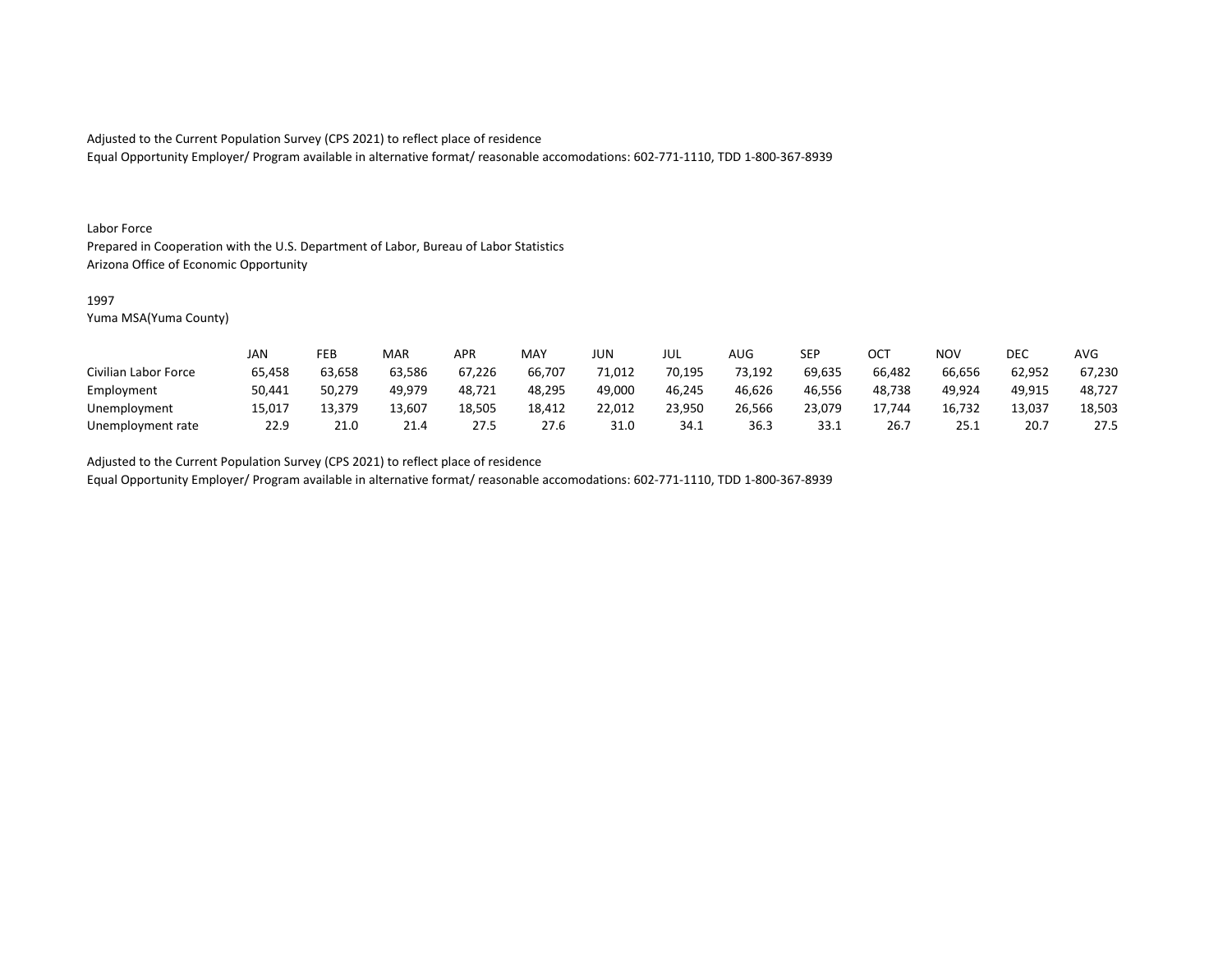## 1996

Arizona

|                      | JAN       | FEB       | MAR       | APR       | MAY       | JUN       | JUL       | AUG                 | SEP       | <b>OCT</b> | NOV       | DEC       | AVG       |
|----------------------|-----------|-----------|-----------|-----------|-----------|-----------|-----------|---------------------|-----------|------------|-----------|-----------|-----------|
| Civilian Labor Force | 2.251.179 | 2.257.963 | 2.264.582 | 2.259.414 | 2,275,496 | 2,297,641 | 2,307,379 | 2,304,462 2,309,890 |           | 2,305,609  | 2.311.951 | 2.300.192 | 2.287.146 |
| Employment           | 2.126.083 | 2.144.459 | 2.149.243 | 2.145.912 | 2,152,738 | 2.165.254 | 2,162,404 | 2,165,490           | 2.173.118 | 2,176,735  | 2.190.799 | 2.185.097 | 2.161.444 |
| Unemployment         | 125.096   | L13.504   | 115.339   | 113.502   | 122.758   | 132.387   | 144.975   | 138.972             | 136.772   | 128.874    | 121.152   | 115.095   | 125,702   |
| Unemployment rate    | 5.6       |           | 5.1       | 5.0       | 5.4       | 5.8       |           |                     | 5.9       | 5.6        | 57        | 5.0       | 5.5       |

Adjusted to the Current Population Survey (CPS 2021) to reflect place of residence

Equal Opportunity Employer/ Program available in alternative format/ reasonable accomodations: 602-771-1110, TDD 1-800-367-8939

#### Labor Force

Prepared in Cooperation with the U.S. Department of Labor, Bureau of Labor Statistics Arizona Office of Economic Opportunity

## 1996

Flagstaff MSA(Coconino County)

|                      | JAN    | FEB    | <b>MAR</b> | APR    | MAY    | JUN    | JUL    | AUG    | SEP    | ост    | NOV    | DEC    | AVG    |
|----------------------|--------|--------|------------|--------|--------|--------|--------|--------|--------|--------|--------|--------|--------|
| Civilian Labor Force | 55,795 | 57,923 | 58,577     | 57,261 | 58,609 | 60,362 | 62,216 | 62,324 | 61,770 | 60,003 | 57,690 | 57,525 | 59,171 |
| Employment           | 49,720 | 52,338 | 53,172     | 52,545 | 53,807 | 54,427 | 55,822 | 57,267 | 56,955 | 55,520 | 53,471 | 53,270 | 54,026 |
| Unemployment         | 6,075  | 5,585  | 5,405      | 4,716  | 4,802  | 5,935  | 6,394  | 5,057  | 4,815  | 4,483  | 4,219  | 4,255  | 5,145  |
| Unemployment rate    | 10.9   | 9.6    | 9.2        | -8.2   | 8.2    | 9.8    | 10.3   | 8.1    | 7.8    |        |        |        | 8.7    |

Adjusted to the Current Population Survey (CPS 2021) to reflect place of residence Equal Opportunity Employer/ Program available in alternative format/ reasonable accomodations: 602-771-1110, TDD 1-800-367-8939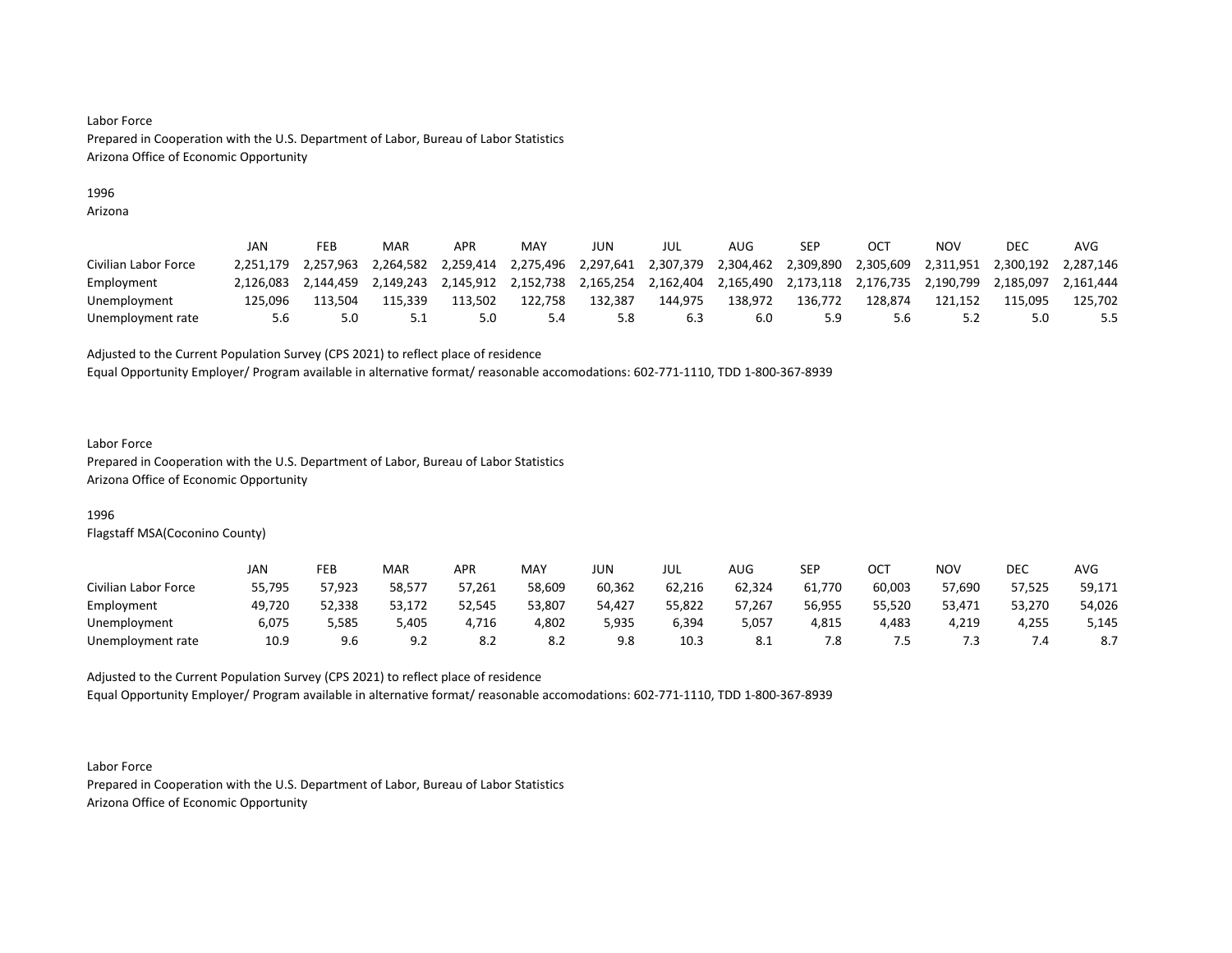## 1996

Lake Havasu City-Kingman MSA(Mohave County)

|                      | JAN    | FEB    | MAR    | APR    | MAY                  | JUN    | JUL    | <b>AUG</b> | SEP    | ост            | <b>NOV</b> | DEC    | <b>AVG</b>   |
|----------------------|--------|--------|--------|--------|----------------------|--------|--------|------------|--------|----------------|------------|--------|--------------|
| Civilian Labor Force | 61,519 | 61,485 | 61,926 | 62,583 | 62,497               | 63,100 | 63,927 | 63,713     | 64,003 | 65,415         | 63,805     | 64,215 | 63,183       |
| Employment           | 56,381 | 56,463 | 57,244 | 58,319 | 58,341               | 58,965 | 59,579 | 59,412     | 59,545 | 59,395         | 60,145     | 59,646 | 58,620       |
| Unemployment         | 5,138  | 5,022  | 4,682  | 4,264  | 4,156                | 4,135  | 4.348  | 4,301      | 4,458  | 6,020          | 3,660      | 4,569  | 4,563        |
| Unemployment rate    | 8.4    | 8.2    | /.ხ    | 6.8    | $\sim$ $\sim$<br>b.b | 6.6    | 6.8    | 6.8        | 7.0    | ΩĆ<br><u>.</u> | <u>.,</u>  | .      | . . <u>.</u> |

Adjusted to the Current Population Survey (CPS 2021) to reflect place of residence

Equal Opportunity Employer/ Program available in alternative format/ reasonable accomodations: 602-771-1110, TDD 1-800-367-8939

#### Labor Force

Prepared in Cooperation with the U.S. Department of Labor, Bureau of Labor Statistics Arizona Office of Economic Opportunity

## 1996

Phoenix MSA

|                      | JAN      | FEB       | MAR       | <b>APR</b> | MA <sup>V</sup> | JUN       | JUL       | AUG       | <b>SEP</b> | ОСТ       | NOV       | DEC       | AVG       |
|----------------------|----------|-----------|-----------|------------|-----------------|-----------|-----------|-----------|------------|-----------|-----------|-----------|-----------|
| Civilian Labor Force | .465.806 | 1.470.094 | 1,474,522 | 1,467,294  | 1,476,330       | 1,488,977 | 1,495,620 | 1,487,919 | 1,499,018  | 1,500,201 | 1,512,384 | 1.506.101 | 1,487,023 |
| Employment           | .408.738 | 1.417.917 | 1.421.222 | 1.416.917  | 1,422,103       | 1,432,436 | 1.435.195 | 1,428,845 | 1,438,984  | 1,444,145 | 1,458,860 | 1.455.549 | 1.431.743 |
| Unemployment         | 57.068   | 52.177    | 53.300    | 50.377     | 54.227          | 56.541    | 60.425    | 59.074    | 60.034     | 56.056    | 53.524    | 50.552    | 55.280    |
| Unemployment rate    | 3.9      |           | 3.6       |            |                 |           | 4.0       | 4.0       | 4.0        |           | י ג       |           |           |

## Adjusted to the Current Population Survey (CPS 2021) to reflect place of residence

Equal Opportunity Employer/ Program available in alternative format/ reasonable accomodations: 602-771-1110, TDD 1-800-367-8939

#### Labor Force

Prepared in Cooperation with the U.S. Department of Labor, Bureau of Labor Statistics Arizona Office of Economic Opportunity

#### 1996

| JAN<br><b>FEB</b><br><b>OCT</b><br>MAR<br>MAY<br><b>APR</b><br><b>NOV</b><br>JUN<br><b>SEP</b><br>AUG<br>jul |  |  |  |  |  |  |  |  |  |  |  | <b>DEC</b> | <b>AVG</b> |
|--------------------------------------------------------------------------------------------------------------|--|--|--|--|--|--|--|--|--|--|--|------------|------------|
|--------------------------------------------------------------------------------------------------------------|--|--|--|--|--|--|--|--|--|--|--|------------|------------|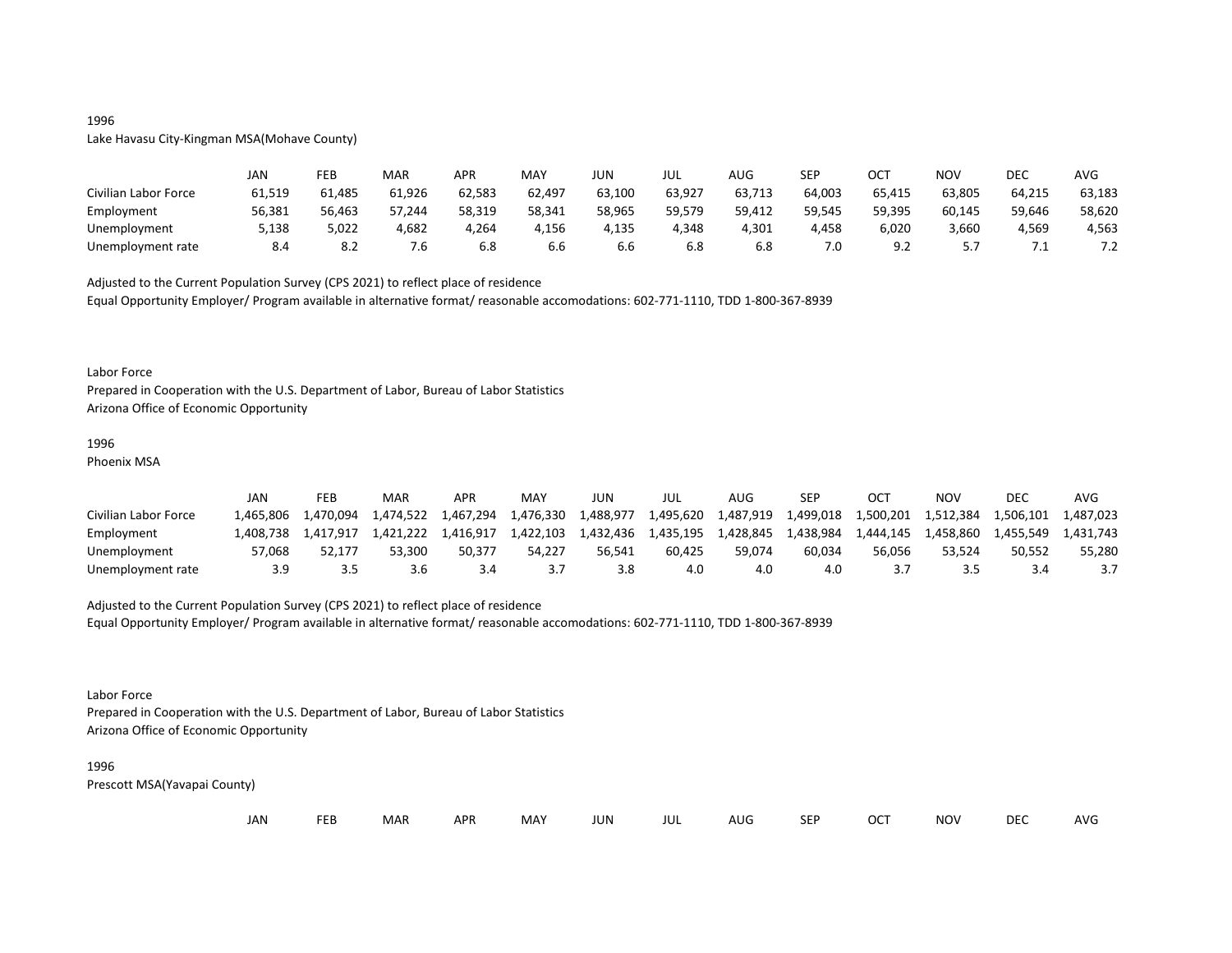| Civilian Labor Force | 62,619 | 63,288 | 64.502 | 65,101 | 65,248 | 66,617 | 68,638 | 68,593 | 67.565 | 66,413        | 66,755 | 65,089 | 65,869 |
|----------------------|--------|--------|--------|--------|--------|--------|--------|--------|--------|---------------|--------|--------|--------|
| Employment           | 59,024 | 59,823 | 61,174 | 62.096 | 62,255 | 63,545 | 65,372 | 65,432 | 64.362 | 63,487        | 63,983 | 62.222 | 62,731 |
| Unemployment         | 3,595  | ,465   | 3,328  | 3,005  | 2,993  | 3,072  | 3,266  | 3,161  | 3,203  | <u>926, י</u> | 2.772  | 2,867  | 3,138  |
| Unemployment rate    |        |        | ے . ۔  | 4.6    | 4.6    | 4.t    | 4.8    | 4.b    | 4.,    |               | ے.4    |        | 4.8    |

Equal Opportunity Employer/ Program available in alternative format/ reasonable accomodations: 602-771-1110, TDD 1-800-367-8939

Labor Force Prepared in Cooperation with the U.S. Department of Labor, Bureau of Labor Statistics Arizona Office of Economic Opportunity

#### 1996

Sierra-Vista Douglas MSA(Cochise County)

|                      | JAN    | FEB    | <b>MAR</b> | APR    | MAY    | JUN    | JUL    | AUG    | SEP    | OCT    | NOV    | DEC    | AVG    |
|----------------------|--------|--------|------------|--------|--------|--------|--------|--------|--------|--------|--------|--------|--------|
| Civilian Labor Force | 43,586 | 44,197 | 43,695     | 43,463 | 44,107 | 44,792 | 43,626 | 44,294 | 43,588 | 43,445 | 43,025 | 42,651 | 43,706 |
| Employment           | 38,254 | 39,377 | 39,027     | 39,245 | 39,832 | 40,591 | 39,516 | 40,403 | 39,679 | 39,445 | 39,233 | 38,813 | 39,451 |
| Unemployment         | 5,332  | 4,820  | 4,668      | 4,218  | 4,275  | 4,201  | 4,110  | 3,891  | 3,909  | 4,000  | 3,792  | 3,838  | 4,255  |
| Unemployment rate    | 12.2   | 10.9   | 10.7       |        |        | 9.4    | 9.4    | 8.8    | 9.0    |        | 8.8    | 9.0    | 9.7    |

Adjusted to the Current Population Survey (CPS 2021) to reflect place of residence

Equal Opportunity Employer/ Program available in alternative format/ reasonable accomodations: 602-771-1110, TDD 1-800-367-8939

Labor Force Prepared in Cooperation with the U.S. Department of Labor, Bureau of Labor Statistics Arizona Office of Economic Opportunity

## 1996

|                      | JAN     | FEB     | <b>MAR</b> | APR     | MAY     | JUN     | JUL     | AUG     | <b>SEP</b> | OCT     | NOV     | DEC     | AVG     |
|----------------------|---------|---------|------------|---------|---------|---------|---------|---------|------------|---------|---------|---------|---------|
| Civilian Labor Force | 385,312 | 384.494 | 387,094    | 388,502 | 389,699 | 388,556 | 383,452 | 384,011 | 384,952    | 385,160 | 383,676 | 384,315 | 385,769 |
| Employment           | 369,996 | 370,480 | 372,374    | 374,932 | 375.597 | 374,051 | 368,029 | 369,514 | 369,871    | 370,302 | 369,475 | 370,642 | 371,272 |
| Unemployment         | 15.316  | 14.014  | 14.720     | 13.570  | 14.102  | 14.505  | 15.423  | 14.497  | 15.081     | 14.858  | 14.201  | 13,673  | 14,497  |
| Unemployment rate    | 4.0     | 3.6     | 3.8        |         | 3.6     |         | 4.0     | 3.8     | 3.9        |         |         | 3.O     | 3.8     |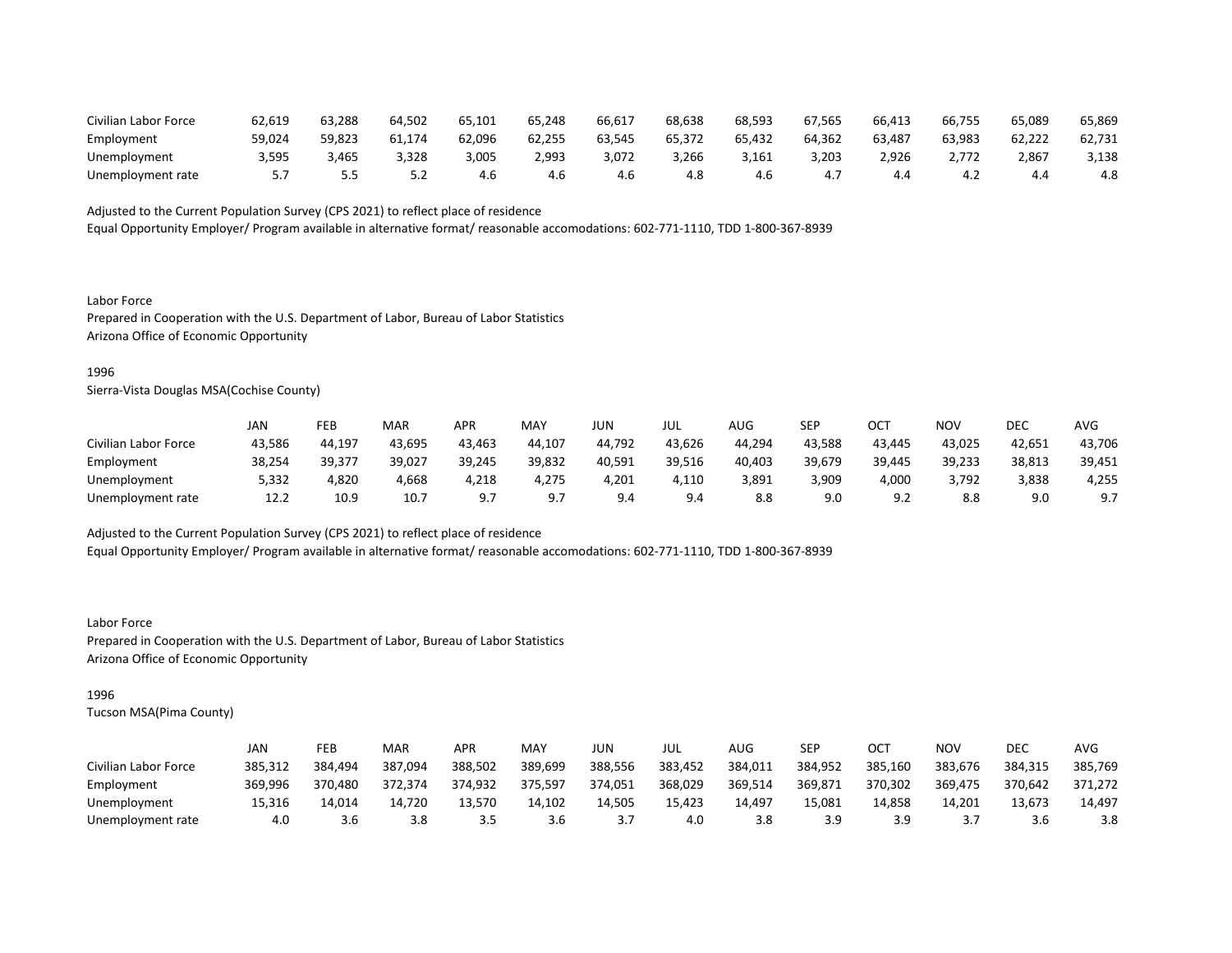Equal Opportunity Employer/ Program available in alternative format/ reasonable accomodations: 602-771-1110, TDD 1-800-367-8939

#### Labor Force

Prepared in Cooperation with the U.S. Department of Labor, Bureau of Labor Statistics Arizona Office of Economic Opportunity

#### 1996

Yuma MSA(Yuma County)

|                      | JAN    | FEB    | MAR    | APR    | <b>MAY</b> | <b>JUN</b> | JUL    | <b>AUG</b> | <b>SEP</b> | ОСТ    | <b>NOV</b> | DEC    | <b>AVG</b> |
|----------------------|--------|--------|--------|--------|------------|------------|--------|------------|------------|--------|------------|--------|------------|
| Civilian Labor Force | 64,285 | 64,165 | 62,730 | 65,635 | 69,547     | 71,388     | 75,183 | 77,977     | 75,611     | 72,518 | 73,034     | 69,830 | 70,159     |
| Employment           | 49,598 | 52,177 | 49,801 | 47,119 | 45.756     | 46,372     | 45,658 | 47.940     | 48,303     | 49.675 | 51,176     | 50,654 | 48,686     |
| Unemployment         | 14,687 | 11,988 | 12,929 | 18,516 | 23,791     | 25,016     | 29,525 | 30,037     | 27,308     | 22,843 | 21.858     | 19.176 | 21,473     |
| Unemployment rate    | 22.8   | 18.7   | 20.6   | 28.2   | 34.2       | 35.0       | 39.3   | 38.5       | 36.1       | 31.5   | 29.9       | 27.5   | 30.6       |

Adjusted to the Current Population Survey (CPS 2021) to reflect place of residence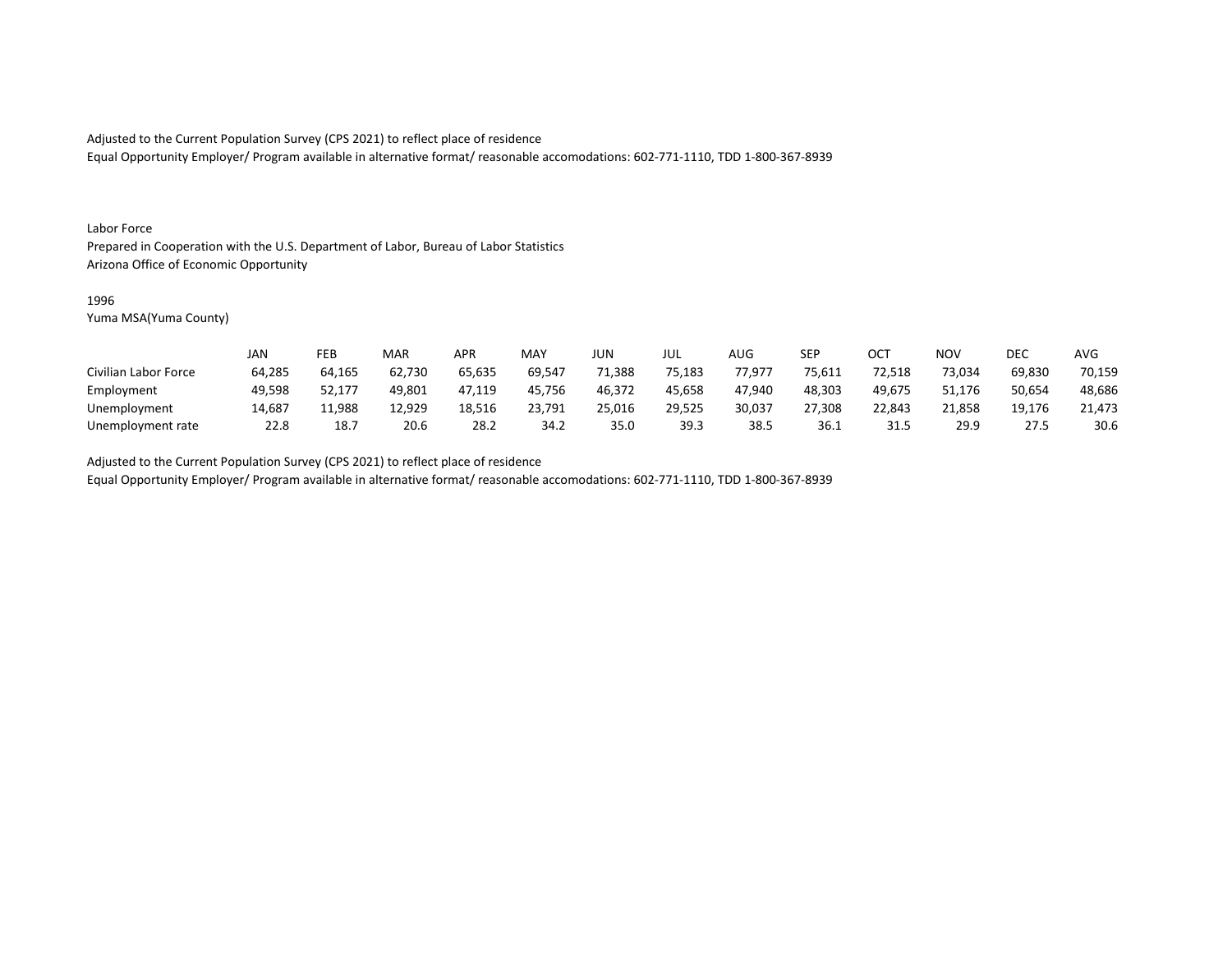## 1995

Arizona

|                      | JAN       | FEB       | MAR       | APR       | MAY       | JUN       | jul       | AUG     | SEP                             |           | NOV       | DEC       | AVG       |
|----------------------|-----------|-----------|-----------|-----------|-----------|-----------|-----------|---------|---------------------------------|-----------|-----------|-----------|-----------|
| Civilian Labor Force | 2.169.352 | 2.182.545 | 2.201.747 | 2.216.396 | 2.218.324 | 2,256,523 | 2,267,914 |         | 2,265,626 2,269,890             | 2,271,651 | 2,269,662 | 2.253.482 | 2.236.926 |
| Employment           | 2.044.205 | 2.073.013 | 2.087.557 | 2.099.657 | 2.104.705 | 2.128.430 | 2,135,481 |         | 2,135,281  2,144,615  2,157,098 |           | 2.161.416 | 2.148.629 | 2.118.341 |
| Unemployment         | 125.147   | 109.532   | 114.190   | 116.739   | 113,619   | L28,093   | 132,433   | 130.345 | 125,275                         | 114.553   | 108.246   | 104.853   | 118,585   |
| Unemployment rate    | 5.8       |           |           |           | 5.1       |           | 5.8       | 5.8     | כ.כ                             |           | 4.8       | 4. .      | 5.3       |

Adjusted to the Current Population Survey (CPS 2021) to reflect place of residence

Equal Opportunity Employer/ Program available in alternative format/ reasonable accomodations: 602-771-1110, TDD 1-800-367-8939

#### Labor Force

Prepared in Cooperation with the U.S. Department of Labor, Bureau of Labor Statistics Arizona Office of Economic Opportunity

## 1995

Flagstaff MSA(Coconino County)

|                      | JAN    | FEB    | <b>MAR</b> | APR    | <b>MAY</b> | JUN    | JUL        | AUG    | <b>SED</b><br>ᇰᄂᆝ | ост    | NOV    | DEC    | AVG        |
|----------------------|--------|--------|------------|--------|------------|--------|------------|--------|-------------------|--------|--------|--------|------------|
| Civilian Labor Force | 56,982 | 57,997 | 59,150     | 60,342 | 60,309     | 62,477 | 63,530     | 62,929 | 63,774            | 62,759 | 61,581 | 60,773 | 61,051     |
| Employment           | 50,985 | 52,227 | 54,075     | 55,844 | 56,410     | 56,911 | 57,733     | 57,801 | 59,436            | 58,695 | 57,245 | 55,952 | 56,110     |
| Unemployment         | 5,997  | 5,770  | 5,075      | 4,498  | 3,899      | 5,566  | 5,797      | 5,128  | 4,338             | 4,064  | 4,336  | 4,821  | 4,941      |
| Unemployment rate    | 10.5   | 9.9    | 8.6        | .5     | 6.5        | 8.9    | 9 1<br>し・エ | 8.1    | 6.8               |        | 7.0    | 7 Q    | <b>0.1</b> |

Adjusted to the Current Population Survey (CPS 2021) to reflect place of residence Equal Opportunity Employer/ Program available in alternative format/ reasonable accomodations: 602-771-1110, TDD 1-800-367-8939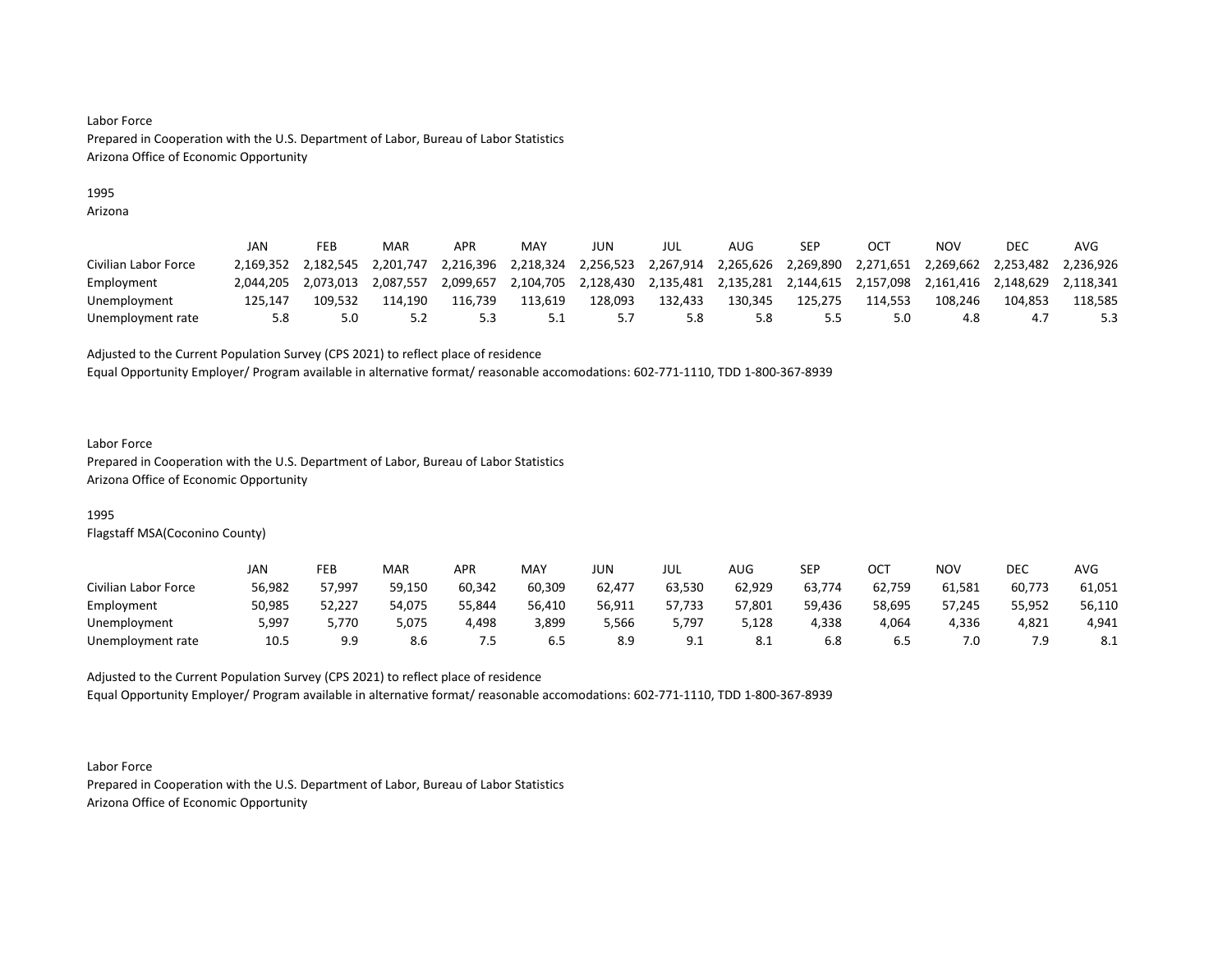## 1995

## Lake Havasu City-Kingman MSA(Mohave County)

|                      | <b>JAN</b> | <b>FEB</b> | MAR    | APR    | MAY    | JUN    | JUL    | AUG    | <b>SEP</b> | ост    | NOV    | DEC    | <b>AVG</b> |
|----------------------|------------|------------|--------|--------|--------|--------|--------|--------|------------|--------|--------|--------|------------|
| Civilian Labor Force | 59,071     | 58,236     | 59,157 | 59,842 | 60,177 | 61,611 | 62,367 | 62,157 | 62,265     | 62,663 | 63,381 | 62,538 | 61,122     |
| Employment           | 53,642     | 53,606     | 54,629 | 55,659 | 56,208 | 57,654 | 58,279 | 58,111 | 58,308     | 58,738 | 58,908 | 58,103 | 56,820     |
| Unemployment         | 5,429      | 4,630      | 4,528  | 4,183  | 3,969  | 3,957  | 4,088  | 4,046  | 3,957      | 3,925  | 4,473  | 4,435  | 4,302      |
| Unemployment rate    | 9.2        | 8.0        | ,,,    | 7.0    | 6.6    | b.4    | b.b    | 0.S    | 6.4        |        |        |        | 7.0        |

Adjusted to the Current Population Survey (CPS 2021) to reflect place of residence Equal Opportunity Employer/ Program available in alternative format/ reasonable accomodations: 602-771-1110, TDD 1-800-367-8939

#### Labor Force

Prepared in Cooperation with the U.S. Department of Labor, Bureau of Labor Statistics Arizona Office of Economic Opportunity

## 1995

Phoenix MSA

|                      | JAN       | FEB       | MAR       | APR       | MAY       | JUN       | JUL       | AUG                 | SEP       | OCT       | NOV       | DEC       | AVG       |
|----------------------|-----------|-----------|-----------|-----------|-----------|-----------|-----------|---------------------|-----------|-----------|-----------|-----------|-----------|
| Civilian Labor Force | 1.386.479 | 1.397.179 | 1,408,298 | 1,414,255 | 1,415,582 | 1,437,695 |           | 1,444,715 1,440,038 | 1,448,706 | 1,451,094 | 1,454,089 | 1,447,359 | 1.428.791 |
| Employment           | 1.328.665 | 1.347.029 | 1.356.029 | 1.363.653 | 1,367,788 | 1,383,645 | 1,390,215 | 1,386,490           | 1,393,911 | 1,400,826 |           |           |           |
| Unemployment         | 57.814    | 50.150    | 52.269    | 50.602    | 47.794    | 54.050    | 54.500    | 53.548              | 54.795    | 50.268    | 47.517    | 46.691    | 51.667    |
| Unemployment rate    |           | 3.6       |           |           | 3.4       |           | 3.8       |                     | 3.8       |           |           |           | 3.6       |

## Adjusted to the Current Population Survey (CPS 2021) to reflect place of residence

Equal Opportunity Employer/ Program available in alternative format/ reasonable accomodations: 602-771-1110, TDD 1-800-367-8939

#### Labor Force

Prepared in Cooperation with the U.S. Department of Labor, Bureau of Labor Statistics Arizona Office of Economic Opportunity

#### 1995

| JAN |  | <b>FEB</b> | MAR | <b>APR</b> | MAY | JUN | JUL | AUG | <b>SEP</b> | <b>OCT</b> | <b>NOV</b> | <b>DEC</b> | AVG |
|-----|--|------------|-----|------------|-----|-----|-----|-----|------------|------------|------------|------------|-----|
|-----|--|------------|-----|------------|-----|-----|-----|-----|------------|------------|------------|------------|-----|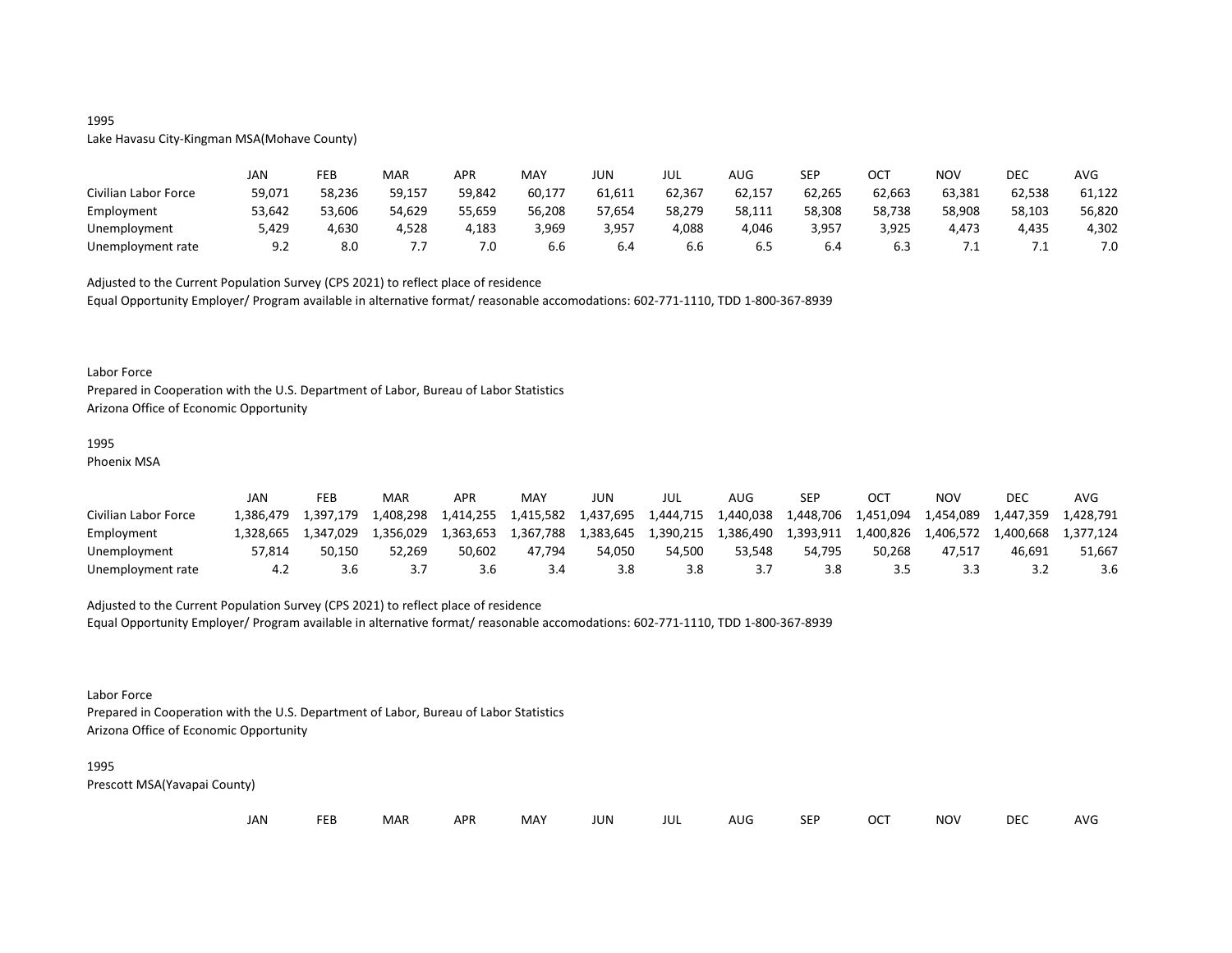| Civilian Labor Force | 63,199 | 63,706 | 63,929 | 64,579 | 64,352 | 66,641 | 65,847 | 66,102 | 67.187 | 67.549 | 66,808 | 65,671 | 65,464 |
|----------------------|--------|--------|--------|--------|--------|--------|--------|--------|--------|--------|--------|--------|--------|
| Employment           | 59.299 | 60.362 | 60,534 | 61,249 | 61,293 | 63,483 | 62,561 | 62.835 | 63.867 | 64.458 | 63,697 | 62,701 | 62,195 |
| Unemployment         | 3,900  | .344   | 3,395  | 3,330  | 3,059  | 3,158  | 3,286  | 3,267  | 3,320  | 3,091  | 3,111  | 2,970  | 3,269  |
| Unemployment rate    |        |        |        |        | 4.8    | 4.,    | 5.0    |        |        |        | 4.,    | -4.    | 5.0    |

Equal Opportunity Employer/ Program available in alternative format/ reasonable accomodations: 602-771-1110, TDD 1-800-367-8939

Labor Force Prepared in Cooperation with the U.S. Department of Labor, Bureau of Labor Statistics Arizona Office of Economic Opportunity

#### 1995

Sierra-Vista Douglas MSA(Cochise County)

|                      | JAN    | FEB    | <b>MAR</b> | APR    | MAY    | JUN    | JUL    | AUG             | <b>SEP</b>      | OCT            | NOV    | DEC    | AVG    |
|----------------------|--------|--------|------------|--------|--------|--------|--------|-----------------|-----------------|----------------|--------|--------|--------|
| Civilian Labor Force | 43,725 | 43,602 | 43,614     | 43,725 | 43,361 | 45,341 | 45,551 | 45,567          | 44,768          | 45,027         | 45,544 | 44,595 | 44,535 |
| Employment           | 38,687 | 39,134 | 39,149     | 39,309 | 39,441 | 41.405 | 41,566 | 41.374          | 40,430          | 40,866         | 41.443 | 40,331 | 40,261 |
| Unemployment         | 5,038  | 4,468  | 4,465      | 4,416  | 3,920  | 3,936  | 3,985  | 4,193           | 4,338           | 4,161          | 4,101  | 4,264  | 4,274  |
| Unemployment rate    | 11.5   | 10.2   | 10.2       | 10.1   | 9.0    | 8.7    | 8.7    | ر ۵<br><u>.</u> | 9 7<br><u>.</u> | ΩC<br><u>.</u> | 9.0    | 9.6    | 9.6    |

Adjusted to the Current Population Survey (CPS 2021) to reflect place of residence

Equal Opportunity Employer/ Program available in alternative format/ reasonable accomodations: 602-771-1110, TDD 1-800-367-8939

Labor Force Prepared in Cooperation with the U.S. Department of Labor, Bureau of Labor Statistics Arizona Office of Economic Opportunity

## 1995

|                      | JAN     | FEB     | <b>MAR</b> | APR           | MAY     | JUN     | JUL     | AUG     | <b>SEP</b> | OCT     | NOV     | DEC     | AVG     |
|----------------------|---------|---------|------------|---------------|---------|---------|---------|---------|------------|---------|---------|---------|---------|
| Civilian Labor Force | 386,851 | 387.978 | 391,106    | 393,600       | 389,738 | 389,163 | 390,200 | 391,091 | 394,050    | 397,726 | 396,287 | 393,810 | 391,800 |
| Employment           | 371,907 | 374.948 | 377,008    | 380,378       | 377,247 | 375,742 | 376,380 | 377,704 | 380,023    | 384,248 | 383,041 | 380,805 | 378,286 |
| Unemployment         | 14.944  | 13.030  | 14.098     | 13,222        | 12.491  | 13.421  | 13,820  | 13,387  | 14.027     | 13,478  | 13.246  | 13,005  | 13.514  |
| Unemployment rate    | 3.9     | 3.4     | 3.6        | $3.4^{\circ}$ | 3.2     | 3.4     | 3.5     | 3.4     | 3.6        | 3.4     | 3.3     |         | 3.4     |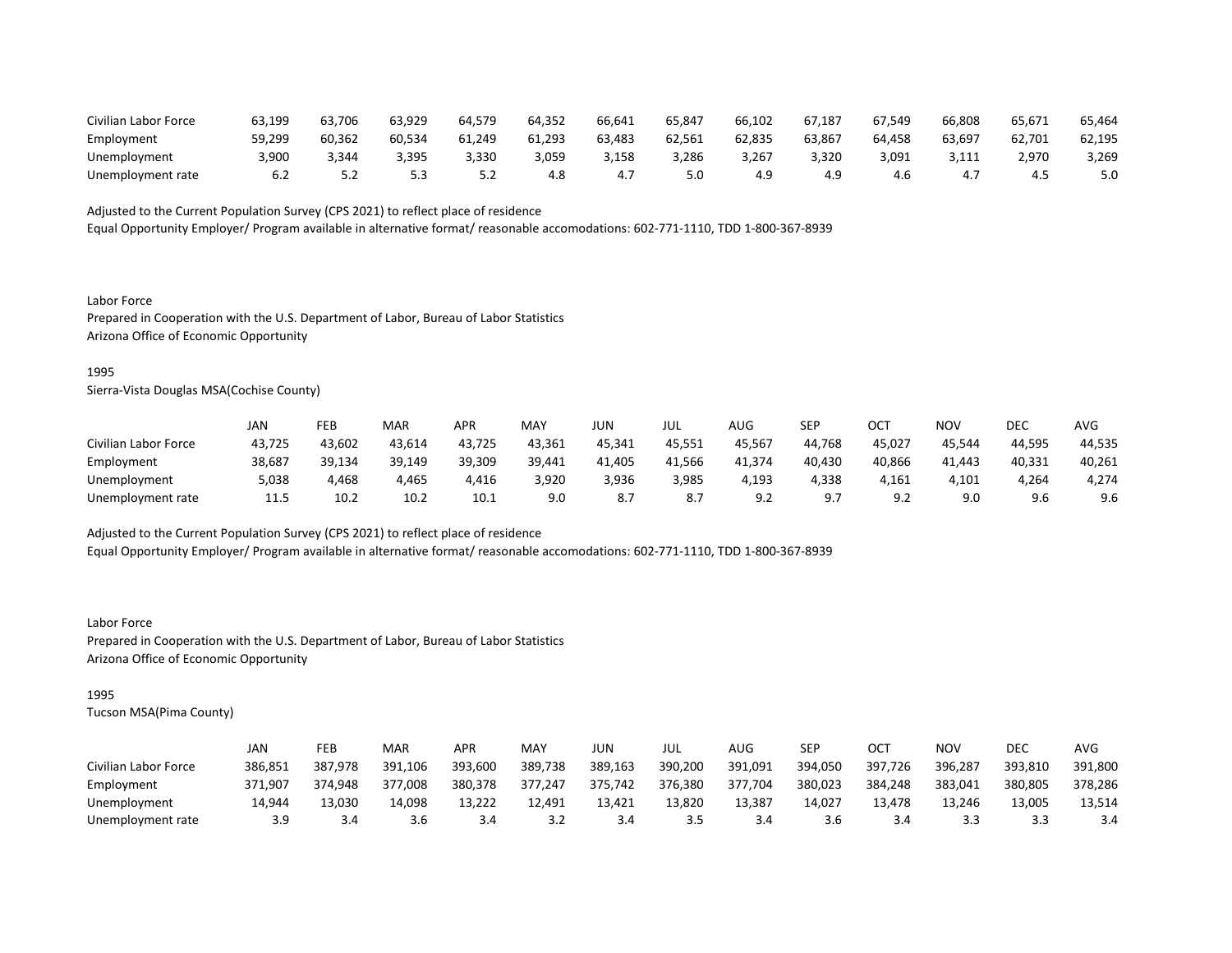Equal Opportunity Employer/ Program available in alternative format/ reasonable accomodations: 602-771-1110, TDD 1-800-367-8939

#### Labor Force

Prepared in Cooperation with the U.S. Department of Labor, Bureau of Labor Statistics Arizona Office of Economic Opportunity

#### 1995

Yuma MSA(Yuma County)

|                      | JAN    | FEB    | MAR    | APR    | <b>MAY</b> | <b>JUN</b> | JUL    | <b>AUG</b> | <b>SEP</b> | ОСТ    | <b>NOV</b> | <b>DEC</b> | <b>AVG</b> |
|----------------------|--------|--------|--------|--------|------------|------------|--------|------------|------------|--------|------------|------------|------------|
| Civilian Labor Force | 64,413 | 64,872 | 66,270 | 70,236 | 74,287     | 76,102     | 77,413 | 79,056     | 73,987     | 69,546 | 68,393     | 65,314     | 70,824     |
| Employment           | 48,655 | 51.474 | 51,166 | 48,451 | 49,015     | 50,028     | 49,266 | 50,226     | 49.035     | 49.348 | 51,193     | 51,219     | 49,923     |
| Unemployment         | 15,758 | 13,398 | 15,104 | 21,785 | 25,272     | 26,074     | 28,147 | 28,830     | 24,952     | 20,198 | 17,200     | 14,095     | 20,901     |
| Unemployment rate    | 24.5   | 20.7   | 22.8   | 31.0   | 34.0       | 34.3       | 36.4   | 36.5       | 33.7       | 29.0   | 25.1       | 21.6       | 29.5       |

Adjusted to the Current Population Survey (CPS 2021) to reflect place of residence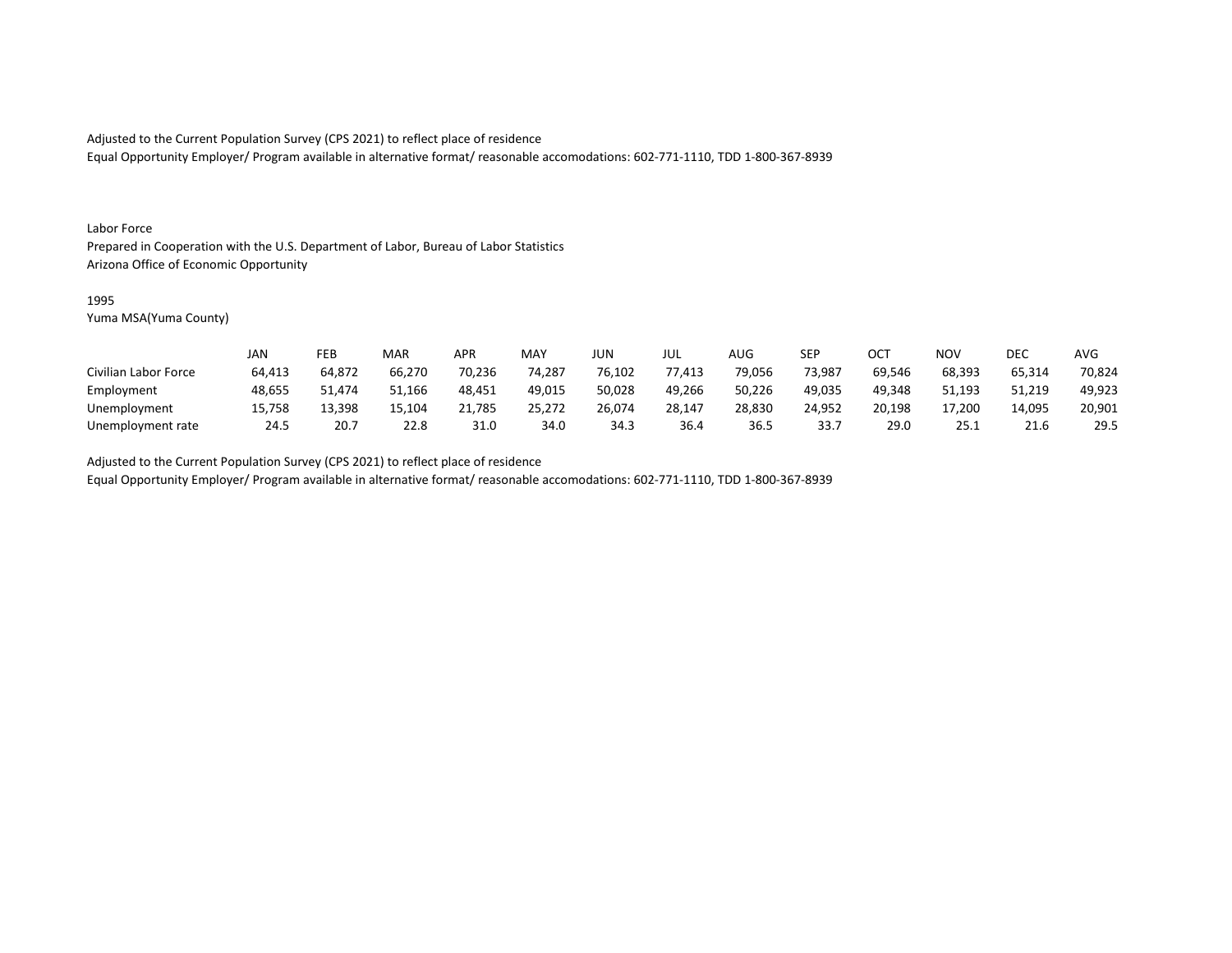## 1994

Arizona

|                      | JAN       | FEB       | MAR       | APR       | MAY       | JUN       | jul       | AUG                 | SEP       |           | NOV       | DEC       | AVG       |
|----------------------|-----------|-----------|-----------|-----------|-----------|-----------|-----------|---------------------|-----------|-----------|-----------|-----------|-----------|
| Civilian Labor Force | 2.022.238 | 2.036.630 | 2.051.483 | 2,062,485 | 2,079,989 | 2,107,437 | 2,114,399 | 2,141,132 2,147,350 |           | 2,160,400 | 2,168,028 | 2,172,261 | 2,105,320 |
| Employment           | 1.891.697 | 1.913.365 | 1,927,070 | 1,940,920 | 1,959,412 | 1,965,043 | 1,970,121 | 1,993,423           | 2,006,153 | 2,027,381 | 2,046,219 | 2,059,194 | 1.975.000 |
| Unemployment         | 130.541   | L23.265   | 124.413   | 121.565   | 120,577   | 142.394   | 144.278   | 147.709             | 141.197   | 133.019   | 121.809   | 113.067   | 130.320   |
| Unemployment rate    | 6.5       |           |           |           | 5.8       | 6.8       | 6.8       |                     | b.b       | b.∠       | 5.6       |           | 6.2       |

Adjusted to the Current Population Survey (CPS 2021) to reflect place of residence

Equal Opportunity Employer/ Program available in alternative format/ reasonable accomodations: 602-771-1110, TDD 1-800-367-8939

#### Labor Force

Prepared in Cooperation with the U.S. Department of Labor, Bureau of Labor Statistics Arizona Office of Economic Opportunity

## 1994

Flagstaff MSA(Coconino County)

|                      | JAN    | FEB    | <b>MAR</b> | APR    | <b>MAY</b> | JUN    | JUL    | AUG    | SEP    | ост    | NOV    | DEC    | AVG    |
|----------------------|--------|--------|------------|--------|------------|--------|--------|--------|--------|--------|--------|--------|--------|
| Civilian Labor Force | 53,749 | 55,653 | 56,870     | 57,832 | 57,763     | 59,798 | 59,174 | 60,916 | 60,293 | 60,374 | 59,093 | 58,846 | 58,364 |
| Employment           | 47,384 | 49,909 | 1,409د     | 53,194 | 53,201     | 53,540 | 53,194 | 55,631 | 55,594 | 55,734 | 54,614 | 53,926 | 53,111 |
| Unemployment         | 6,365  | -744.د | 5,461      | 4,638  | 4,562      | 6,258  | 5,980  | 5,285  | 4,699  | 4,640  | 4,479  | 4,920  | 5,253  |
| Unemployment rate    | 11.8   | 10.3   | 9.6        | 8.0    | 7.9        | 10.5   | 10.1   |        | 7.8    |        | ' .ხ   | 8.4    | 9.0    |

Adjusted to the Current Population Survey (CPS 2021) to reflect place of residence Equal Opportunity Employer/ Program available in alternative format/ reasonable accomodations: 602-771-1110, TDD 1-800-367-8939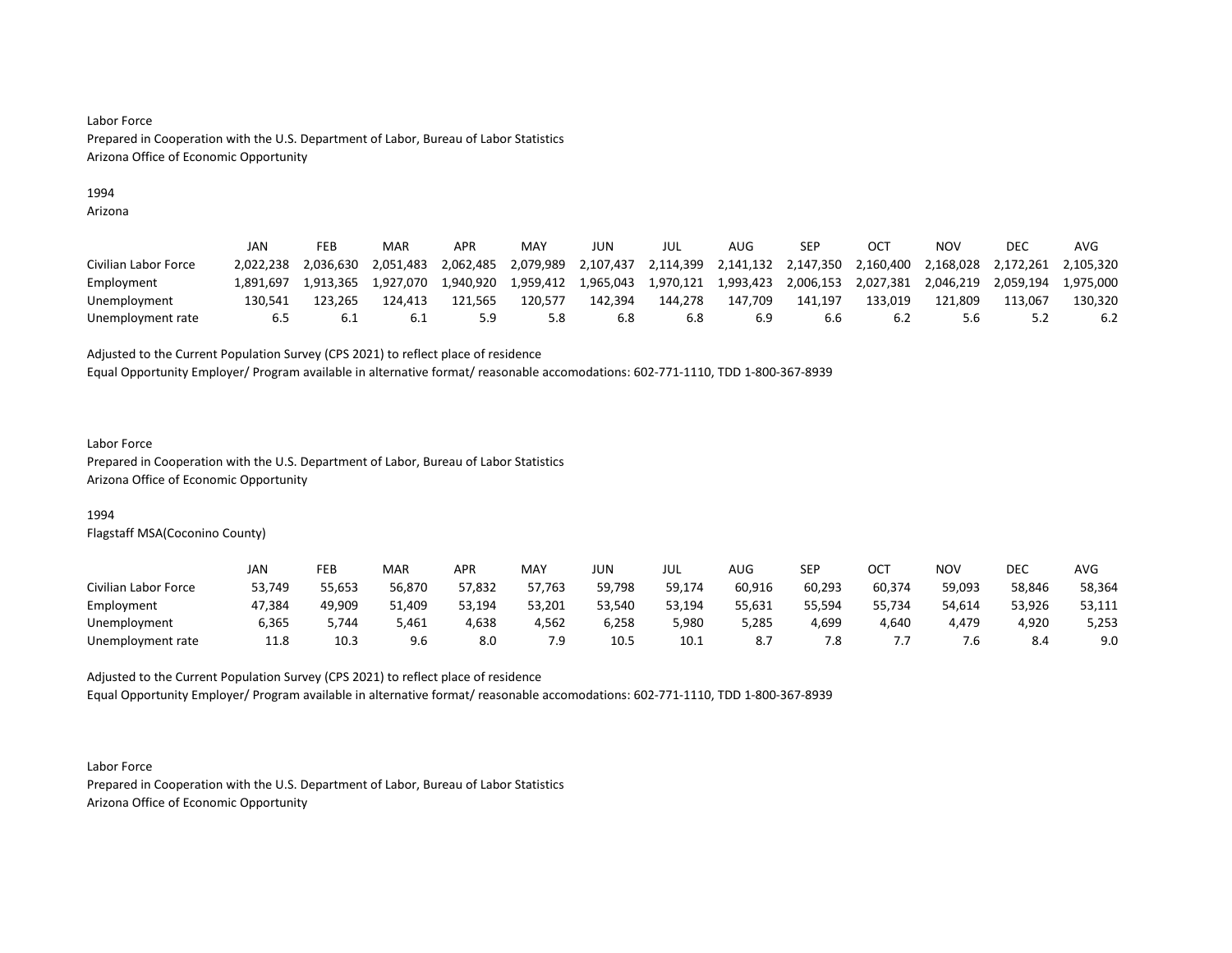## 1994

## Lake Havasu City-Kingman MSA(Mohave County)

|                      | JAN    | FEB    | MAR    | <b>APR</b> | <b>MAY</b> | JUN    | JUL    | AUG    | <b>SEP</b> | ОСТ    | <b>NOV</b> | <b>DEC</b> | <b>AVG</b> |
|----------------------|--------|--------|--------|------------|------------|--------|--------|--------|------------|--------|------------|------------|------------|
| Civilian Labor Force | 56,993 | 56,084 | 55,853 | 55,473     | 56,159     | 56,833 | 58,092 | 58,907 | 59,028     | 59,267 | 59,733     | 59,467     | 57,657     |
| Employment           | 50,500 | 50,454 | 50,803 | 51,143     | 52,064     | 52,381 | 53,552 | 54,228 | 54,244     | 54,433 | 54,886     | 54,600     | 52,774     |
| Unemployment         | 6,493  | 5,630  | 5,050  | 4,330      | 4,095      | 4,452  | 4,540  | 4,679  | 4,784      | 4,834  | 4,847      | 4,867      | 4,883      |
| Unemployment rate    | 11.4   | 10.0   | 9.0    | 7.8        | 7.3        | 7.8    | 7.8    | 7.9    | 8.1        |        | O. L       | റ<br>o.z   | 8.5        |

Adjusted to the Current Population Survey (CPS 2021) to reflect place of residence

Equal Opportunity Employer/ Program available in alternative format/ reasonable accomodations: 602-771-1110, TDD 1-800-367-8939

#### Labor Force

Prepared in Cooperation with the U.S. Department of Labor, Bureau of Labor Statistics Arizona Office of Economic Opportunity

#### 1994

Phoenix MSA

|                      | JAN       | FEB       | MAR       | APR       | MAY       | JUN       | JUL       | AUG       | <b>SEP</b>          | OC <sup>7</sup> | NOV                 | DEC       | AVG       |
|----------------------|-----------|-----------|-----------|-----------|-----------|-----------|-----------|-----------|---------------------|-----------------|---------------------|-----------|-----------|
| Civilian Labor Force | 1.277.746 | 1.287.081 | 1,295,867 | 1,305,928 | 1,314,460 | 1,340,978 | 1,345,409 |           | 1,349,576 1,356,099 | 1,370,784       | 1,380,600 $\degree$ | 1,386,528 | 1.334.255 |
| Employment           | 1.211.640 | 1.224.583 | 1.232.480 | 1.246.936 | 1.258.971 | 1.276.257 | 1,281,313 | 1,283,499 | 1,290,427           | 1,308,754       | 1.324.069           | 1.334.521 | 1.272.788 |
| Unemployment         | 66.106    | 62.498    | 63.387    | 58.992    | 55.489    | 64.721    | 64.096    | 66.077    | 65.672              | 62.030          | 56.531              | 52.007    | 61.467    |
| Unemployment rate    | 5.2       | 4.9       | 4.9       |           | 4.2       | 4.8       | 4.8       |           |                     |                 | 4.1                 |           | 4.6       |

## Adjusted to the Current Population Survey (CPS 2021) to reflect place of residence

Equal Opportunity Employer/ Program available in alternative format/ reasonable accomodations: 602-771-1110, TDD 1-800-367-8939

#### Labor Force

Prepared in Cooperation with the U.S. Department of Labor, Bureau of Labor Statistics Arizona Office of Economic Opportunity

#### 1994

| JAN<br><b>FEB</b><br><b>OCT</b><br>MAR<br>MAY<br><b>APR</b><br><b>NOV</b><br>JUN<br><b>SEP</b><br>AUG<br>jul |  |  |  |  |  |  |  |  |  |  |  | <b>DEC</b> | <b>AVG</b> |
|--------------------------------------------------------------------------------------------------------------|--|--|--|--|--|--|--|--|--|--|--|------------|------------|
|--------------------------------------------------------------------------------------------------------------|--|--|--|--|--|--|--|--|--|--|--|------------|------------|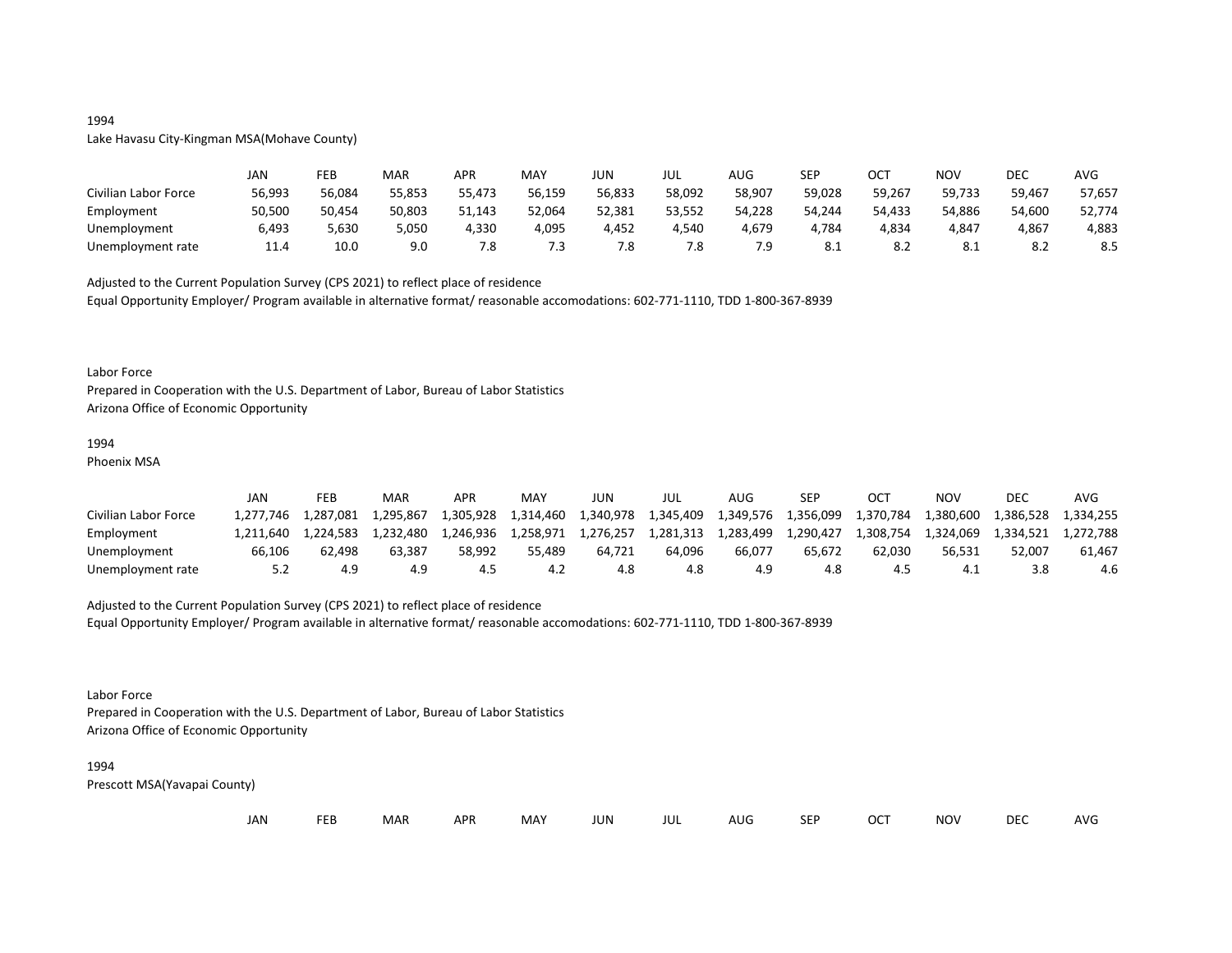| Civilian Labor Force | 56,971 | 57,959 | 59,311 | 59,629 | 61,999 | 61,081 | 62,725 | 63,674 | 64,914 | 63,661 | 64,999 | 63,483 | 61,701 |
|----------------------|--------|--------|--------|--------|--------|--------|--------|--------|--------|--------|--------|--------|--------|
| Employment           | 53,441 | 54,516 | 55,982 | 56,534 | 59,086 | 57.952 | 59,569 | 60,31  | 61,711 | 60,440 | 61,767 | 60,105 | 58,452 |
| Unemployment         | 3,530  | 3.443  | 3,329  | 3,095  | 2,913  | 129ء   | 3,156  | 3,357  | 3,203  | 3,221  | 3,232  | 3,378  | 3,249  |
| Unemployment rate    |        |        |        |        | 4.7    |        | 5.0    |        | 4.9    |        | 5.0    |        | 5.3    |

Equal Opportunity Employer/ Program available in alternative format/ reasonable accomodations: 602-771-1110, TDD 1-800-367-8939

Labor Force Prepared in Cooperation with the U.S. Department of Labor, Bureau of Labor Statistics Arizona Office of Economic Opportunity

#### 1994

Sierra-Vista Douglas MSA(Cochise County)

|                      | JAN    | FEB    | <b>MAR</b> | APR    | MAY    | JUN    | JUL    | AUG    | SEP    | OCT    | NOV    | DEC    | <b>AVG</b> |
|----------------------|--------|--------|------------|--------|--------|--------|--------|--------|--------|--------|--------|--------|------------|
| Civilian Labor Force | 43,223 | 43,888 | 44,189     | 43,536 | 44,021 | 43,323 | 42,205 | 42,080 | 43,469 | 43,827 | 43,238 | 43,657 | 43,388     |
| Employment           | 38,207 | 39,066 | 39,282     | 38,944 | 39,777 | 38,639 | 37,637 | 37,776 | 39,174 | 39,570 | 39,103 | 39,267 | 38,870     |
| Unemployment         | 5,016  | 4,822  | 4,907      | 4,592  | 4,244  | 4,684  | 4,568  | 4,304  | 4,295  | 4,257  | 4,135  | 4,390  | 4,518      |
| Unemployment rate    | 11.6   | 11.0   | 11.1       | 10.5   | 9.6    | 10.8   | 10.8   | 10.2   | 9.9    | Q 7    | 9.6    | 10.1   | 10.4       |

Adjusted to the Current Population Survey (CPS 2021) to reflect place of residence

Equal Opportunity Employer/ Program available in alternative format/ reasonable accomodations: 602-771-1110, TDD 1-800-367-8939

Labor Force Prepared in Cooperation with the U.S. Department of Labor, Bureau of Labor Statistics Arizona Office of Economic Opportunity

## 1994

|                      | JAN     | FEB     | <b>MAR</b> | APR     | MAY     | JUN     | JUL     | AUG     | SEP     | ОСТ     | NOV     | DEC     | AVG     |
|----------------------|---------|---------|------------|---------|---------|---------|---------|---------|---------|---------|---------|---------|---------|
| Civilian Labor Force | 370.705 | 373.312 | 372.883    | 370.022 | 369,398 | 366,529 | 367,303 | 378,620 | 382,345 | 383,931 | 384,838 | 386,815 | 375,558 |
| Employment           | 355,674 | 358,964 | 358,519    | 356,531 | 356,424 | 351,495 | 352,250 | 363,437 | 366,618 | 368,579 | 370,453 | 373,536 | 361,040 |
| Unemployment         | 15.031  | 14.348  | 14.364     | 13.491  | 12.974  | 15.034  | 15,053  | 15.183  | 15.727  | 15,352  | 14.385  | 13.279  | 14,518  |
| Unemployment rate    | 4.1     | 3.8     | 3.9        | 3.6     | 3.5     | 4.⊥     | 4.1     | 4.0     | 4.1     | 4.0     |         | 3.4     | 3.9     |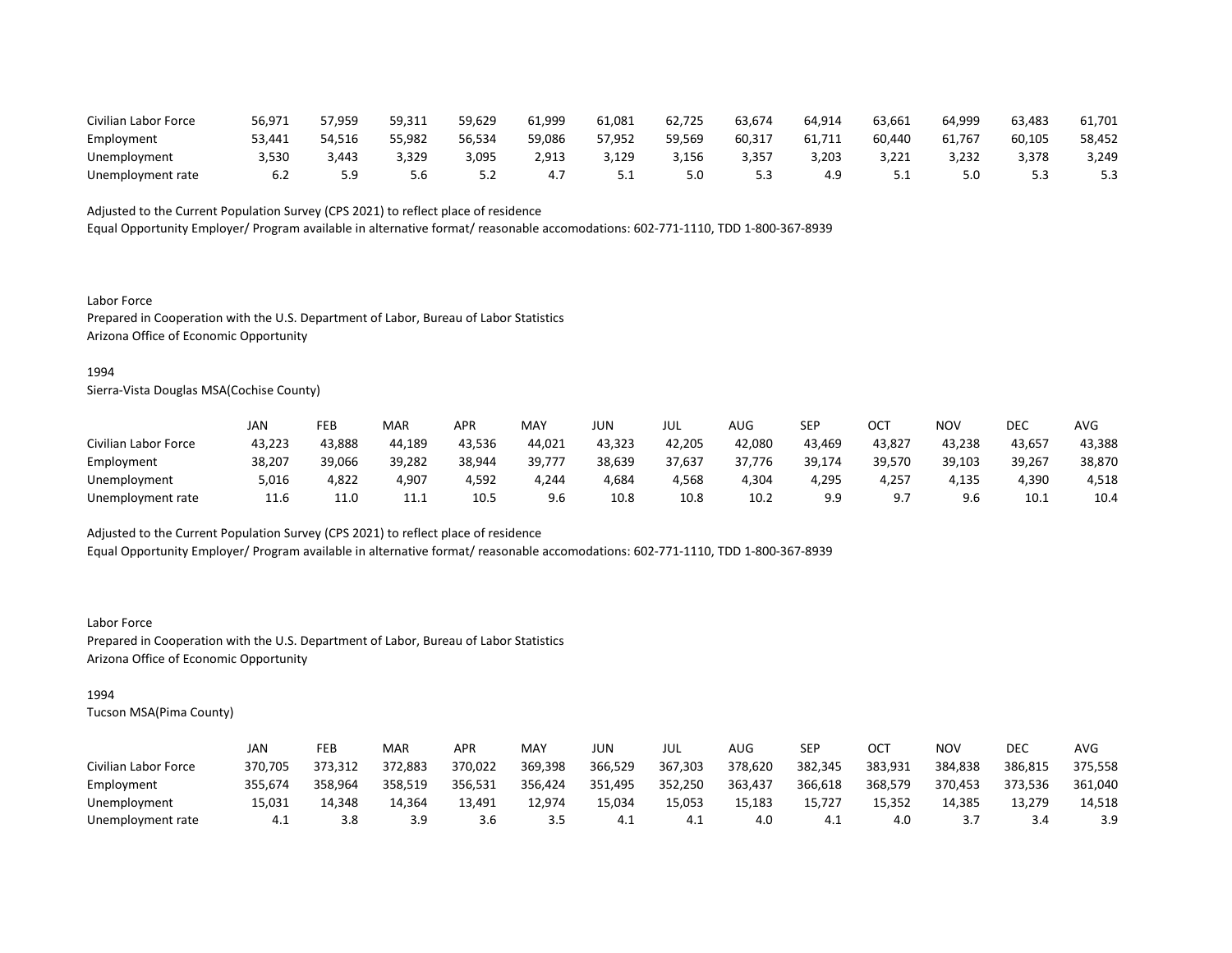Equal Opportunity Employer/ Program available in alternative format/ reasonable accomodations: 602-771-1110, TDD 1-800-367-8939

#### Labor Force

Prepared in Cooperation with the U.S. Department of Labor, Bureau of Labor Statistics Arizona Office of Economic Opportunity

#### 1994

Yuma MSA(Yuma County)

|                      | JAN    | FEB    | MAR    | APR    | <b>MAY</b> | <b>JUN</b> | JUL    | <b>AUG</b> | <b>SEP</b> | ОСТ    | <b>NOV</b> | DEC    | <b>AVG</b> |
|----------------------|--------|--------|--------|--------|------------|------------|--------|------------|------------|--------|------------|--------|------------|
| Civilian Labor Force | 58,424 | 58,755 | 60,737 | 65,846 | 70,625     | 70,560     | 71,051 | 74,830     | 71,675     | 69,115 | 67,299     | 64,660 | 66,965     |
| Employment           | 45,831 | 46,865 | 47,901 | 46,550 | 46,759     | 44,607     | 42,923 | 44.419     | 44.504     | 45,718 | 47.146     | 48.476 | 45,975     |
| Unemployment         | 12,593 | 11,890 | 12,836 | 19,296 | 23,866     | 25,953     | 28,128 | 30,411     | 27.171     | 23,397 | 20,153     | 16,184 | 20,990     |
| Unemployment rate    | 21.6   | 20.2   | 21.1   | 29.3   | 33.8       | 36.8       | 39.6   | -40.6      | 37.9       | 33.9   | 29.9       | 25.0   | 31.3       |

Adjusted to the Current Population Survey (CPS 2021) to reflect place of residence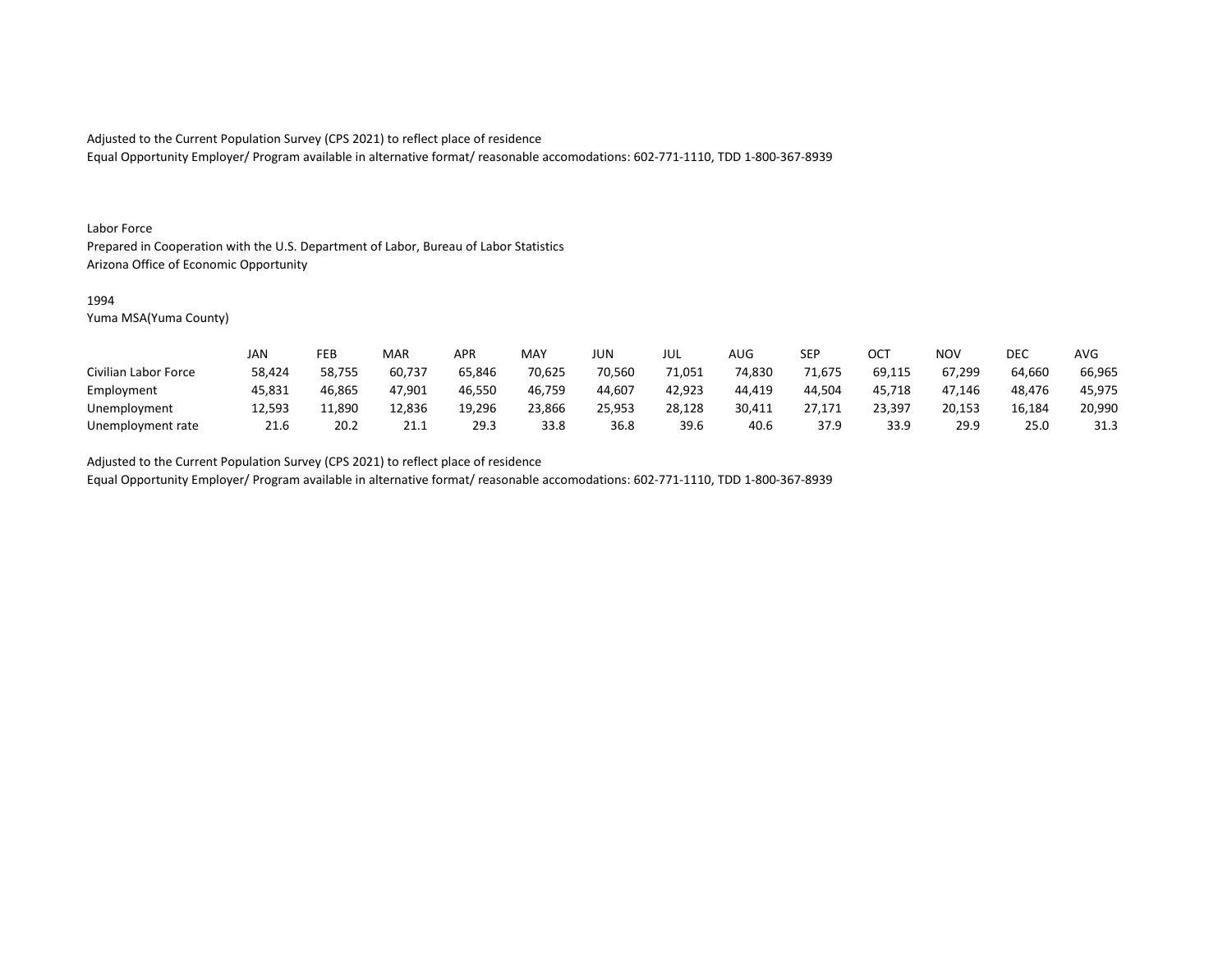## 1993

Arizona

|                      | JAN       | FEB       | <b>MAR</b> | APR       | MAY       | JUN       | JUL       | AUG       | SEP       | <b>OCT</b> | NOV       | DEC       | AVG       |
|----------------------|-----------|-----------|------------|-----------|-----------|-----------|-----------|-----------|-----------|------------|-----------|-----------|-----------|
| Civilian Labor Force | 1.890.151 | 1.882.520 | 1.892.317  | 1.892.077 | 1,915,050 | 1,950,482 | 1,951,989 | 1,960,053 | 1,971,530 | 1,986,751  | 1.994.908 | 2,005,766 | 1.941.133 |
| Employment           | 1.748.820 | 1.753.999 | 1,768,683  | 1,773,001 | 1,802,943 | 1,821,744 | 1,824,265 | 1,834,019 | 1,849,091 | 1,865,071  | 1,880,409 | 1,891,926 | 1.817.831 |
| Unemployment         | 141.331   | 128.521   | 123.634    | 119.076   | 112.107   | 128.738   | 127,724   | 126.034   | 122.439   | 121.680    | 114.499   | 113.840   | 123.302   |
| Unemployment rate    | כ. '      | 6.8       | 6.5        |           | 5.9       | b.b       | 6.5       |           | 6.2       | b.⊥        |           |           | 6.4       |

Adjusted to the Current Population Survey (CPS 2021) to reflect place of residence

Equal Opportunity Employer/ Program available in alternative format/ reasonable accomodations: 602-771-1110, TDD 1-800-367-8939

#### Labor Force

Prepared in Cooperation with the U.S. Department of Labor, Bureau of Labor Statistics Arizona Office of Economic Opportunity

## 1993

Flagstaff MSA(Coconino County)

|                      | JAN    | FEB    | <b>MAR</b> | APR    | MAY    | JUN    | JUL    | AUG    | SEP    | ост    | NOV    | DEC    | AVG    |
|----------------------|--------|--------|------------|--------|--------|--------|--------|--------|--------|--------|--------|--------|--------|
| Civilian Labor Force | 50,986 | 51,435 | 52.048     | 52,351 | 53,476 | 54,133 | 54,310 | 55,556 | 56,733 | 55,851 | 55,025 | 54,263 | 53,847 |
| Employment           | 44,836 | 46,170 | 47,249     | 48,264 | 49,313 | 48,951 | 49,639 | 51,059 | 52,380 | 51,462 | 50,711 | 49,385 | 49,118 |
| Unemployment         | 6,150  | 5,265  | 4,799      | 4,087  | 4,163  | 5,182  | 4,671  | 4,497  | 4,353  | 4,389  | 4,314  | 4,878  | 4,729  |
| Unemployment rate    | 12.1   | 10.2   | 9.2        | 7.8    | 7.8    | 9.6    | 8.6    | 8.1    |        |        | 7.8    | 9.0    | 8.8    |

Adjusted to the Current Population Survey (CPS 2021) to reflect place of residence Equal Opportunity Employer/ Program available in alternative format/ reasonable accomodations: 602-771-1110, TDD 1-800-367-8939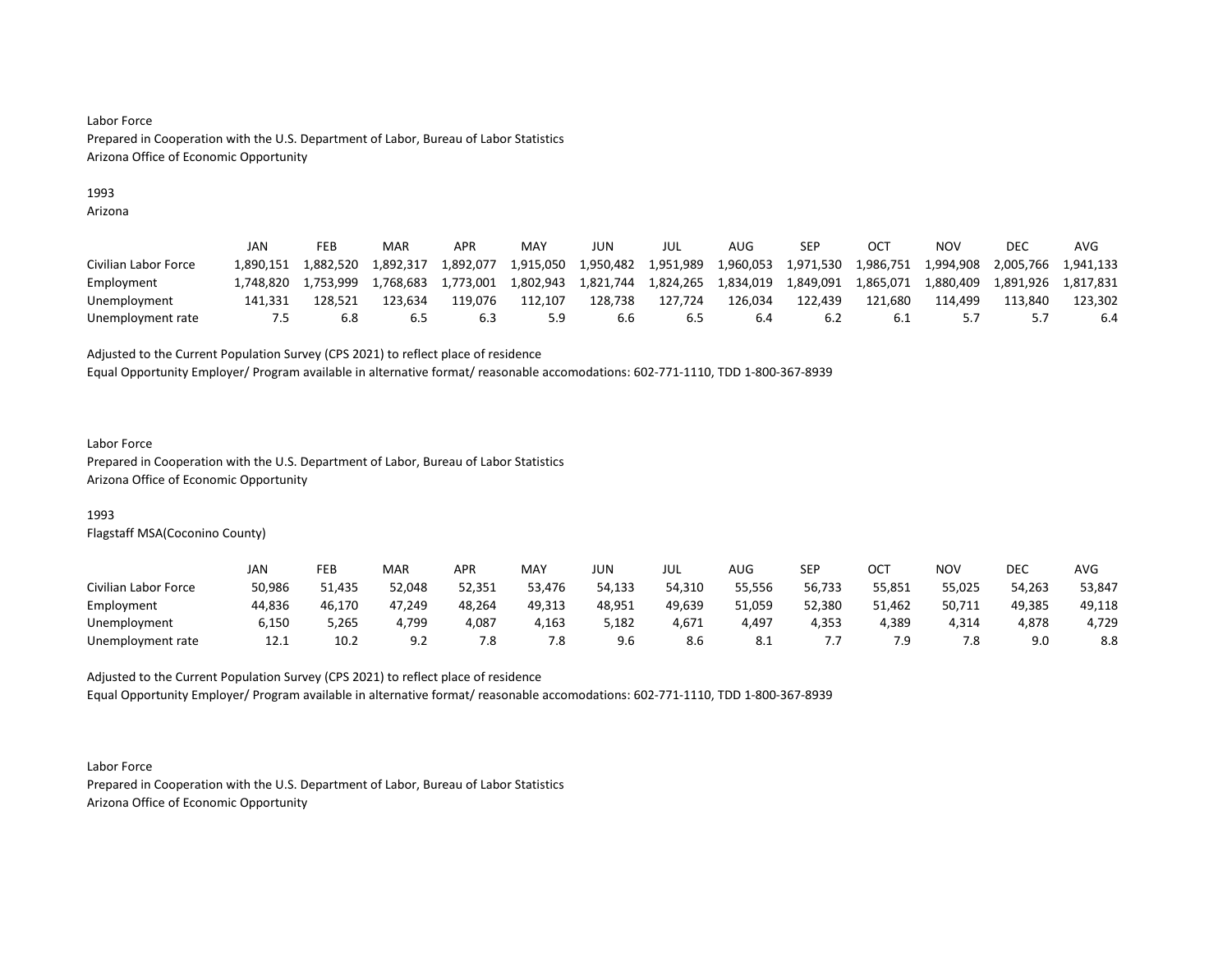## 1993

## Lake Havasu City-Kingman MSA(Mohave County)

|                      | JAN    | FEB    | MAR    | APR    | MAY    | JUN             | JUL             | <b>AUG</b> | <b>SEP</b> | ост        | <b>NOV</b>  | <b>DEC</b> | <b>AVG</b> |
|----------------------|--------|--------|--------|--------|--------|-----------------|-----------------|------------|------------|------------|-------------|------------|------------|
| Civilian Labor Force | 51,268 | 49,883 | 50,573 | 50,180 | 50,462 | 52,365          | 52,356          | 52,840     | 53,243     | 54,351     | 55,609      | 54,625     | 52,313     |
| Employment           | 45,420 | 44,813 | 45,390 | 45,387 | 46,174 | 47,593          | 47.553          | 48,178     | 48,242     | 48,987     | 50.199      | 50,096     | 47,336     |
| Unemployment         | 5,848  | 5,070  | 5,183  | 4.793  | 4,288  | 4,772           | 4,803           | 4,662      | 5.001      | 5,364      | 5,410       | 4,529      | 4,977      |
| Unemployment rate    | 11.4   | 10.2   | 10.2   | 9.6    | 8.5    | Q 1<br><u>.</u> | Q 7<br><u>.</u> | 8.8        | 9.4        | q q<br>- - | $Q \bar{z}$ | οc<br>د.ه  | 9.5        |

Adjusted to the Current Population Survey (CPS 2021) to reflect place of residence Equal Opportunity Employer/ Program available in alternative format/ reasonable accomodations: 602-771-1110, TDD 1-800-367-8939

#### Labor Force

Prepared in Cooperation with the U.S. Department of Labor, Bureau of Labor Statistics Arizona Office of Economic Opportunity

## 1993

Phoenix MSA

|                      | JAN      | FEB       | MAR       | APR       | MAY       | JUN       | JUL       | <b>AUG</b> | SEP       | ост       | NOV       | DEC       | AVG       |
|----------------------|----------|-----------|-----------|-----------|-----------|-----------|-----------|------------|-----------|-----------|-----------|-----------|-----------|
| Civilian Labor Force | .196.418 | 1.193.300 | 1.200.080 | 1.199.067 | 1,210,631 | 1.243.734 | 1.248.120 | 1,250,297  | 1,247,543 | 1.258.076 | 1.258.943 | 1.277.084 | 1.231.941 |
| Employment           | .122.118 | 1.125.127 | 1,135,054 | 1,138,247 | 1,154,716 | 1.179.644 | 1,185,045 | 1,188,309  | 1,186,415 | 1,196,782 | 1,200,885 | 1.218.558 | 1,169,242 |
| Unemployment         | 74.300   | 68.173    | 65.026    | 60.820    | 55.915    | 64.090    | 63.075    | 61.988     | 61.128    | 61.294    | 58.058    | 58.526    | 62,699    |
| Unemployment rate    | 6.2      |           | 5.4       |           | 4.6       |           | 5.1       |            | 4.9       | 4.9       | 4.6       | 4.0       |           |

#### Adjusted to the Current Population Survey (CPS 2021) to reflect place of residence

Equal Opportunity Employer/ Program available in alternative format/ reasonable accomodations: 602-771-1110, TDD 1-800-367-8939

#### Labor Force

Prepared in Cooperation with the U.S. Department of Labor, Bureau of Labor Statistics Arizona Office of Economic Opportunity

#### 1993

| JAN<br><b>FEB</b><br><b>OCT</b><br>MAR<br>MAY<br><b>APR</b><br><b>NOV</b><br>JUN<br><b>SEP</b><br>AUG<br>jul |  |  |  |  |  |  |  |  |  |  |  | <b>DEC</b> | <b>AVG</b> |
|--------------------------------------------------------------------------------------------------------------|--|--|--|--|--|--|--|--|--|--|--|------------|------------|
|--------------------------------------------------------------------------------------------------------------|--|--|--|--|--|--|--|--|--|--|--|------------|------------|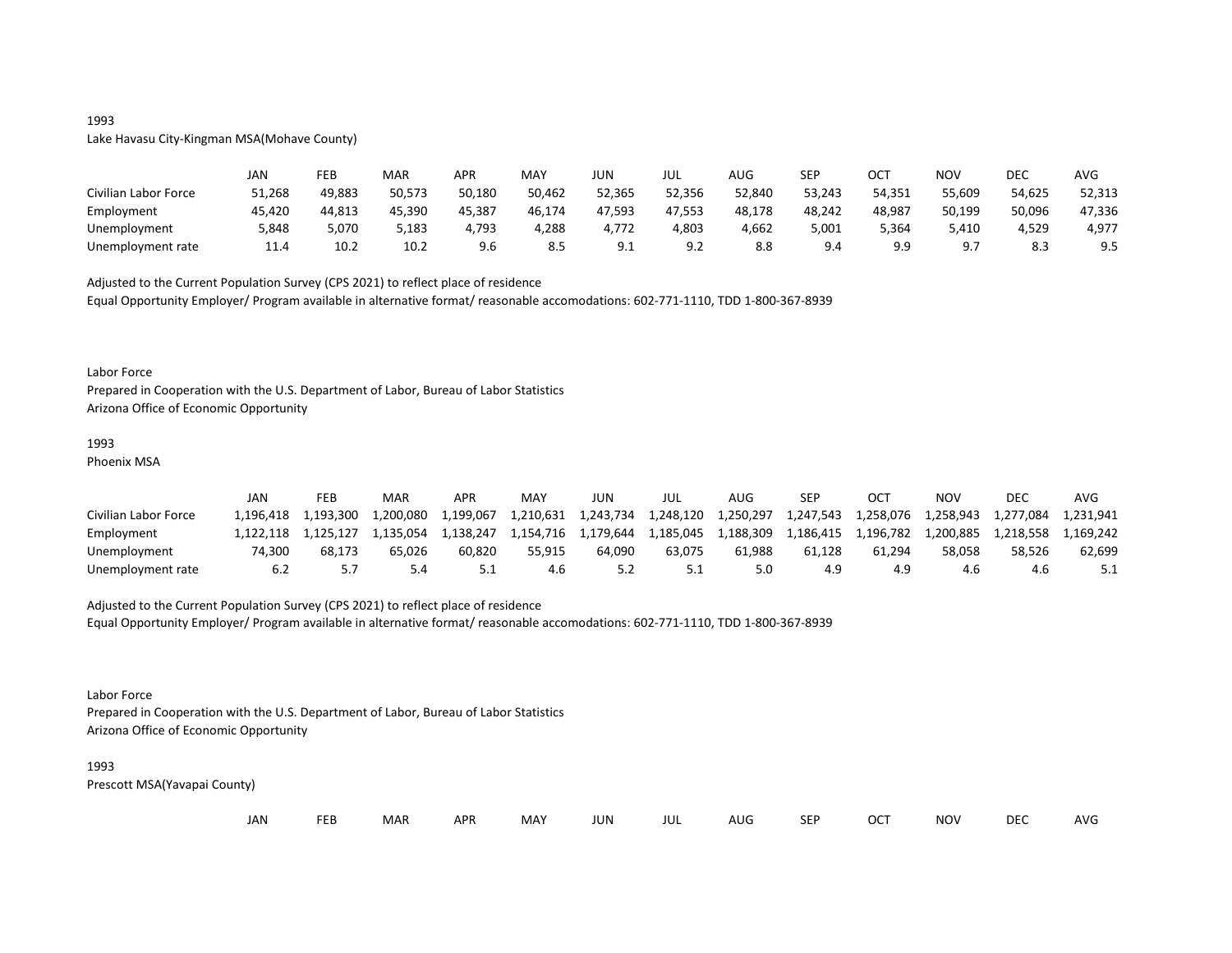| Civilian Labor Force | 52,173 | 51,793 | 52,655 | 54,142 | 55,947 | 56,680 | 56,430   | 56,857 | 58,373 | 59,183 | 59,313 | 58,409 | 55,997 |
|----------------------|--------|--------|--------|--------|--------|--------|----------|--------|--------|--------|--------|--------|--------|
| Employment           | 48.293 | 48.357 | 49.388 | 51.244 | 53,278 | 53,662 | 53,543   | 54,047 | 55,570 | 56,275 | 56,391 | 55,407 | 52,955 |
| Unemployment         | 3,880  | ,436   | 3,267  | 2,898  | 2,669  | 3,018  | 2,887    | 2,810  | 2,803  | 908,י  | 2,922  | 3,002  | 3,042  |
| Unemployment rate    |        |        |        |        | 4.8    |        | <u>.</u> |        | 4.8    | 4.9    | 4.9    |        | 5.4    |

Equal Opportunity Employer/ Program available in alternative format/ reasonable accomodations: 602-771-1110, TDD 1-800-367-8939

Labor Force Prepared in Cooperation with the U.S. Department of Labor, Bureau of Labor Statistics Arizona Office of Economic Opportunity

#### 1993

Sierra-Vista Douglas MSA(Cochise County)

|                      | JAN    | FEB    | <b>MAR</b> | APR    | <b>MAY</b> | JUN    | JUL    | AUG    | SEP    | OCT    | NOV    | DEC    | <b>AVG</b> |
|----------------------|--------|--------|------------|--------|------------|--------|--------|--------|--------|--------|--------|--------|------------|
| Civilian Labor Force | 40,206 | 40,357 | 40,340     | 39,572 | 40,085     | 41,004 | 40,422 | 40,359 | 41,538 | 41,737 | 41,689 | 41,109 | 40,701     |
| Employment           | 35,650 | 36,052 | 36,114     | 35,643 | 36,611     | 37,087 | 36,702 | 36,788 | 37,918 | 38,045 | 37,943 | 36,953 | 36,792     |
| Unemployment         | 4,556  | 4,305  | 4,226      | 3,929  | 3,474      | 3,917  | 3,720  | 3,571  | 3,620  | 3,692  | 3,746  | 4,156  | 3,909      |
| Unemployment rate    | 11.3   | 10.7   | 10.5       | 9.9    | 8.7        | 9.6    | 9.2    | 8.8    | 8.7    | 8.8    | 9.0    | 10.1   | 9.6        |

Adjusted to the Current Population Survey (CPS 2021) to reflect place of residence

Equal Opportunity Employer/ Program available in alternative format/ reasonable accomodations: 602-771-1110, TDD 1-800-367-8939

Labor Force Prepared in Cooperation with the U.S. Department of Labor, Bureau of Labor Statistics Arizona Office of Economic Opportunity

## 1993

|                      | JAN      | FEB     | <b>MAR</b> | APR     | MAY     | JUN     | JUL     | AUG     | SEP     | ОСТ     | NOV     | DEC     | AVG     |
|----------------------|----------|---------|------------|---------|---------|---------|---------|---------|---------|---------|---------|---------|---------|
| Civilian Labor Force | 344.054  | 343.821 | 344.421    | 341.996 | 345,591 | 343.274 | 340,831 | 343.045 | 353,178 | 357,916 | 365,095 | 361,952 | 348,764 |
| Employment           | 326,633  | 328,163 | 329,638    | 328,625 | 333,216 | 329,486 | 327,062 | 328,892 | 339,105 | 343.510 | 351,578 | 348.445 | 334,529 |
| Unemployment         | 17.421   | 15.658  | 14.783     | 13.371  | 12.375  | 13,788  | 13,769  | 14.153  | 14.073  | 14.406  | 13.517  | 13,507  | 14,235  |
| Unemployment rate    | <u>.</u> | 4.6     | 4.3        | 3.9     | 3.6     | 4.0     | 4.0     | 4.⊥     | 4.0     | 4.0     |         |         | 4.1     |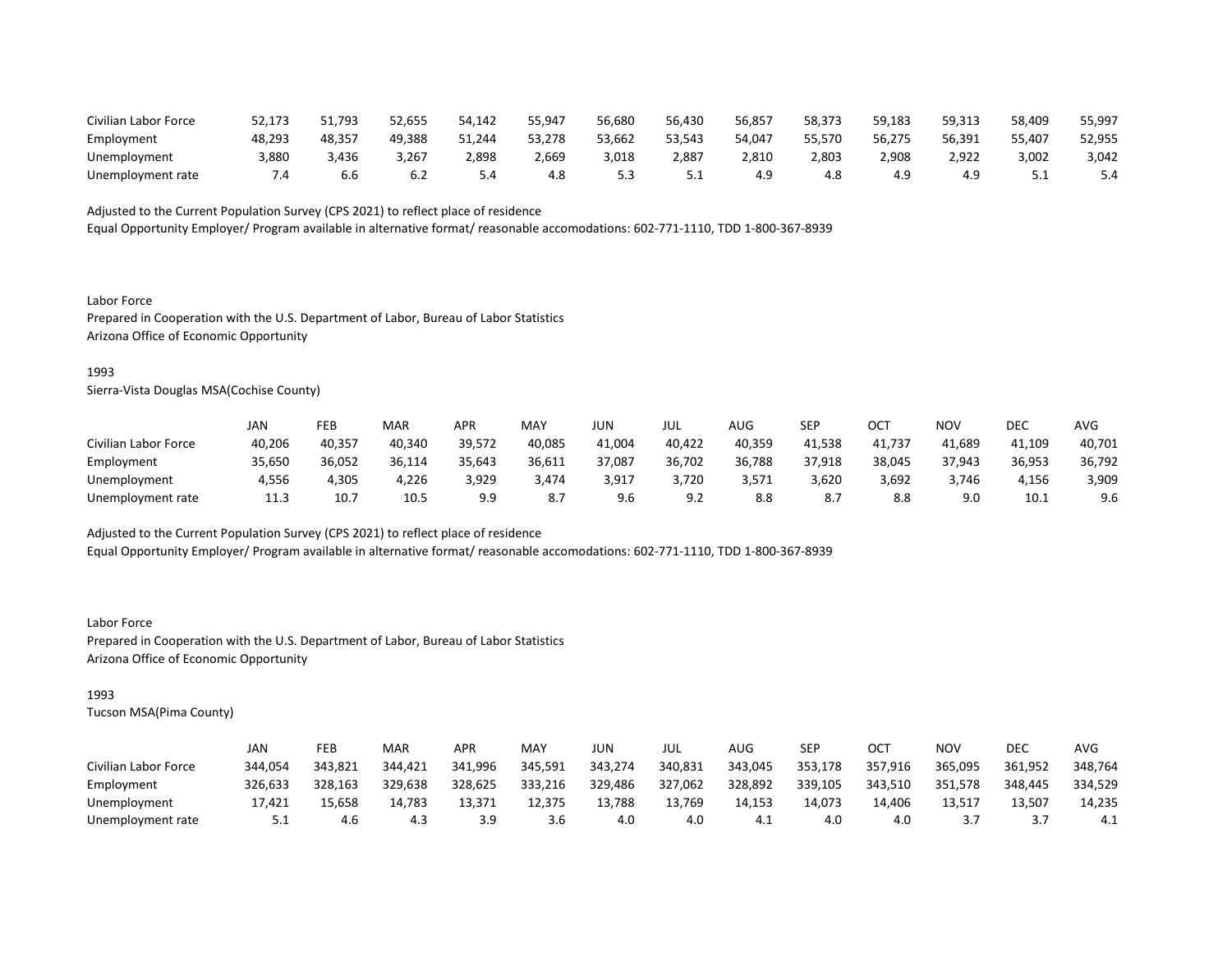Equal Opportunity Employer/ Program available in alternative format/ reasonable accomodations: 602-771-1110, TDD 1-800-367-8939

#### Labor Force

Prepared in Cooperation with the U.S. Department of Labor, Bureau of Labor Statistics Arizona Office of Economic Opportunity

#### 1993

Yuma MSA(Yuma County)

|                      | JAN    | FEB    | MAR    | APR    | <b>MAY</b> | <b>JUN</b> | JUL    | <b>AUG</b> | <b>SEP</b> | ОСТ    | NOV    | DEC         | <b>AVG</b> |
|----------------------|--------|--------|--------|--------|------------|------------|--------|------------|------------|--------|--------|-------------|------------|
| Civilian Labor Force | 55,512 | 54,516 | 55,185 | 56,507 | 59,037     | 59,675     | 60,213 | 60,115     | 58,293     | 57,095 | 56,907 | 55,578      | 57,386     |
| Employment           | 43,043 | 43,092 | 42,864 | 40,066 | 41.073     | 40,220     | 39,458 | 39,452     | 40,038     | 41,079 | 42,862 | 43,398      | 41,387     |
| Unemployment         | 12,469 | 11,424 | 12,321 | 16.441 | 17,964     | 19,455     | 20,755 | 20,663     | 18,255     | 16,016 | 14.045 | 12,180      | 15,999     |
| Unemployment rate    | 22.5   | 21.0   | 22.3   | 29.1   | 30.4       | 32.6       | 34.5   | 34.4       | 31.3       | 28.1   | 24.7   | <u>າາ ດ</u> | 27.9       |

Adjusted to the Current Population Survey (CPS 2021) to reflect place of residence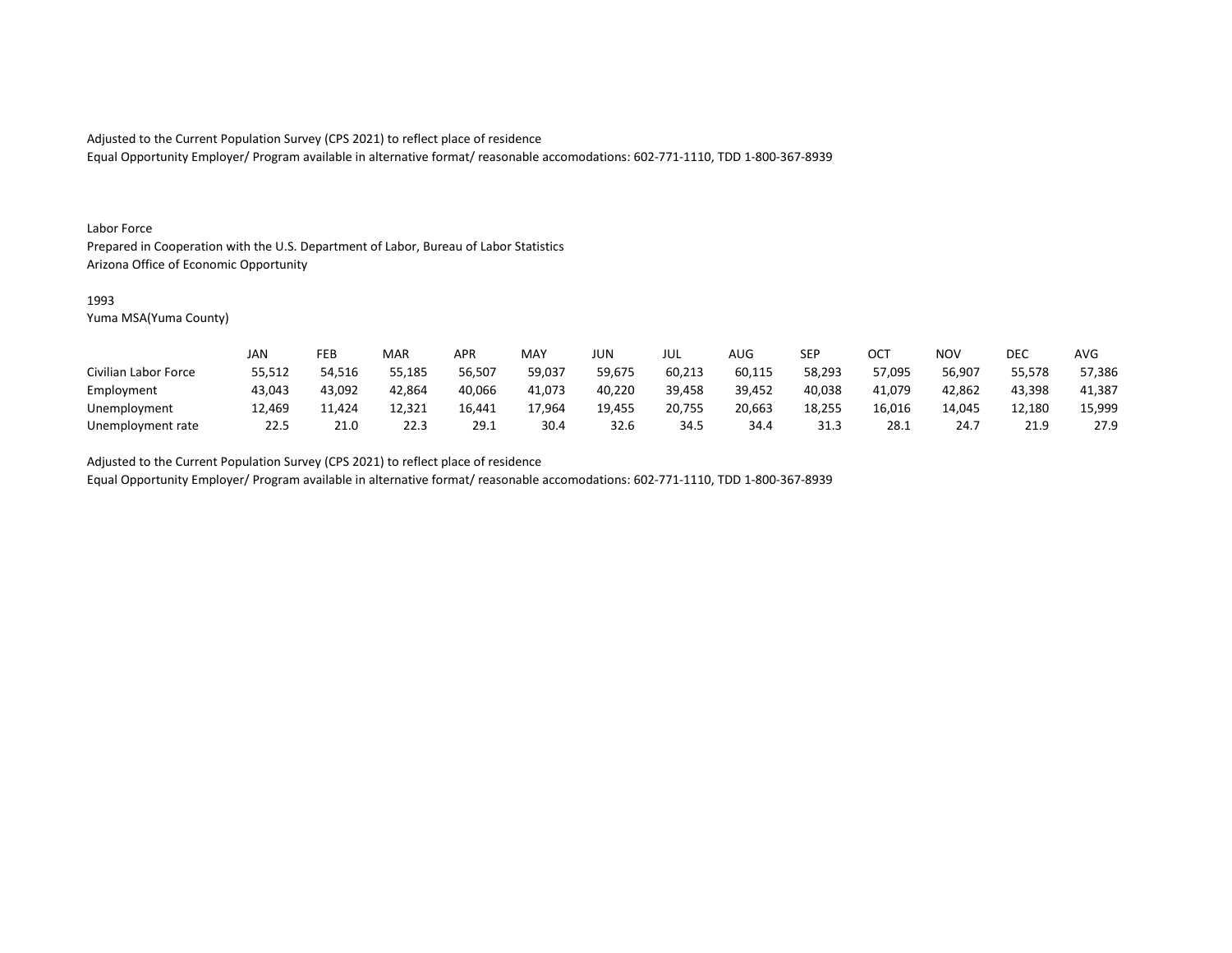## 1992

Arizona

|                      | JAN       | FEB       | <b>MAR</b> | APR       | MAY       | JUN       | JUL       | AUG       | SEP       | OC1       | NOV       | DEC       | AVG       |
|----------------------|-----------|-----------|------------|-----------|-----------|-----------|-----------|-----------|-----------|-----------|-----------|-----------|-----------|
| Civilian Labor Force | 1.845.665 | 1.840.792 | 1.853.480  | 1,855,197 | 1,861,052 | 1,895,670 | 1,896,141 | 1,886,711 | 1,900,436 | 1,887,419 | 1,891,218 | 1,891,496 | 1.875.439 |
| Employment           | 1.696.560 | 1.697.059 | 1.710.357  | 1.721.630 | 1,724,614 | 1,740,317 | 1,742,956 | 1,738,489 | 1,755,314 | 1,751,655 | 1,757,962 | 1,762,188 | 1.733.258 |
| Unemployment         | 149.105   | 143.733   | 143.123    | 133.567   | 136.438   | 155.353   | 153,185   | 148.222   | 145.122   | 135.764   | 133.256   | 129.308   | 142.181   |
| Unemployment rate    |           | 7.8       |            |           | .3        | 8.2       | -8.1      |           | .b        |           |           | 6.8       |           |

Adjusted to the Current Population Survey (CPS 2021) to reflect place of residence

Equal Opportunity Employer/ Program available in alternative format/ reasonable accomodations: 602-771-1110, TDD 1-800-367-8939

#### Labor Force

Prepared in Cooperation with the U.S. Department of Labor, Bureau of Labor Statistics Arizona Office of Economic Opportunity

## 1992

Flagstaff MSA(Coconino County)

|                      | JAN    | FEB    | MAR    | APR    | MAY    | JUN    | JUL    | <b>AUG</b> | <b>SEP</b> | ост    | <b>NOV</b> | <b>DEC</b>             | <b>AVG</b> |
|----------------------|--------|--------|--------|--------|--------|--------|--------|------------|------------|--------|------------|------------------------|------------|
| Civilian Labor Force | 49,855 | 50,600 | 51,349 | 53,119 | 51,505 | 53,807 | 53,997 | 54,119     | 54,684     | 53,682 | 52,659     | 52,786                 | 52,681     |
| Employment           | 44,244 | 45,286 | 46,294 | 48,680 | 47,080 | 48,384 | 48,527 | 49,101     | 50,240     | 49,382 | 47,952     | 47,945                 | 47,760     |
| Unemployment         | 5,611  | 5,314  | 5,055  | 4,439  | 4,425  | 423,د  | 5,470  | 5,018      | 4,444      | 4,300  | 4,707      | 4,841                  | 4,921      |
| Unemployment rate    | 11.3   | 10.5   | 9.8    | 8.4    | 8.6    | 10.1   | 10.1   | <u></u>    | O.L        | 8.0    | 8.9        | $\alpha$ ?<br><u>.</u> | 9.3        |

Adjusted to the Current Population Survey (CPS 2021) to reflect place of residence Equal Opportunity Employer/ Program available in alternative format/ reasonable accomodations: 602-771-1110, TDD 1-800-367-8939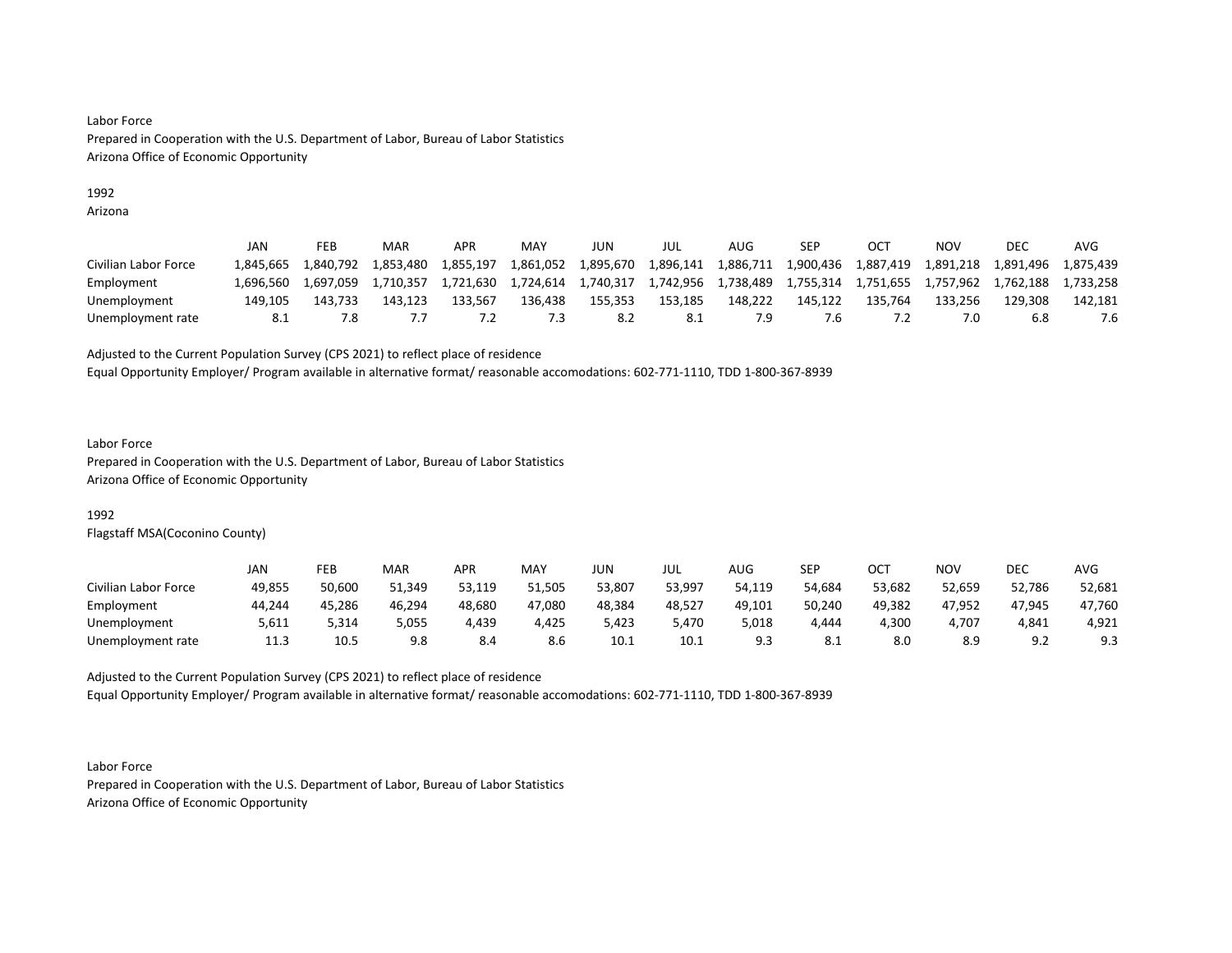## 1992 Lake Havasu City-Kingman MSA(Mohave County)

|                      | JAN    | FEB             | MAR    | APR    | MAY    | JUN    | JUL    | AUG        | <b>SEP</b> | ост    | <b>NOV</b>      | DEC        | AVG    |
|----------------------|--------|-----------------|--------|--------|--------|--------|--------|------------|------------|--------|-----------------|------------|--------|
| Civilian Labor Force | 47,837 | 47,593          | 47,997 | 47,729 | 48,194 | 49,334 | 49,535 | 48,926     | 49,336     | 48,338 | 49,480          | 49,221     | 48,627 |
| Employment           | 42,304 | 42,217          | 42,604 | 43,349 | 43,817 | 44,578 | 45,306 | 44,951     | 45,152     | 44,376 | 44.993          | 44,474     | 44,010 |
| Unemployment         | 5,533  | 5,376           | 5,393  | 4,380  | 4,377  | 4,756  | 4,229  | 3,975      | 4,184      | 3,962  | 4,487           | 1,747<br>– | 4,617  |
| Unemployment rate    | 11.6   | .<br>. <u>.</u> | 11.2   |        | 9.1    | 9.6    | 8.5    | <b>8.1</b> | 8.5        |        | ∩ ′<br><u>.</u> | 9.6        | 9.5    |

Adjusted to the Current Population Survey (CPS 2021) to reflect place of residence Equal Opportunity Employer/ Program available in alternative format/ reasonable accomodations: 602-771-1110, TDD 1-800-367-8939

#### Labor Force

Prepared in Cooperation with the U.S. Department of Labor, Bureau of Labor Statistics Arizona Office of Economic Opportunity

# 1992

Phoenix MSA

|                      | JAN       | FEB       | MAR       | APR       | MAY       | JUN       | JUL       | AUG       | SEP       | OCT       | NOV                           | DEC       | AVG       |
|----------------------|-----------|-----------|-----------|-----------|-----------|-----------|-----------|-----------|-----------|-----------|-------------------------------|-----------|-----------|
| Civilian Labor Force | 1.181.227 | 1.176.484 | 1.183.104 | 1,180,519 | 1,183,084 | 1,212,084 | 1,209,728 | 1,196,648 | 1,203,220 | 1,198,570 | 1,202,712 1,204,375 1,194,313 |           |           |
| Employment           | 1.094.501 | 1.093.425 | 1.101.430 | 1.106.049 | 1.108.341 | 1,128,940 | 1.129.611 | 1,117,613 | 1,123,683 | 1,124,230 | 1.129.427                     | 1.133.688 | 1.115.912 |
| Unemployment         | 86.726    | 83.059    | 81.674    | 74.470    | 74.743    | 83.144    | 80.117    | 79.035    | 79.537    | 74.340    | 73.285                        | 70.687    | 78.401    |
| Unemployment rate    |           |           | 6.9       | 6.3       | 6.3       |           | 6.6       | b.b       | b.b       |           |                               |           | 6.6       |

#### Adjusted to the Current Population Survey (CPS 2021) to reflect place of residence

Equal Opportunity Employer/ Program available in alternative format/ reasonable accomodations: 602-771-1110, TDD 1-800-367-8939

#### Labor Force

Prepared in Cooperation with the U.S. Department of Labor, Bureau of Labor Statistics Arizona Office of Economic Opportunity

#### 1992

| JAN |  | <b>FEB</b> | MAR | <b>APR</b> | MAY | JUN | JUL | AUG | <b>SEP</b> | <b>OCT</b> | <b>NOV</b> | <b>DEC</b> | AVG |
|-----|--|------------|-----|------------|-----|-----|-----|-----|------------|------------|------------|------------|-----|
|-----|--|------------|-----|------------|-----|-----|-----|-----|------------|------------|------------|------------|-----|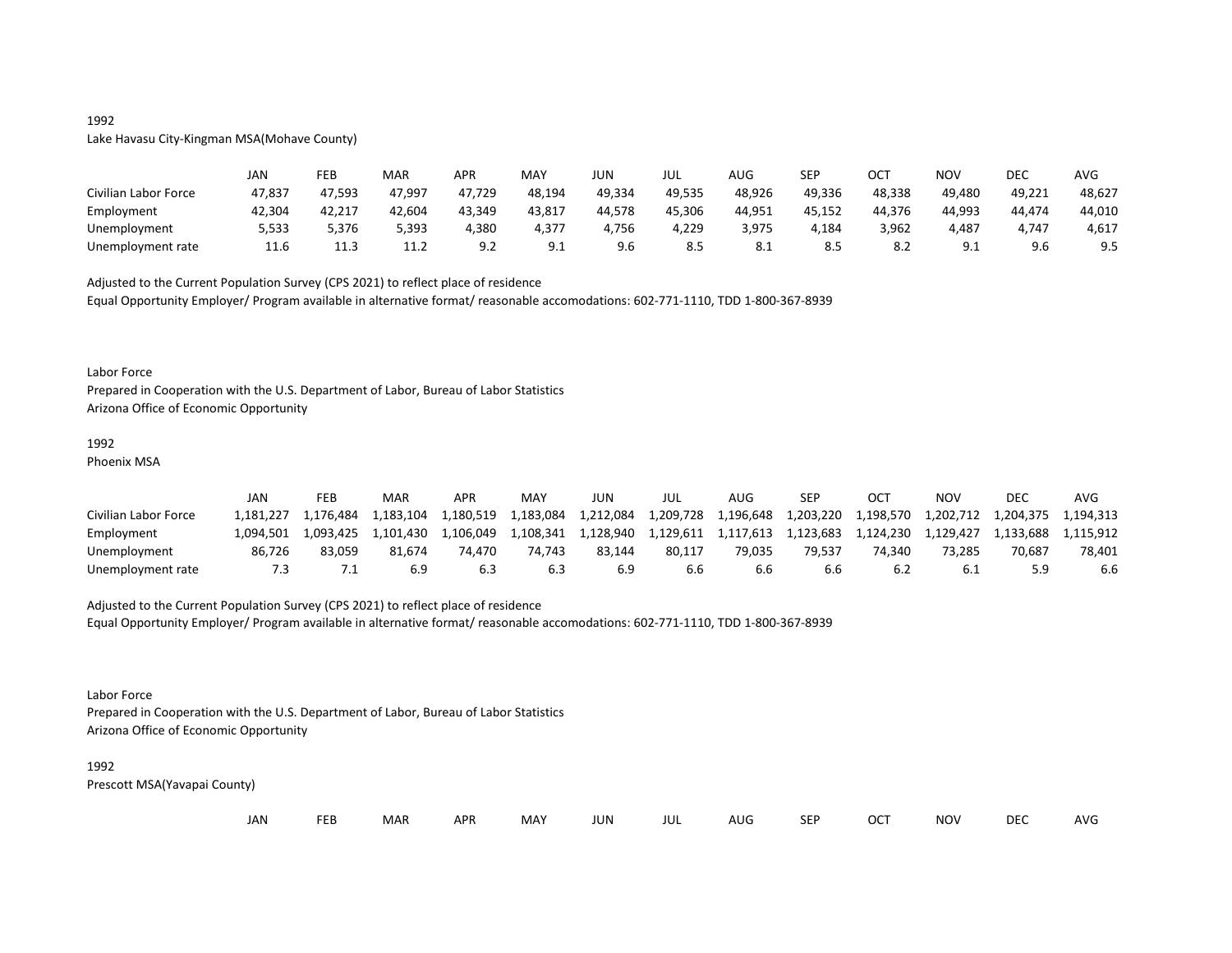| Civilian Labor Force | 49,306 | 49.170 | 49,643 | 50,239 | 50,554 | 52.481 | 53,955 | 53.620 | 54.297 | 52,765 | 52,085 | 51.489 | 51,634 |
|----------------------|--------|--------|--------|--------|--------|--------|--------|--------|--------|--------|--------|--------|--------|
| Employment           | 44.829 | 44.887 | 45.490 | 46,775 | 47.234 | 48,832 | 50,460 | 50,160 | 50,817 | 49.222 | 48.512 | 47,984 | 47,934 |
| Unemployment         | 4,477  | 283,   | 4,153  | 3,464  | 3,320  | 1,649  | 3,495  | 3,460  | 3,480  | 3.543  | 3,573  | 3,505  | 3,700  |
| Unemployment rate    |        |        | 8.4    |        | b.b    | 7.0    |        |        | 6.4    |        | 6.9    |        | 7.4    |

Equal Opportunity Employer/ Program available in alternative format/ reasonable accomodations: 602-771-1110, TDD 1-800-367-8939

Labor Force Prepared in Cooperation with the U.S. Department of Labor, Bureau of Labor Statistics Arizona Office of Economic Opportunity

#### 1992

Sierra-Vista Douglas MSA(Cochise County)

|                      | JAN    | FEB    | <b>MAR</b> | APR    | <b>MAY</b> | JUN    | JUL    | AUG    | SEP    | OCT             | NOV                         | DEC    | <b>AVG</b> |
|----------------------|--------|--------|------------|--------|------------|--------|--------|--------|--------|-----------------|-----------------------------|--------|------------|
| Civilian Labor Force | 38,329 | 38,039 | 38,333     | 38,396 | 38,697     | 39,607 | 39,531 | 39,029 | 40,207 | 39,790          | 39,897                      | 39,501 | 39,113     |
| Employment           | 34,117 | 33.975 | 34.552     | 35,134 | 35,297     | 35,747 | 35,735 | 35,596 | 36,674 | 36,163          | 36,040                      | 35,551 | 35,382     |
| Unemployment         | 4,212  | 4,064  | 3,781      | 3,262  | 3,400      | 3,860  | 3,796  | 3,433  | 3,533  | 3,627           | 3,857                       | 3,950  | 3,731      |
| Unemployment rate    | 11.0   | 10.7   | 9.9        | 8.5    | 8.8        | Q 7    | 9.6    | 8.8    | 8.8    | ، ۵<br><u>.</u> | Q <sub>7</sub><br><u>.,</u> | 10.0   | 9.5        |

Adjusted to the Current Population Survey (CPS 2021) to reflect place of residence

Equal Opportunity Employer/ Program available in alternative format/ reasonable accomodations: 602-771-1110, TDD 1-800-367-8939

Labor Force Prepared in Cooperation with the U.S. Department of Labor, Bureau of Labor Statistics Arizona Office of Economic Opportunity

## 1992

|                      | JAN     | FEB     | MAR     | APR     | MAY     | JUN     | JUL     | AUG.    | SEP     | ост     | NOV     | DEC     | <b>AVG</b> |
|----------------------|---------|---------|---------|---------|---------|---------|---------|---------|---------|---------|---------|---------|------------|
| Civilian Labor Force | 333,735 | 334,704 | 336,144 | 336,238 | 337,195 | 332,458 | 331,349 | 337,292 | 341,543 | 342,254 | 342,727 | 343,558 | 337,433    |
| Employment           | 314.583 | 315.937 | 317.535 | 319.194 | 319.964 | 312,725 | 312,624 | 318,728 | 322,557 | 322,858 | 325,029 | 326,528 | 319,022    |
| Unemployment         | 19,152  | 18,767  | 18,609  | 17.044  | 17,231  | 19,733  | 18,725  | 18,564  | 18,986  | 19,396  | 17,698  | 17,030  | 18,411     |
| Unemployment rate    | 57      | 5.6     | ל.ל     | ـ . ـ   |         |         | .       |         | 5.6     |         | ے . ۔   | 5.0     | 5.5        |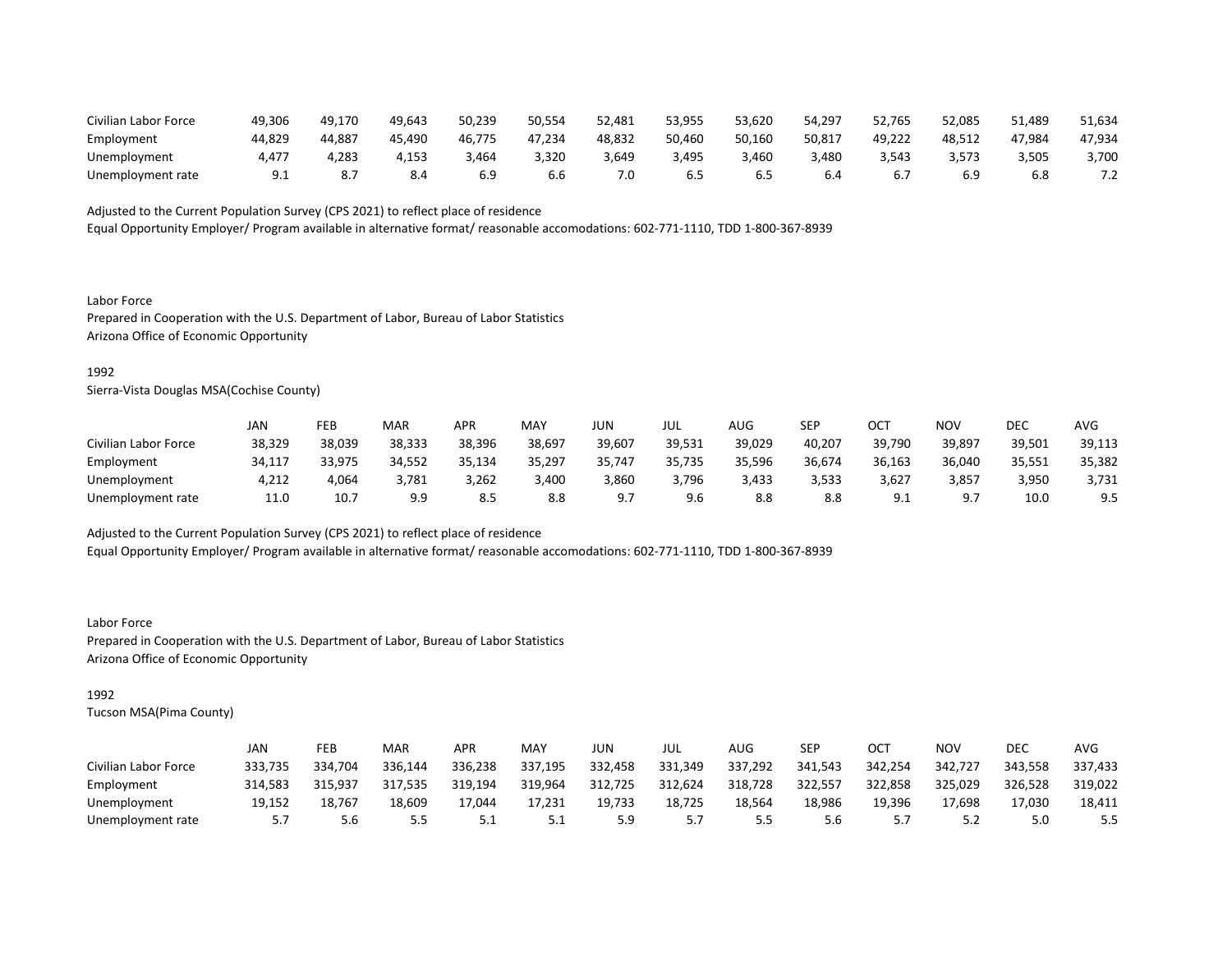Equal Opportunity Employer/ Program available in alternative format/ reasonable accomodations: 602-771-1110, TDD 1-800-367-8939

#### Labor Force

Prepared in Cooperation with the U.S. Department of Labor, Bureau of Labor Statistics Arizona Office of Economic Opportunity

#### 1992

Yuma MSA(Yuma County)

|                      | JAN    | FEB    | MAR    | APR    | <b>MAY</b> | JUN    | JUL    | AUG    | <b>SEP</b> | ∩∩⊤<br>◡◡ | NOV    | DEC            | <b>AVG</b> |
|----------------------|--------|--------|--------|--------|------------|--------|--------|--------|------------|-----------|--------|----------------|------------|
| Civilian Labor Force | 50,273 | 49,262 | 51,925 | 53,804 | 55,653     | 58,413 | 60,401 | 58,880 | 56,894     | 55,025    | 54.447 | 52,976         | 54,829     |
| Employment           | 41,416 | 40,837 | 41,217 | 39,345 | 38,226     | 39,221 | 39,435 | 39,072 | 39,564     | 41,276    | 41,632 | 41,774         | 40,251     |
| Unemployment         | 8,857  | 8,425  | 10,708 | 14,459 | 17,427     | 19,192 | 20,966 | 19,808 | 17,330     | 13,749    | 12,815 | 11,202         | 14,578     |
| Unemployment rate    | 17.6   | 17     | 20.6   | 26.9   | 31.3       | 32.9   | 34.7   | 33.6   | 30.5       | 25.C      | 23.5   | 211<br>ـ . ـ . | 26.6       |

Adjusted to the Current Population Survey (CPS 2021) to reflect place of residence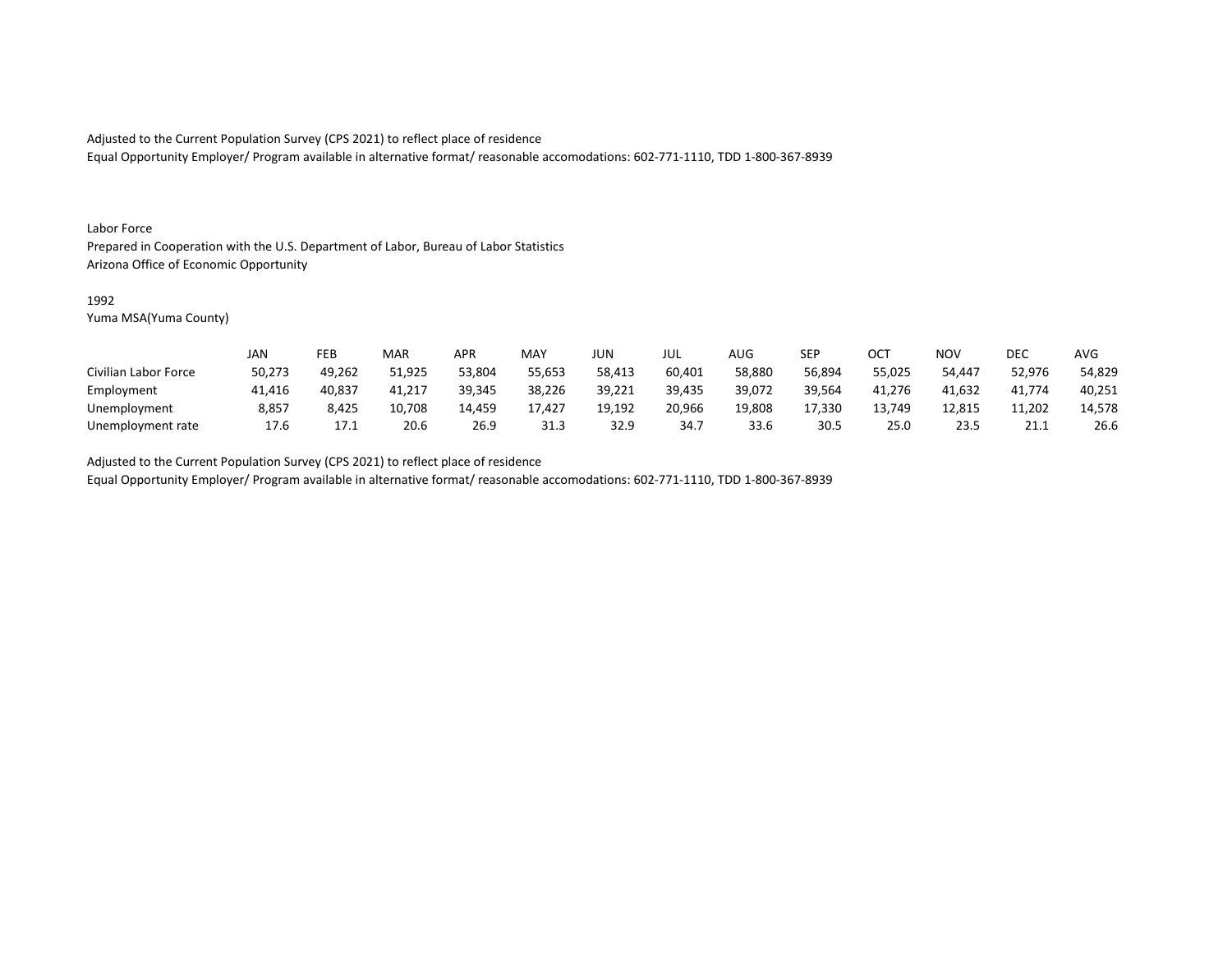## 1991

Arizona

|                      | JAN       | FEB       | <b>MAR</b> | APR       | MAY       | JUN       | JUL       | AUG       | SEP       | OC <sup>T</sup> | NOV       | <b>DEC</b> | AVG       |
|----------------------|-----------|-----------|------------|-----------|-----------|-----------|-----------|-----------|-----------|-----------------|-----------|------------|-----------|
| Civilian Labor Force | 1.778.825 | 1.771.963 | 1.774.502  | 1.780.282 | 1,783,607 | 1,827,136 | 1,822,117 | 1,817,113 | 1,830,526 | 1,836,234       | 1,839,053 | 1,837,965  | 1.808.277 |
| Employment           | 1.687.119 | 1.685.695 | 1.691.971  | 1.701.496 | 1.695.459 | 1,715,277 | 1,709,760 | 1,698,119 | 1,709,721 | 1.712.527       | 1,716,572 | 1.708.868  | 1.702.715 |
| Unemployment         | 91.706    | 86.268    | 82.531     | 78,786    | 88.148    | 111,859   | 112.357   | 118.994   | 120,805   | 123.707         | 122.481   | L29.097    | 105,562   |
| Unemployment rate    | 5.2       | 4.9       | 4.7        | 4.4       | 4.9       | -6.1      | 6.2       |           | b.b       | b.,             | 6.1       |            | 5.8       |

Adjusted to the Current Population Survey (CPS 2021) to reflect place of residence

Equal Opportunity Employer/ Program available in alternative format/ reasonable accomodations: 602-771-1110, TDD 1-800-367-8939

#### Labor Force

Prepared in Cooperation with the U.S. Department of Labor, Bureau of Labor Statistics Arizona Office of Economic Opportunity

## 1991

Flagstaff MSA(Coconino County)

|                      | JAN    | FEB    | MAR    | APR    | MAY    | JUN    | JUL    | <b>AUG</b> | <b>SEP</b> | ост    | <b>NOV</b> | <b>DEC</b> | <b>AVG</b> |
|----------------------|--------|--------|--------|--------|--------|--------|--------|------------|------------|--------|------------|------------|------------|
| Civilian Labor Force | 46,924 | 47,758 | 48,002 | 49,498 | 48,616 | 50,580 | 49,436 | 50,092     | 50,208     | 51,438 | 50,440     | 49,581     | 49,381     |
| Employment           | 43,162 | 44,399 | 44.994 | 46,833 | 45,651 | 46,447 | 45.462 | 46,225     | 46,692     | 47,589 | 46,446     | 44,919     | 45,735     |
| Unemployment         | 3,762  | 3,359  | 3,008  | 2,665  | 2,965  | 4,133  | 3,974  | 3,867      | 3,516      | 3,849  | 3,994      | 4,662      | 3,646      |
| Unemployment rate    | 8.0    | 7.0    | 6.3    | 4.د    | 0.1    | o.z    | 8.0    |            | 7.0        |        | 7.9        | $Q \Delta$ |            |

Adjusted to the Current Population Survey (CPS 2021) to reflect place of residence Equal Opportunity Employer/ Program available in alternative format/ reasonable accomodations: 602-771-1110, TDD 1-800-367-8939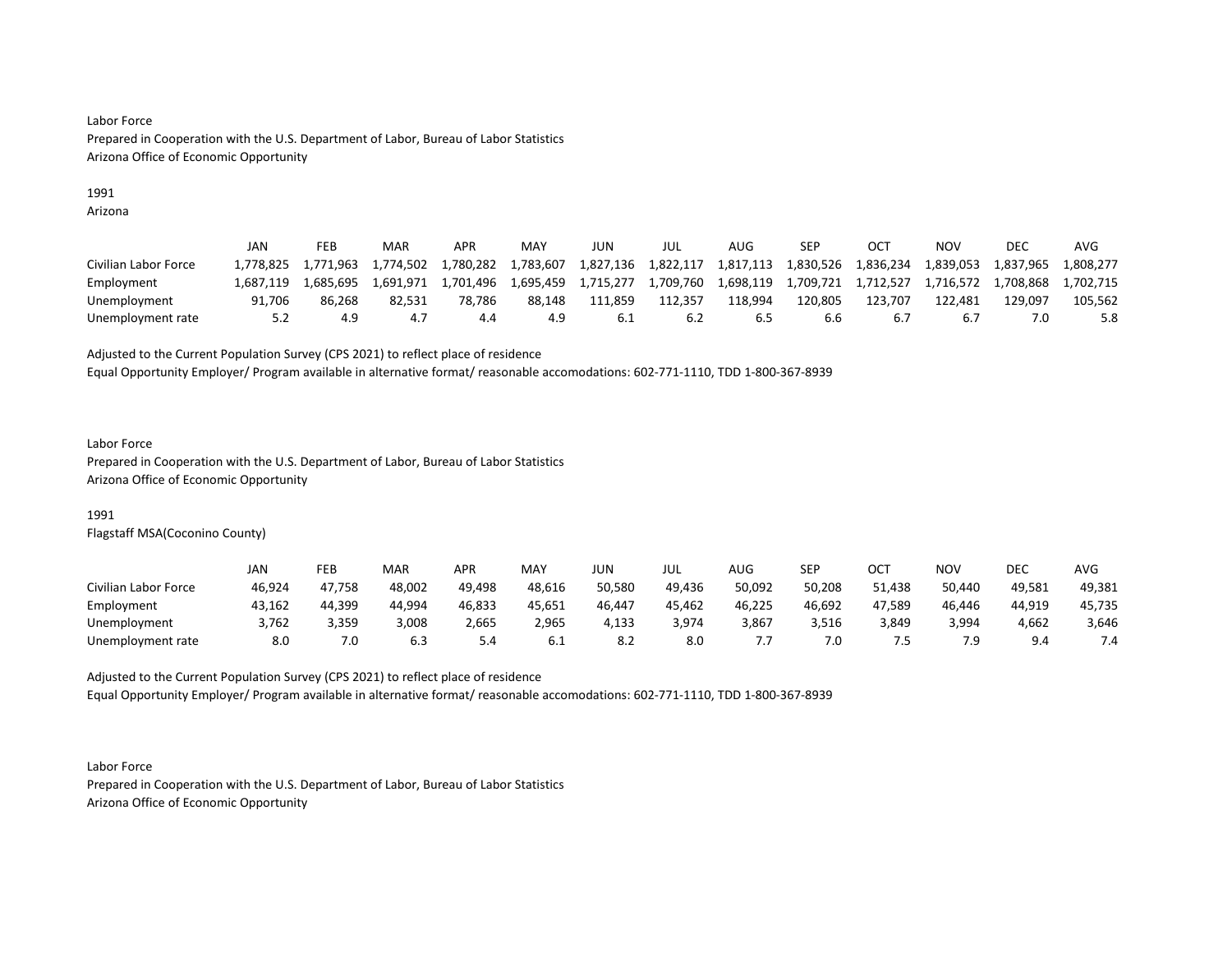# Lake Havasu City-Kingman MSA(Mohave County)

|                      | JAN    | FEB    | <b>MAR</b> | APR    | <b>MAY</b> | JUN    | JUL     | AUG    | SEP    | ост    | <b>NOV</b> | DEC    | AVG    |
|----------------------|--------|--------|------------|--------|------------|--------|---------|--------|--------|--------|------------|--------|--------|
| Civilian Labor Force | 45,440 | 44,882 | 44,582     | 44,653 | 45,405     | 47,030 | 46,901  | 46,720 | 46.484 | 46,418 | 46,201     | 46,692 | 45,951 |
| Employment           | 42,231 | 41,976 | 42,232     | 42,715 | 42,897     | 44,057 | 44,144  | 43,619 | 43,458 | 43,051 | 42,586     | 42,157 | 42,927 |
| Unemployment         | 3,209  | 2,906  | 2,350      | 1,938  | 2,508      | 2,973  | 2,757   | 3,101  | 3,026  | 3,367  | 3,615      | 4,535  | 3,024  |
| Unemployment rate    | ـ ،    | כ.ס    | ر.ر        | 4.3    | 5.5        | b.3    | <u></u> | b.b    | 6.5    |        | ס ד<br>۰Ö. |        | 6.6    |

Adjusted to the Current Population Survey (CPS 2021) to reflect place of residence Equal Opportunity Employer/ Program available in alternative format/ reasonable accomodations: 602-771-1110, TDD 1-800-367-8939

#### Labor Force

Prepared in Cooperation with the U.S. Department of Labor, Bureau of Labor Statistics Arizona Office of Economic Opportunity

# 1991

Phoenix MSA

|                      | JAN       | FEB       | MAR       | <b>APR</b> | MA <sup>V</sup> | JUN       | JUL       | AUG       | SEP       | ост       | NOV       | DEC       | AVG       |
|----------------------|-----------|-----------|-----------|------------|-----------------|-----------|-----------|-----------|-----------|-----------|-----------|-----------|-----------|
| Civilian Labor Force | .153.078  | 1.148.011 | 1,149,084 | 1,148,977  | 1,148,371       | 1,183,070 | 1,180,532 | 1,163,775 | 1,171,538 | 1,175,684 | 1,175,200 | 1,176,654 | 1.164.498 |
| Employment           | 1.101.847 | 1.099.224 | 1.101.745 | 1.103.785  | 1,099,398       | 1,120,389 | 1,118,336 | 1,099,044 | 1.102.662 | 1,104,634 | 1,105,066 | 1.102.244 | 1,104,865 |
| Unemployment         | 51.231    | 48.787    | 47.339    | 45.192     | 48.973          | 62.681    | 62.196    | 64.731    | 68.876    | 71.050    | 70.134    | 74.410    | 59,633    |
| Unemployment rate    | 4.4       |           |           | 3.9        | 4.3             |           | 5.3       | o.c       | 5.9       |           | 6.0       | b.3       |           |

#### Adjusted to the Current Population Survey (CPS 2021) to reflect place of residence

Equal Opportunity Employer/ Program available in alternative format/ reasonable accomodations: 602-771-1110, TDD 1-800-367-8939

#### Labor Force

Prepared in Cooperation with the U.S. Department of Labor, Bureau of Labor Statistics Arizona Office of Economic Opportunity

#### 1991

Prescott MSA(Yavapai County)

|  | JAN | <b>FEB</b><br>MAR | <b>APR</b> | MAY | JUN | JUL | AUG | <b>SEP</b> | <b>OCT</b> | <b>NOV</b> | <b>DEC</b> | AVG |
|--|-----|-------------------|------------|-----|-----|-----|-----|------------|------------|------------|------------|-----|
|--|-----|-------------------|------------|-----|-----|-----|-----|------------|------------|------------|------------|-----|

## 1991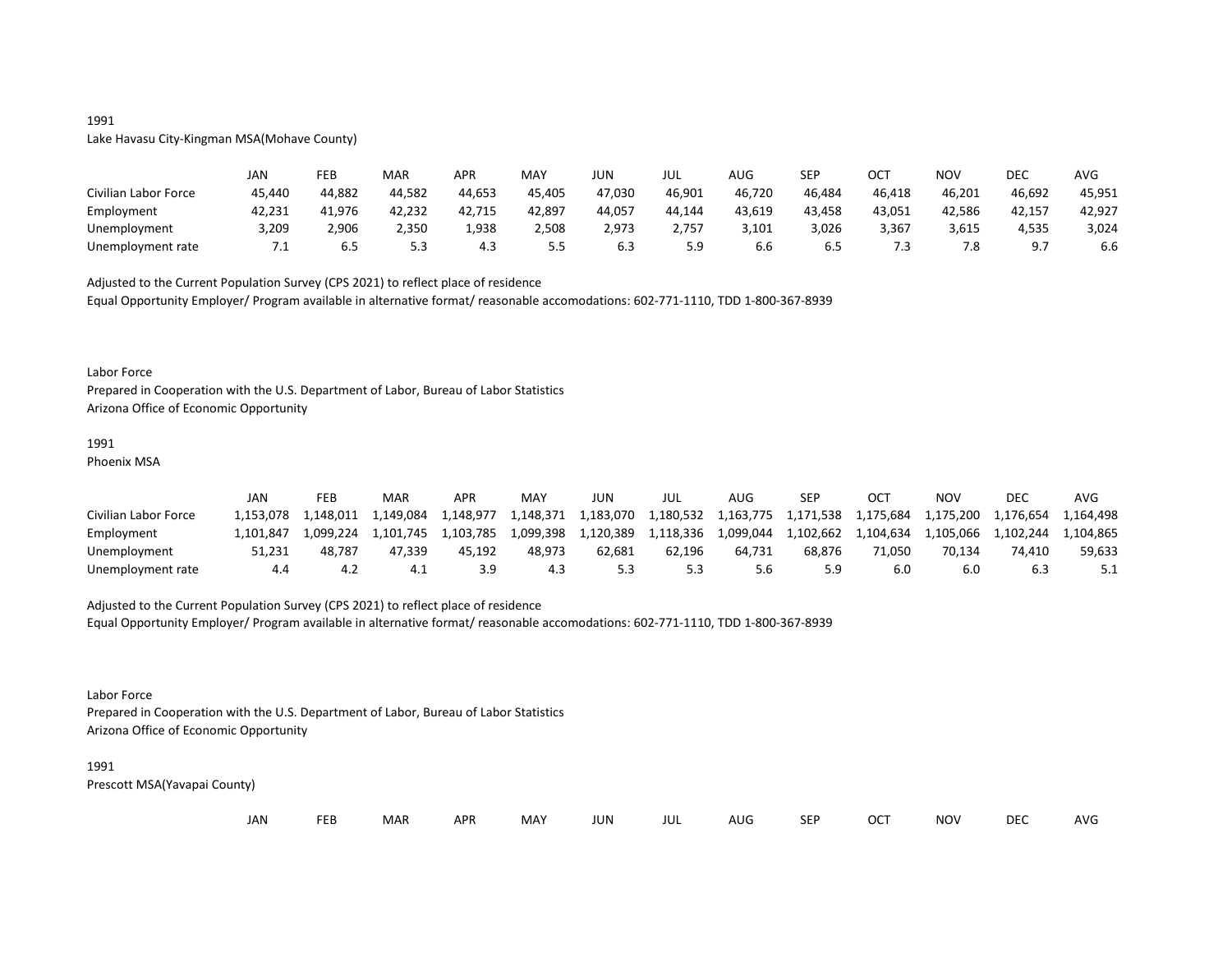| Civilian Labor Force | 45,068 | 45.354 | 45.489 | 46,772 | 46.973 | 48.400 | 48.500 | 48,276 | 48.199 | 49,010 | 48.495 | 48,618       | 47,429 |
|----------------------|--------|--------|--------|--------|--------|--------|--------|--------|--------|--------|--------|--------------|--------|
| Employment           | 42.657 | 43.166 | 43.346 | 44.874 | 45.123 | 46,037 | 46.145 | 45.823 | 45.574 | 46.228 | 45.504 | 45,105       | 44,965 |
| Unemployment         | 1,411  | 2,188  | 2,143  | L,898  | 1,850  | 2,363  | 2,355  | 2,453  | 2,625  | 2,782  | 2,991  | 3,513        | 2,464  |
| Unemployment rate    |        |        |        | — 4.⊥  |        | 4.9    | 4.9    | ـ . ـ  | 4.د    |        | b.z    | . . <u>.</u> |        |

Equal Opportunity Employer/ Program available in alternative format/ reasonable accomodations: 602-771-1110, TDD 1-800-367-8939

Labor Force Prepared in Cooperation with the U.S. Department of Labor, Bureau of Labor Statistics Arizona Office of Economic Opportunity

#### 1991

Sierra-Vista Douglas MSA(Cochise County)

|                      | JAN    | FEB    | <b>MAR</b> | APR    | <b>MAY</b> | JUN    | JUL    | AUG    | SEP    | OCT    | NOV        | DEC    | AVG    |
|----------------------|--------|--------|------------|--------|------------|--------|--------|--------|--------|--------|------------|--------|--------|
| Civilian Labor Force | 36,121 | 36,073 | 36,168     | 36,993 | 36,462     | 37,883 | 37,014 | 37,293 | 38,017 | 37,678 | 37,211     | 37,370 | 37,023 |
| Employment           | 33,421 | 33,361 | 33,697     | 34,714 | 34.075     | 35,013 | 34,228 | 34.551 | 35,201 | 34,569 | 34,188     | 34.059 | 34,256 |
| Unemployment         | 2,700  | 2,712  | 2,471      | 2,279  | 2,387      | 2,870  | 2,786  | 2,742  | 2,816  | 3,109  | 3,023      | 3,311  | 2,767  |
| Unemployment rate    | כ.'    | כ.     | 6.8        | 6.2    | 6.5        | ՜.Ե    | 7.5    | .4     | 7.4    | 8.3    | O 1<br>0.1 | 8.9    | 7.5    |

Adjusted to the Current Population Survey (CPS 2021) to reflect place of residence

Equal Opportunity Employer/ Program available in alternative format/ reasonable accomodations: 602-771-1110, TDD 1-800-367-8939

Labor Force Prepared in Cooperation with the U.S. Department of Labor, Bureau of Labor Statistics Arizona Office of Economic Opportunity

## 1991

|                      | JAN     | <b>FEB</b> | <b>MAR</b> | <b>APR</b> | MAY     | JUN     | JUL     | AUG     | <b>SEP</b> | OCT     | NOV     | DEC      | AVG     |
|----------------------|---------|------------|------------|------------|---------|---------|---------|---------|------------|---------|---------|----------|---------|
| Civilian Labor Force | 316,645 | 315,169    | 317,012    | 318,004    | 318,340 | 316,937 | 316,774 | 323,584 | 327,953    | 328,576 | 336,358 | 332,842  | 322,349 |
| Employment           | 304.129 | 303.576    | 305,856    | 307,497    | 307,342 | 303,319 | 302,881 | 308,849 | 312,651    | 312,179 | 318,390 | 315.900  | 308,547 |
| Unemployment         | 12,516  | 11.593     | 11.156     | 10.507     | 10,998  | 13,618  | 13,893  | 14,735  | 15,302     | 16,397  | 17,968  | 16,942   | 13,802  |
| Unemployment rate    | 4.0     |            | 3.5        | 3.3        | 3.5     | 4.3     | 4.4     | 4.6     | 4.7        |         | 5.3     | <u>.</u> | 4.3     |